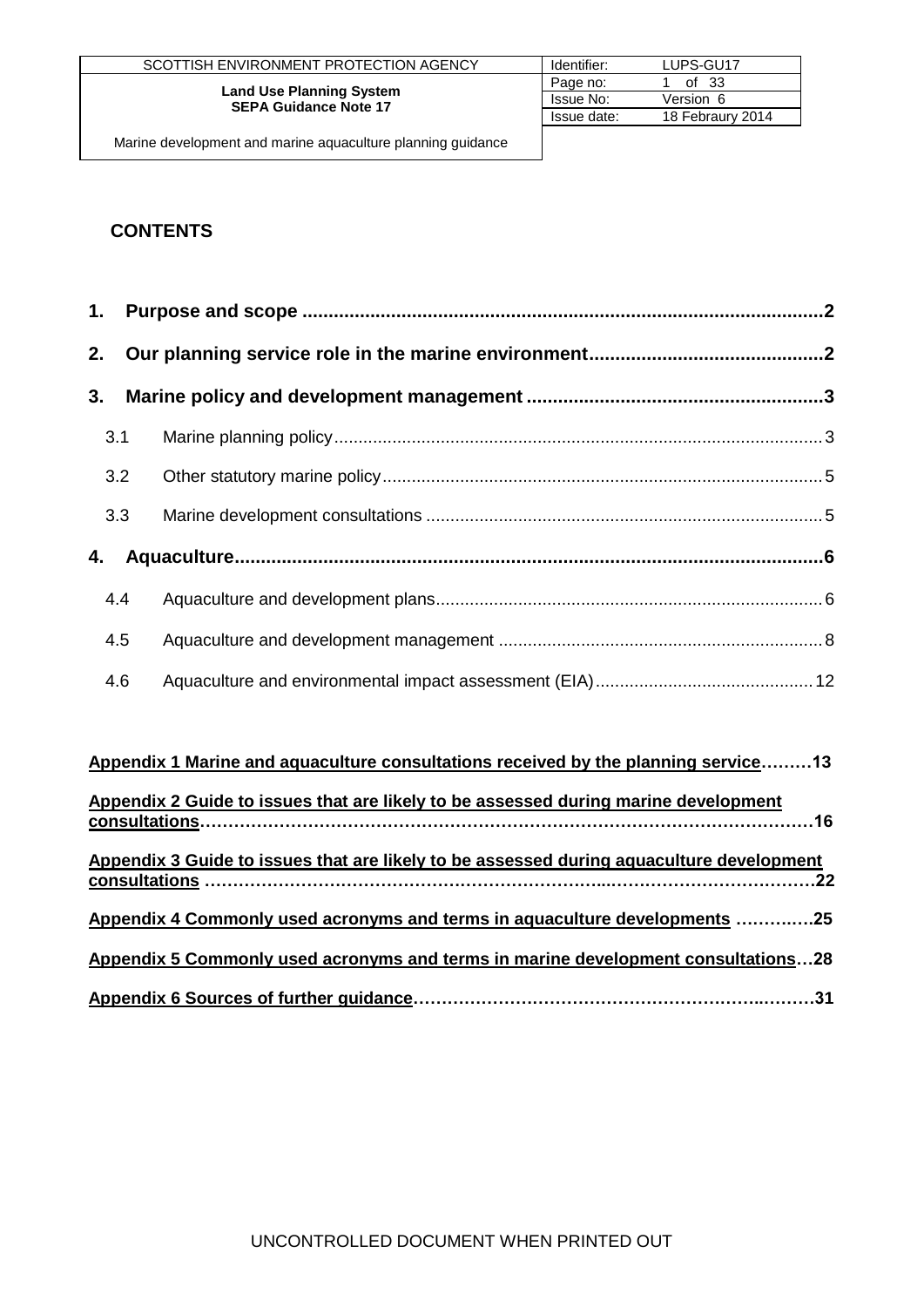| SCOTTISH ENVIRONMENT PROTECTION AGENCY                          | Identifier: | LUPS-GU17        |
|-----------------------------------------------------------------|-------------|------------------|
|                                                                 | Page no:    | of 33            |
| <b>Land Use Planning System</b><br><b>SEPA Guidance Note 17</b> | Issue No:   | Version 6        |
|                                                                 | Issue date: | 18 Febraury 2014 |
|                                                                 |             |                  |

#### <span id="page-1-0"></span>**1. Purpose and scope**

- 1.1 SEPA engages with the land use planning system to enable good development and protect the environment. The purpose of this note is to provide guidance on the approach that we should take when dealing with consultations relating to the marine environment and aquaculture developments. The same principles of providing proportionate, solution-orientated advice apply as in our land-use planning work.
- 1.2 This guidance is being developed during a period of rapid development of marine policy at national and international levels. The UK Marine and Coastal Access Act 2009 provides for a new system of marine planning. This initiated the preparation of a Marine Policy Statement (MPS), which will set out government policies for the sustainable development of the UK marine area. Under the [Marine \(Scotland\) Act 2010](http://www.oqps.gov.uk/legislation/acts/acts2010/pdf/asp_20100005_en.pdf) the preparation of a national marine plan and regional planning will follow, which will guide and direct decisions in the marine environment. Therefore, this guidance needs to be flexible to incorporate the changes that may be introduced through the completion of the [Marine \(Scotland\) Act 2010.](http://www.oqps.gov.uk/legislation/acts/acts2010/pdf/asp_20100005_en.pdf)
- 1.3 The Marine (Scotland) Act 2010 will introduce a new statutory marine planning framework and a streamlined marine licensing system which promotes the sustainable management of the seas around Scotland. [Scottish Planning Policy](http://www.scotland.gov.uk/Resource/Doc/300760/0093908.pdf) indicates how the Act interacts with The Town and Country Planning Act 1997 and River Basin Management Plans (RBMPs) (paragraph 99). The Act also makes links to wider initiatives such as the [Marine Strategy Framework Directive,](http://www.scotland.gov.uk/Topics/marine/seamanagement/international/msfd) which will be transposed to cover UK waters by July 2010, including Scottish waters from 0-200 miles. It requires Member States to prepare national strategies to manage their seas to achieve or maintain good environmental status (GES) by 2020.
- 1.4 We will be actively involved in the development of the National Marine Plan and regional marine plans under the Marine (Scotland) Act 2010 to ensure we build effective working relationships within marine planning. As these plans progress, this guidance will be updated accordingly.

## <span id="page-1-1"></span>**2. Our planning service role in the marine environment**

- 2.1 Our planning service receives consultations relating to the marine environment and aquaculture developments as summarised in Appendix 1. Our role as a consultee on these applications differs from our role as a regulatory authority. Advice on the interaction of the planning system and regulation can be found in SEPA Guidance Note *[LUPS-GU15 Planning guidance in relation to SEPA-regulated sites and processes.](http://www.sepa.org.uk/customer_information/idoc.ashx?docid=246cf3f6-4bc0-4de2-bd36-8f3b83b05160&version=-1)*
- 2.2 Involvement in these consultation processes provides us with an opportunity to highlight environmental concerns and opportunities about a proposed development and to identify how policies, plans or developments can be modified to mitigate these impacts/deliver opportunities in line with RBMP objectives.
- 2.3 Environmental impacts from aquaculture developments are quite different from the impacts associated with other types of marine developments. For this reason section 4 on aquaculture has been developed and should be referred to for all consultations on aquaculture policies, plans and developments.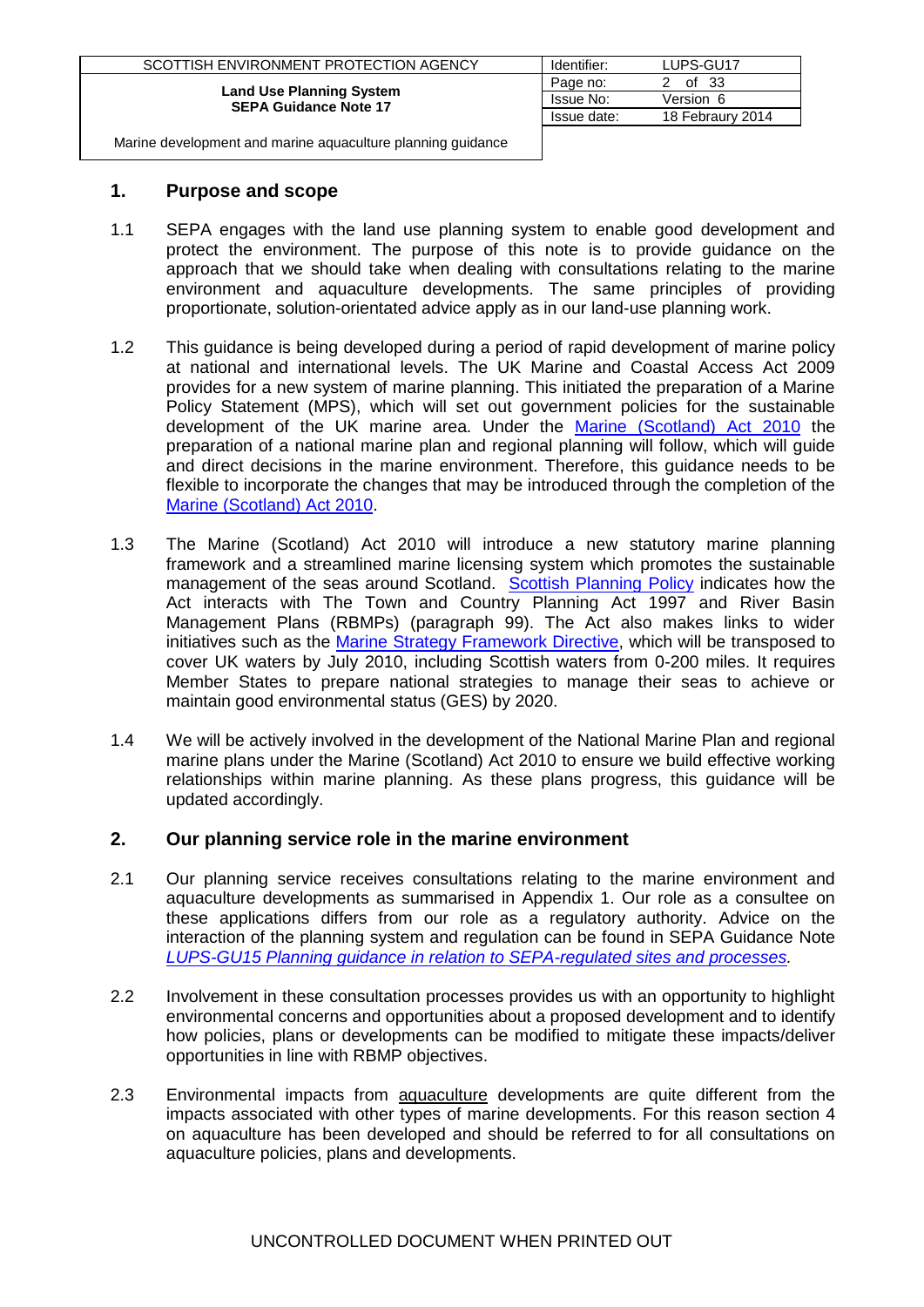| SCOTTISH ENVIRONMENT PROTECTION AGENCY                          | Identifier: | LUPS-GU17        |
|-----------------------------------------------------------------|-------------|------------------|
|                                                                 | Page no:    | of 33<br>З.      |
| <b>Land Use Planning System</b><br><b>SEPA Guidance Note 17</b> | Issue No:   | Version 6        |
|                                                                 | Issue date: | 18 Febraury 2014 |
|                                                                 |             |                  |

- 2.4 The Marine (Scotland) Act 2010 will introduce a streamlined licensing system to improve and speed up the decision making for developments in the marine environment. There are a number of different types of licensing requirements within the marine environment, but Marine Scotland Licensing Team (MS-LOT) has made a number of changes to simplify the existing licensing process and more streamlined licensing will be developed over the coming months.
- 2.5 In the past, we have been consulted more than once on the same development because the project required a number of separate licences ie Food and Environment Protection Act 1985 (FEPA), Coastal Protection Act 1949, and s.36 of the Electricity Act 1989. A major objective of the new licensing system is to eliminate duplication when a development requires several different licences. The Marine (Scotland) Act 2010 will minimise the number of licences required. Therefore, we will receive fewer consultations for marine activities.
- 2.6 We will continue to monitor the new licensing regime as it develops and will update this guidance as necessary. Until the secondary legislation for the licensing regime is available and the new marine licensing procedures are clearly worked out, the Planning Casework System (PCS) should be checked to see the advice we have previously given on a marine development.

## <span id="page-2-0"></span>**3. Marine policy and development management**

#### <span id="page-2-1"></span>**3.1 Marine planning policy**

- 3.1.1 Statutory planning control under the Town and Country Planning (Scotland) Act 1997 and associated legislation extends to the mean low water mark of ordinary spring tides (LWMOST), and to marine fish farming out to three nautical miles. Therefore, development policy is restricted to coastal planning and aquaculture. Further details on aquaculture planning policy are provided in section 4.
- 3.1.2 SPP requires development plans covering coastal areas to "protect the coastal environment, indicate priority locations for enhancement and regeneration, identify areas at risk from coastal erosion and flooding*…*" (paragraph 103). Our main role within this objective relates to flood risk, as land stability and coastal erosion are matters for the local authority geotechnical services. Our forthcoming planning guidance note on flood risk will detail how we should address flood risk, including coastal flooding, within development plans. In the interim, provided the Main Issues Report and Proposed Plan addresses flood risk in line with SPP and our [Interim Position Statement on Planning](http://www.sepa.org.uk/idoc.ashx?docid=a269d23e-deab-4174-96e4-b9820b7822b3&version=-1)  [and Flooding,](http://www.sepa.org.uk/idoc.ashx?docid=a269d23e-deab-4174-96e4-b9820b7822b3&version=-1) then we are unlikely to submit representations (object) to proposals to address coastal erosion as this is a matter for the local authority. Moreover, we expect both the National Marine Plan and regional marine plans (within the context of the Marine (Scotland) Act 2010) to provide further guidance on marine planning and therefore, this guidance note will be updated accordingly.
- 3.1.3 The powers of the marine planning system extend up to the mean high water mark. Therefore, although the terrestrial planning system and the marine planning system are legally and functionally separate, the two overlap in the inter-tidal area. SPP states in this context that "Planning authorities should work closely with Marine Planning Partnerships and neighbouring authorities to ensure that development plans and regional plans are complementary" (paragraph 99). For example, we should ensure that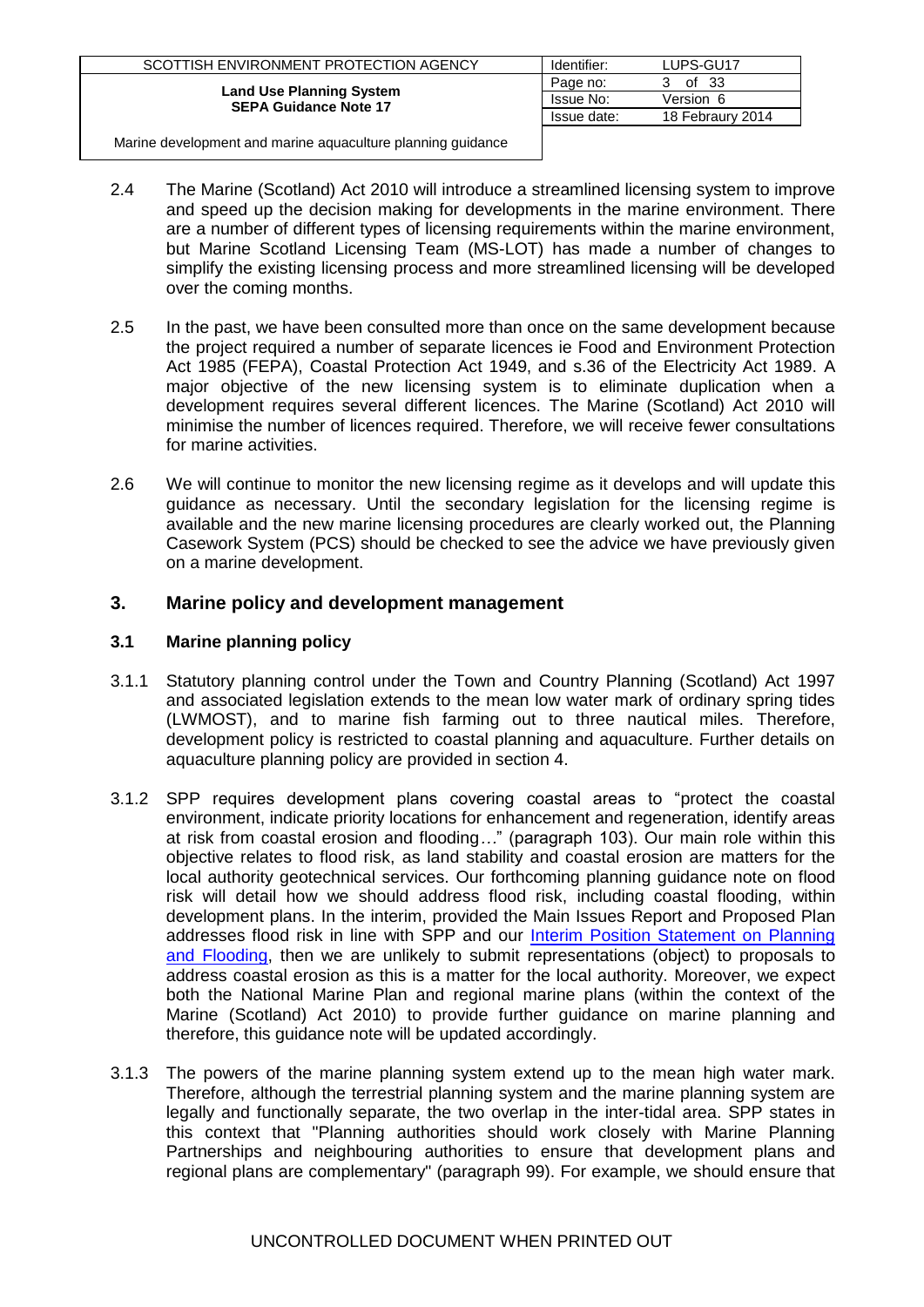| SCOTTISH ENVIRONMENT PROTECTION AGENCY                          | Identifier: | LUPS-GU17        |
|-----------------------------------------------------------------|-------------|------------------|
|                                                                 | Page no:    | of 33            |
| <b>Land Use Planning System</b><br><b>SEPA Guidance Note 17</b> | Issue No:   | Version 6        |
|                                                                 | Issue date: | 18 Febraury 2014 |
|                                                                 |             |                  |

the land-based developments which are associated with marine developments ie offshore wind farms or oil and gas developments are included in the spatial strategy for both strategic and local development plans. As the new marine planning system progresses, this guidance note will have to be updated.

- 3.1.4 There is an important connection between marine planning and climate change adaptation. As noted in SPP, "the risks associated with rising sea levels and coastal flooding should be taken into account when identifying areas that are suitable for development" (paragraph 101). While we acknowledge this link, our forthcoming guidance on flood risk will detail how rising sea levels and coastal flooding should be addressed in development plans.
- 3.1.5 Marine planning links to our regulatory remit of protecting and furthering many facets of ecology, natural heritage and biodiversity through legislative requirements. Our forthcoming planning and ecological guidance will detail how these interests should be addressed in development consultations.
- 3.1.6 Scottish Planning Policy draws attention to the usefulness of integrated coastal zone management to facilitate an integrated approach to the use, development and protection of resources across the interface between land and sea (paragraph 99). Coastal Zone Management Plans will address the different coastal needs such as areas adjacent to settlements for sewage dilution, commercial fin and shellfish production, and recreational uses to develop without undesirable interaction. We should co-operate in the production of these Plans and ensure that our environmental objectives are delivered through them.
- 3.1.7 The legislation that governs coastal protection includes the Coast Protection Act 1949, the Flood Prevention (Scotland) Act 1961, which will soon be repealed once the relevant sections of the new Flood Risk Management (Scotland) Act 2009 (FRM Act) become enacted later in 2010. The Coast Protection Act allows local authorities to carry out coastal protection works to deal with costal erosion and encroachment by the sea. The FRM Act introduces new ways of managing flood risk based on the principles of sustainable flood risk management. The implementation of the new FRM Act will lead to the production of district flood risk management plans led by SEPA and local flood risk management plans led by local authorities. Such Plans will set objectives and identify measures for areas at risk from coastal flooding and be produced by December 2015.
- 3.1.8 In the past, the implementation of coastal protection schemes was impeded by the lack of scientific understanding of the ways erosion and deposition occur in coastal cells and the associated risk of flooding. In future, the development of flood risk management plans will provide for better understanding of natural coastal processes and coastal dynamics and take a long-term sustainable approach to managing coastal flood risk. The production of non-statutory shoreline management plans in certain areas in Scotland will assist in this process and in some cases may provide baseline information for producing coastal flood risk management plans. Therefore, it is important that prior to the production of flood risk management plans, we assist planning authorities who are formulating non-statutory shoreline management plans to ensure that sustainable approaches to flood risk management are adequately considered. Consideration must also be given to RBMP Plans and the development of marine spatial planning under the Marine (Scotland) Act 2010.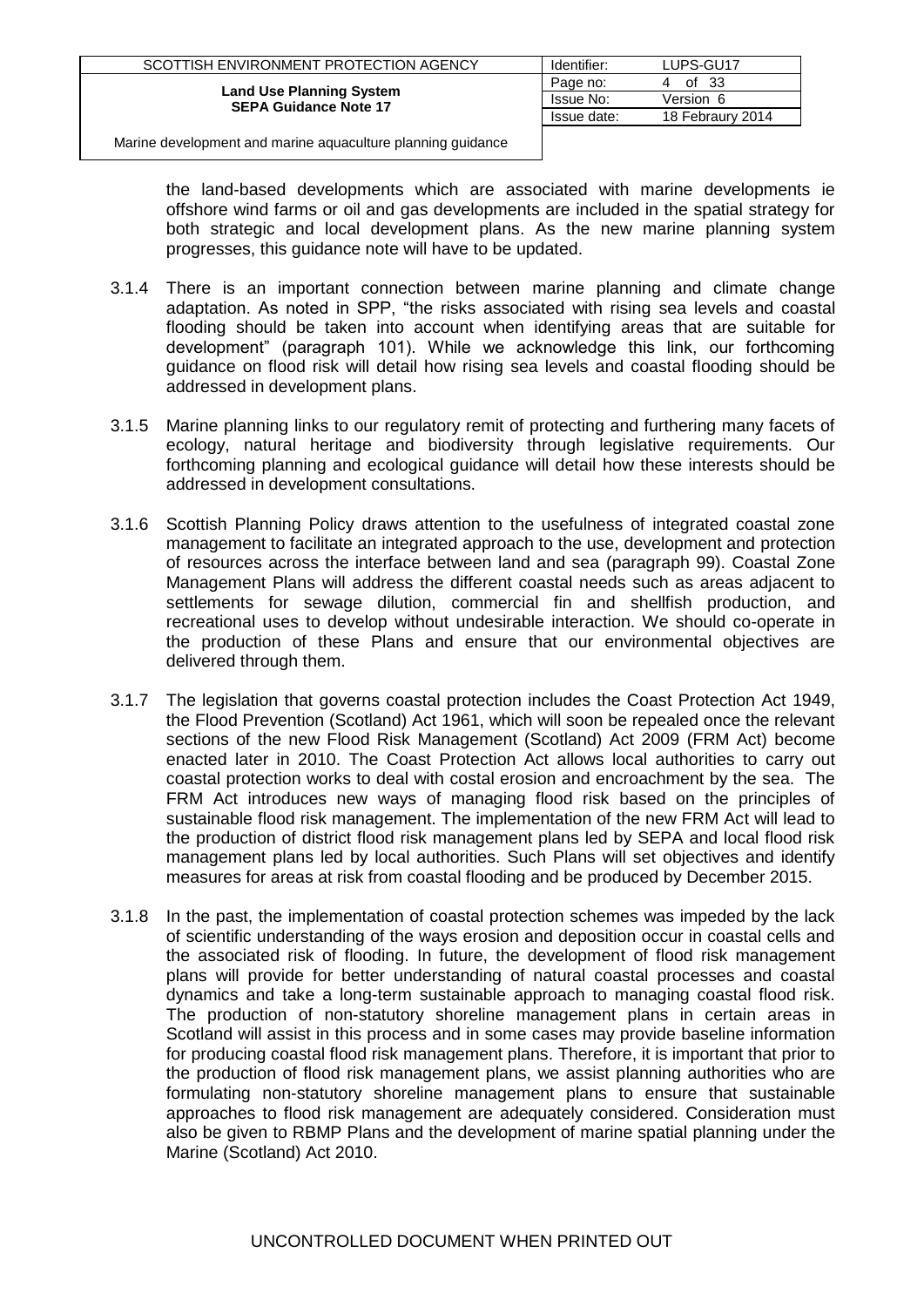| SCOTTISH ENVIRONMENT PROTECTION AGENCY                          | Identifier: | LUPS-GU17        |
|-----------------------------------------------------------------|-------------|------------------|
|                                                                 | Page no:    | of 33<br>h       |
| <b>Land Use Planning System</b><br><b>SEPA Guidance Note 17</b> | Issue No:   | Version 6        |
|                                                                 | Issue date: | 18 Febraury 2014 |
|                                                                 |             |                  |

#### <span id="page-4-0"></span>**3.2 Other statutory marine policy**

- 3.2.1 At present there are no statutory marine plans which apply below LWMOST. However, under the Marine (Scotland) Act 2010 the Scottish Ministers will be preparing a National Marine Plan and regional marine plans will be prepared by Marine Planning Partnerships. These plans will guide decision making within the marine planning system and the new marine licences and existing Electricity Act applications will be determined in accordance with these plans. Our engagement in these plans will be crucial to ensure that issues relevant to our remit are considered in future marine developments. Once these plans progress and the content become clear, we will update this guidance to provide advice on how to deal with these consultations.
- 3.2.2 The Scottish Government is committed to ensuring the sustainable use of our coasts and seas and the resources that they contain. The Scottish Government's aim is to secure a vision of clean, healthy, safe, productive and biologically diverse marine and coastal environments, managed to meet the long term needs of nature and people.
- 3.2.3 To achieve the Scottish Government's vision for Scotland's seas requires an integrated approach and we along with Marine Scotland, SNH and Historic Scotland have agreed to contribute to delivering this vision by incorporating it into our corporate or strategic plans.

#### <span id="page-4-1"></span>**3.3 Marine development consultations**

- 3.3.1 As stated above, there are no statutory planning controls below the LWMOST, except in relation to aquaculture. Therefore, we will receive development management consultations for only aquaculture developments. Guidance on the development management process for aquaculture proposals is provided in section 4.
- 3.3.2 As detailed in Appendix 1, we also engage with development proposals regulated not by land use planning, but by a range of other regulatory processes. For the purposes of this note, our approach to all such processes will be covered by the term "marine development consultations" unless there are specific individual requirements. Please refer to section 2.6 if you receive more than one type of consultation for any one development.
- 3.3.3 Under the Water Environment and Water Services (Scotland) Act 2003, SEPA is responsible for producing and implementing the RBMPs for the Scotland and the Solway Tweed River Basin Districts (RBDs). River basins comprise all estuaries and coastal waters extending to 3 nautical miles (nm) seaward from the baseline for our territorial waters. Any proposed development within 3 nm must have regard to the requirements of the Water Framework Directive to ensure that all surface water bodies achieve 'Good Ecological Status (GES)' and that there is no deterioration in status. Therefore, the local RBMP coordinator should be consulted on any marine developments within 3 nm (with the exception of aquaculture developments). As mentioned previously in this guidance, the number of consultations we receive may decrease because of the streamlined licensing process. When the details of the marine licensing regime become clear this guidance note will be updated accordingly.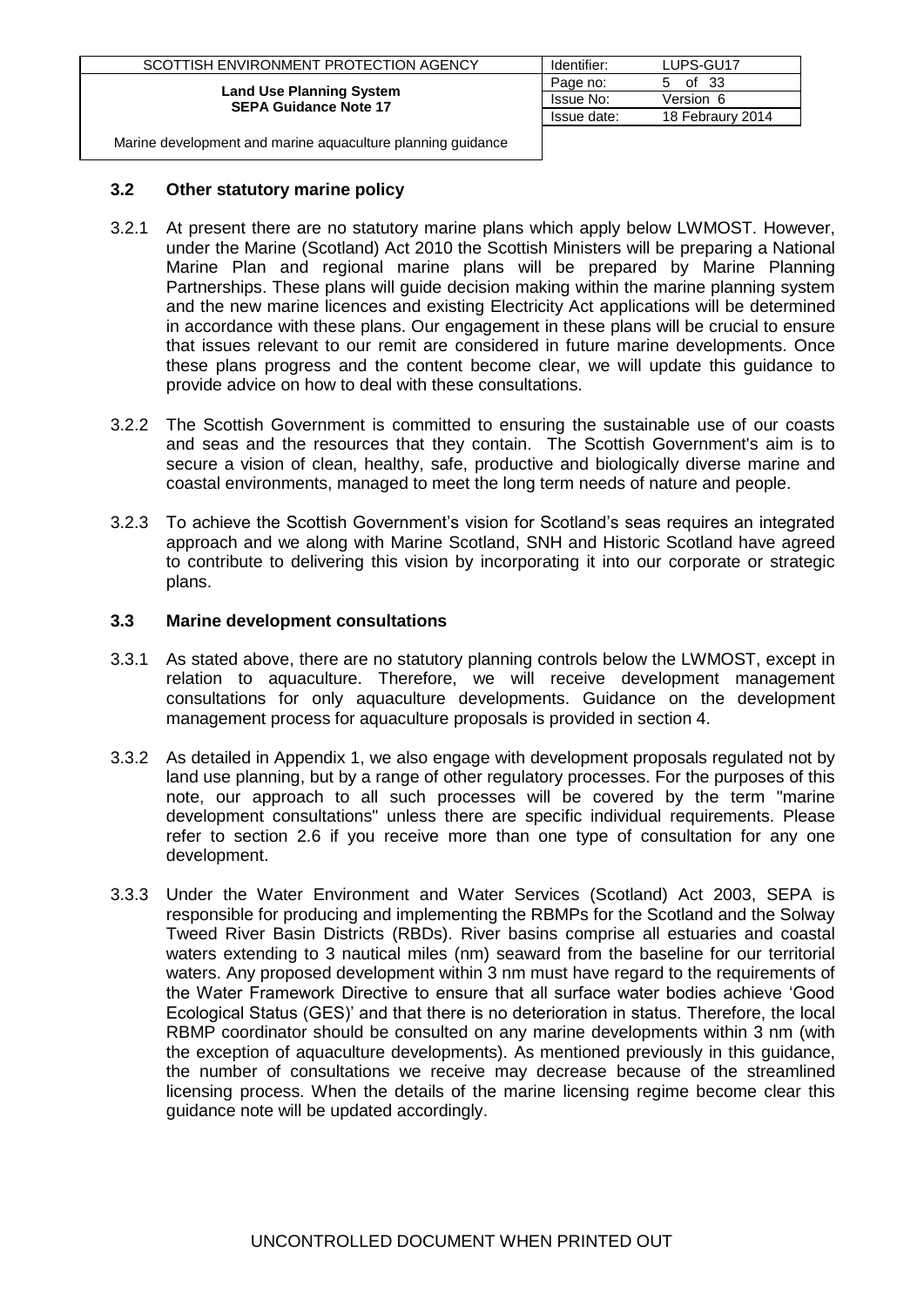| SCOTTISH ENVIRONMENT PROTECTION AGENCY                          | Identifier: | LUPS-GU17        |
|-----------------------------------------------------------------|-------------|------------------|
|                                                                 | Page no:    | of 33<br>6.      |
| <b>Land Use Planning System</b><br><b>SEPA Guidance Note 17</b> | Issue No:   | Version 6        |
|                                                                 | Issue date: | 18 Febraury 2014 |
|                                                                 |             |                  |

- 3.3.4 Appendix 2 provides a detailed matrix on the issues that should be considered when assessing marine development consultations. Advice on these issues should also be sought from the Marine Science Development Unit.
- 3.3.5 We should provide advice at all stages of marine development consultations including pre-application, screening, scoping and application stages. LUPS GU1 *[SEPA's role in](http://www.sepa.org.uk/customer_information/idoc.ashx?docid=08dfead0-1928-40b3-9d93-cf2946ba8ff1&version=-1)  [development management and similar consultations](http://www.sepa.org.uk/customer_information/idoc.ashx?docid=08dfead0-1928-40b3-9d93-cf2946ba8ff1&version=-1)* provides general advice on each of these stages. Appendix 2 provides detailed advice on the issues to be considered for marine development consultations.
- 3.3.6 Where a development is likely to result in an unacceptable impact relevant to our remit, such as deterioration of the ecological status under [Water Framework Directive](http://ec.europa.eu/environment/water/water-framework/index_en.html)  [\(2000/60/EC\),](http://ec.europa.eu/environment/water/water-framework/index_en.html) a change in coastal processes (flooding or coastal erosion), or a change in water quality, etc, then we should submit representations (object) specifying what modifications or conditions are required to mitigate such impacts. Further details on submitting representations can be found in section 8.5 of LUPS GU1 *[SEPA's role in](http://www.sepa.org.uk/customer_information/idoc.ashx?docid=08dfead0-1928-40b3-9d93-cf2946ba8ff1&version=-1)  [development management and similar consultations](http://www.sepa.org.uk/customer_information/idoc.ashx?docid=08dfead0-1928-40b3-9d93-cf2946ba8ff1&version=-1)*.

## <span id="page-5-0"></span>**4. Aquaculture**

- 4.1 In March 2010, the Scottish Government published [Delivering Planning Reform for](http://www.scotland.gov.uk/Resource/Doc/304025/0095384.pdf)  [Aquaculture.](http://www.scotland.gov.uk/Resource/Doc/304025/0095384.pdf) This document sets out what stakeholders will do and how they will work together to refine the existing planning system. This planning guidance fulfils part of our commitments and actions in this document.
- 4.2 One of the key objectives under **[Delivering Planning Reform for Aquaculture](http://www.scotland.gov.uk/Resource/Doc/304025/0095384.pdf)** is for public organisations to collaborate in the development of improved services. In response to this, a Working Arrangement between SEPA, Scottish Natural Heritage, Marine Scotland Science and District Salmon Fishery Boards has been developed. This arrangement provides details of the responsibilities of each organisation, as well as why and how each organisation provides input to planning authorities on aquaculture developments (including the sharing of relevant information currently held by consultees). This will help clarify roles and responsibilities, avoid duplication and overlap, and ensure that requirements for information and analysis are proportionate. The Working Arrangements are available on the fish farm planning pages on our [website.](http://www.sepa.org.uk/planning/fish_farming.aspx)
- 4.3 Both marine aquaculture and freshwater aquaculture are subject to statutory planning controls. Therefore, it is important that we engage early at both the development planning and development management stages.

#### <span id="page-5-1"></span>**4.4 Aquaculture and development plans**

4.4.1 Scottish Planning Policy paragraph 105 states that development plans should identify areas which are potentially suitable for new or modified fish farm developments and sensitive areas which are unlikely to be appropriate for such development. There is a presumption against new marine finfish farms on the north and east coasts in order to safeguard migratory fish species and an acknowledgement in paragraph 109 that aquaculture developments may pose a risk to angling interests. Existing sites, and modifications to them, will continue to operate as normal. As such, this will be reflected in the relevant development plans. Scottish Planning Policy paragraph 105 also states that detailed policies on aquaculture can be set out in supplementary guidance. At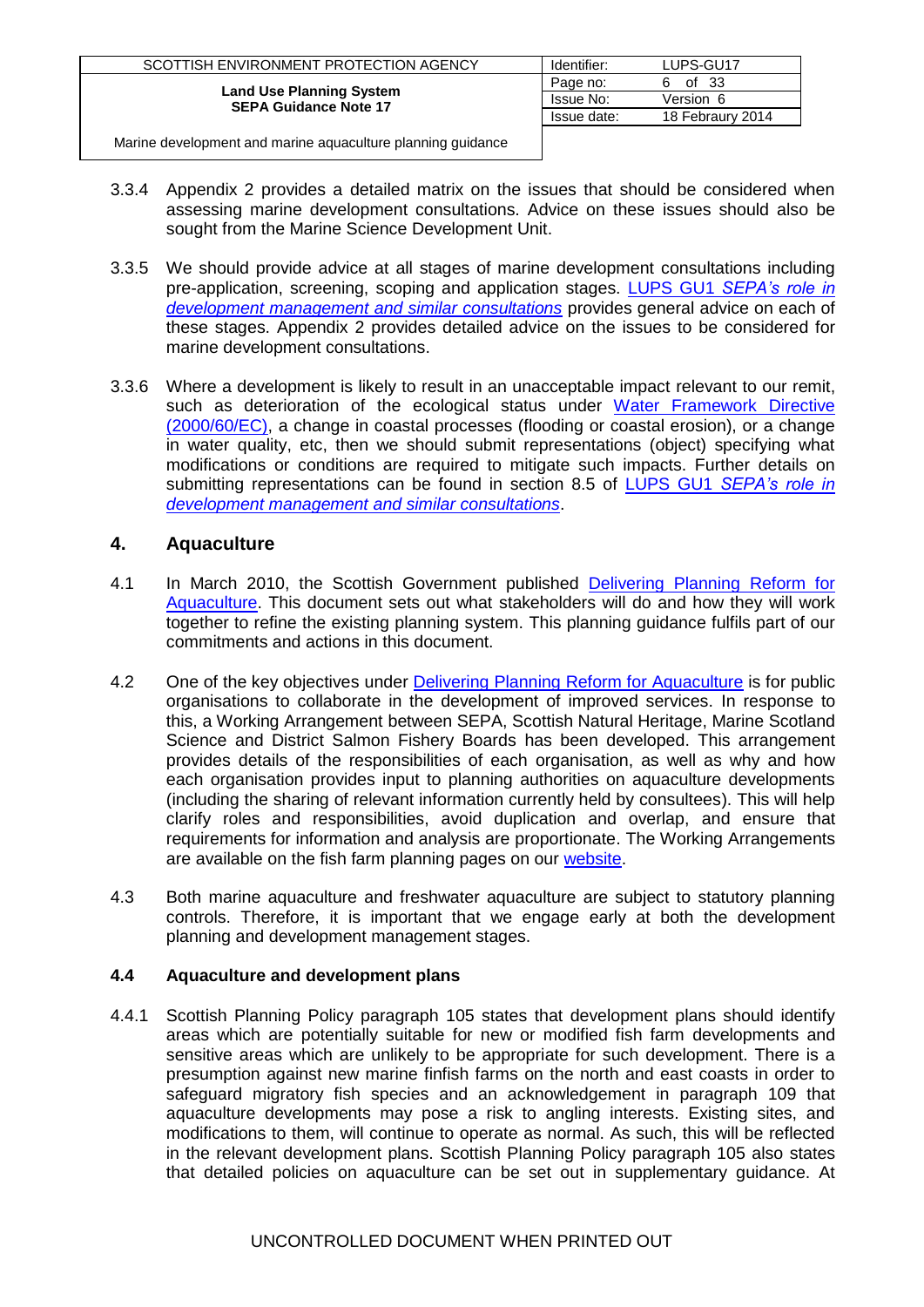| SCOTTISH ENVIRONMENT PROTECTION AGENCY                          | Identifier: | LUPS-GU17        |
|-----------------------------------------------------------------|-------------|------------------|
|                                                                 | Page no:    | of $33$          |
| <b>Land Use Planning System</b><br><b>SEPA Guidance Note 17</b> | Issue No:   | Version 6        |
|                                                                 | Issue date: | 18 Febraury 2014 |
|                                                                 |             |                  |

present many aquaculture policies and guidance are set out within supplementary guidance such as fish farm framework plans.

- 4.4.2 When we are providing advice on aquaculture development plan consultations, it is important to be aware of other guidance produced nationally. Scottish Government has produced *A Fresh Start: The Renewed [Strategic Framework for Scottish Aquaculture](http://www.scotland.gov.uk/Publications/2009/05/14160104/7)* which sets out the Scottish Government's objectives for aquaculture across Scotland, including planning and [River Basin Management Planning.](http://www.sepa.org.uk/water/river_basin_planning.aspx) Key to this will be the progress of The Marine (Scotland) Act 2010, which has introduced a National Marine Plan and regional marine plans. The future development of these plans, along with the existing River Basin Management Plans, will play a key role in determining suitable locations for aquaculture within development plans.
- 4.4.3 Marine Scotland is also responsible for the production of **[locational guidelines](http://www.frs-scotland.gov.uk/Delivery/standalone.aspx?contentid=778)** that provide an indication on where the expansion of fin fish farming is likely to be acceptable in terms of water quality and benthic impacts on a whole water body basis. These guidelines tie in to the Government's presumptions against new marine finfish farms on the north and east coasts by default, as they calculate enhancement to the benthic and nutrient load from only proposed and existing farms. Marine Science Development Unit staff use these guidelines to help determine if a proposal is suitable in a particular location. Marine Scotland designates areas on the basis of predictive models to estimate environmental sensitivity of sea lochs (to nutrient enhancement and benthic impact). The three categories are:

**Category 1** where the development of new, or the expansion of existing, marine fish farms will only be acceptable in exceptional circumstances. These are only likely to arise where it can be demonstrated conclusively, by the applicant, that the development will not have an adverse effect on the environmental qualities of the area.

**Category 2** where the prospects for further substantial developments are likely to be limited, although there may be potential for modifications of existing operations or limited expansion of existing sites, particularly where proposals will result in an overall reduction in environmental effect, so enhancing the qualities of the area and hydrological conditions.

**Category 3** where there appear to be better prospects of satisfying environmental requirements; although the detailed circumstances will always need to be examined carefully.

- 4.4.4 There are no locational guidelines available to direct the development of shellfish farms. Developers usually propose shellfish farms within shellfish growing areas or harvesting areas in order to utilise the good water quality. Shellfish farms are dependent upon good water quality in order to produce shellfish which meets required food standards. Development plan policies on aquaculture should provide guidance on where the planning authority is likely to support shellfish farms in order to give developers greater certainty. Further details on the considerations for shellfish farms can be found in sections 4.5. below.
- 4.4.5 It is important that we engage early in the development plan process to ensure that our interests are addressed. When consulted on all aquaculture planning policy or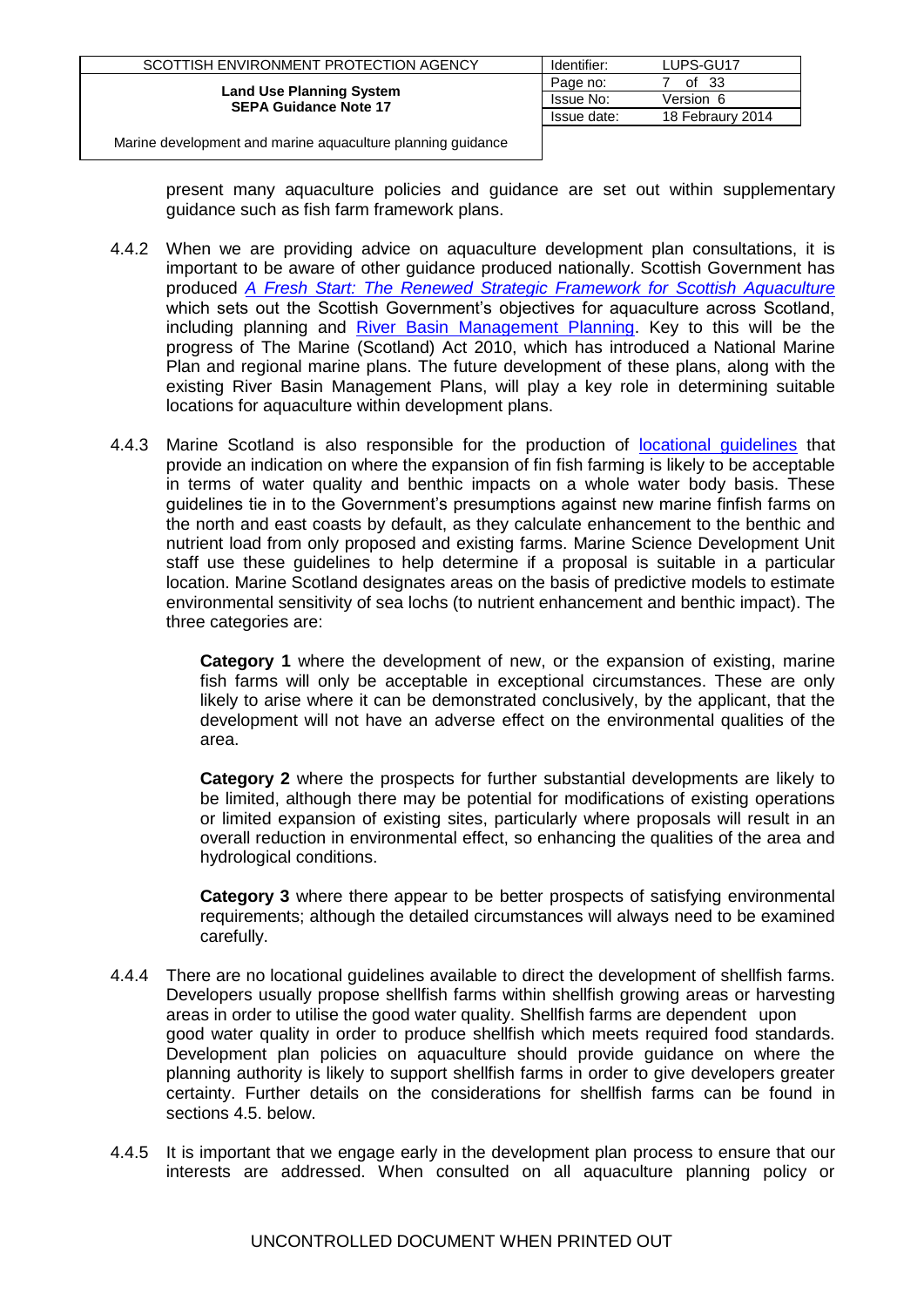| SCOTTISH ENVIRONMENT PROTECTION AGENCY                          | Identifier: | LUPS-GU17        |
|-----------------------------------------------------------------|-------------|------------------|
|                                                                 | Page no:    | of 33<br>8       |
| <b>Land Use Planning System</b><br><b>SEPA Guidance Note 17</b> | Issue No:   | Version 6        |
|                                                                 | Issue date: | 18 Febraury 2014 |
|                                                                 |             |                  |

allocations we should consult the Marine Science Development Unit in Dingwall and the local Operations team who will provide detailed comments on the issues listed in Appendix 3. Many of the relevant local authorities have their own aquaculture specialists so it is important to engage with them as soon as possible to share expertise and identify opportunities for aquaculture development.

4.4.6 We should support Main Issues Reports and Proposed Plans which are in accordance with the above national guidance and will not result in unacceptable environmental impacts. Where a plan is proposed which does not address aquaculture, is not in accordance with national guidance, or proposes sites which would have an adverse environmental impact, we should submit representations (object) detailing how the plan or proposal could be modified to address our concerns.

### <span id="page-7-0"></span>**4.5 Aquaculture and development management**

- 4.5.1 New fish farms or modifications to existing farms within the 3-mile limit of UK territorial waters adjacent to Scotland require planning permission. We are a statutory consultee on all new marine and freshwater finfish and shellfish farms which require consent under the Town & Country Planning (Scotland) Act 1997. This includes any modifications or renewals to existing fish farms. Marine and freshwater finfish may consist of salmon, cod, or trout, while shellfish farms may consist of mussels, oysters, or scallops.
- 4.5.2 The Crown Estate owns the seabed and around half the foreshore in the UK. They lease areas of seabed and foreshore for commercial operations, including finfish and shellfish development. They determined applications for marine fish farms up until 2007 and therefore we used to receive consultations from them. We occasionally receive outstanding consultations from them which have yet to be determined. These should be dealt with in line with the advice below. The operator of a marine fish farm operating under a consent granted by the Crown Estate or a works licence granted by Orkney or Shetland Islands Council may continue to operate without formal planning permission until either a date prescribed by Scottish Ministers or the expiry of the consent or works licence, whichever is the later. The Town and Country Planning (Prescribed Date) (Scotland) Amendment Regulations 2010 provides that the 'prescribed date' is March 31, 2013.
- 4.5.3 We should provide advice at all stages of aquaculture development consultations including pre-application, screening, scoping and application stages. [LUPS GU1](http://www.sepa.org.uk/customer_information/idoc.ashx?docid=08dfead0-1928-40b3-9d93-cf2946ba8ff1&version=-1) *SEPA's [role in development management and similar consultations](http://www.sepa.org.uk/customer_information/idoc.ashx?docid=08dfead0-1928-40b3-9d93-cf2946ba8ff1&version=-1)* provides general advice on each of these stages. Section 4.6 below gives specific advice on environmental impact assessment for aquaculture consultations. Appendix 3 provides detailed advice on the issues to be considered for aquaculture development consultations.
- 4.5.4 As noted in section 4.2, a Working Agrrangement between SEPA, Scottish Natural Heritage, Marine Scotland Science and District Salmon Fishery Boards has been agreed. This arrangement sets out which issues each organisation leads and comments on in relation to aquaculture. The Working Arrangements are available on the fish farm planning pages on our [website.](http://www.sepa.org.uk/planning/fish_farming.aspx)
- 4.5.5 SEPA is the lead agency to comment on benthic impacts but in relation to biodiversity of the seabed, SNH is the lead agency. Therefore, you should consult with them to take advice on any natural heritage interests of concern within the development site. SEPA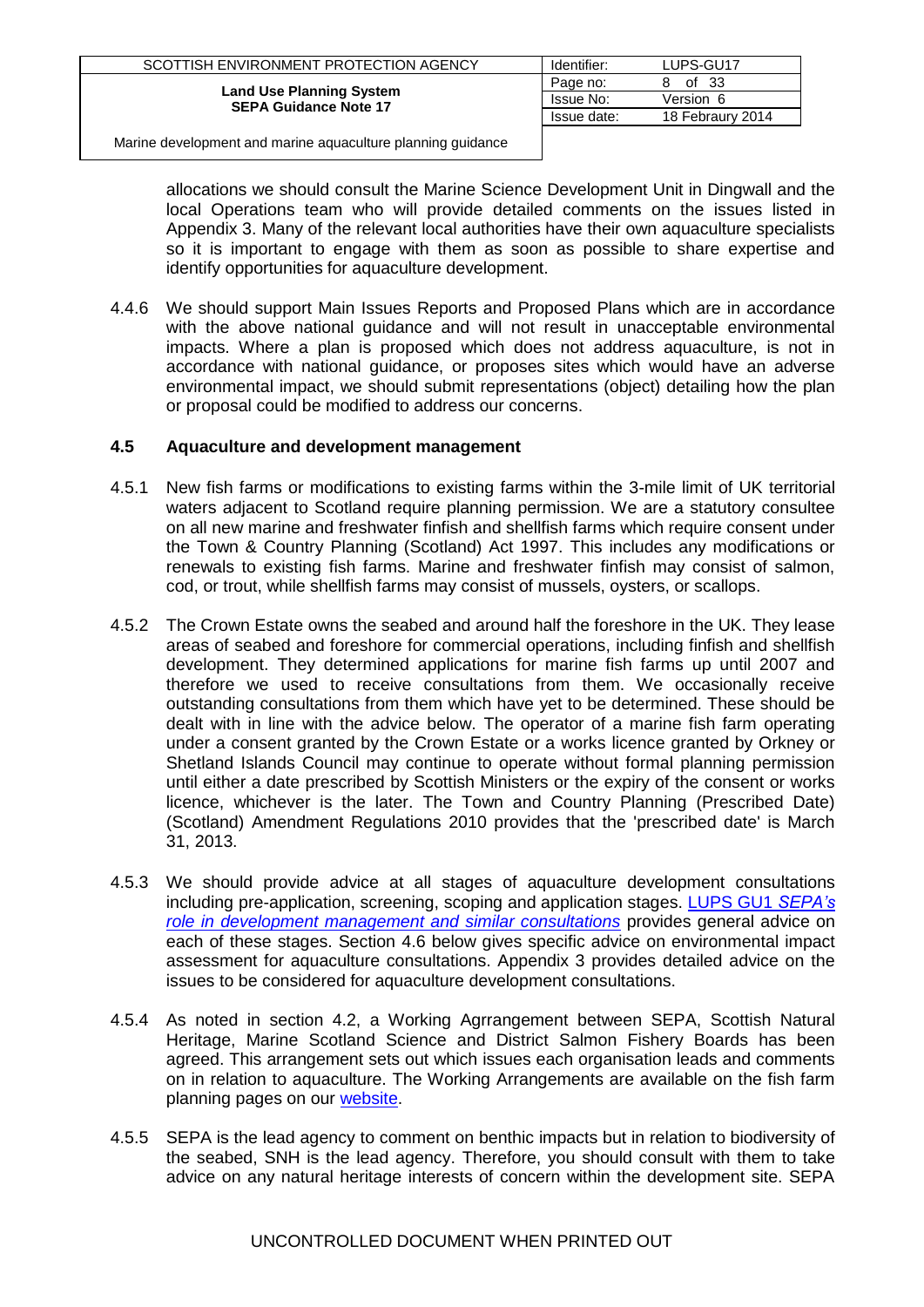| SCOTTISH ENVIRONMENT PROTECTION AGENCY                          | Identifier: | LUPS-GU17        |
|-----------------------------------------------------------------|-------------|------------------|
|                                                                 | Page no:    | of 33<br>9       |
| <b>Land Use Planning System</b><br><b>SEPA Guidance Note 17</b> | Issue No:   | Version 6        |
|                                                                 | Issue date: | 18 Febraury 2014 |
|                                                                 |             |                  |

also comments on water column issues but this is not a lead role, and where relevant, we take advice from the lead agency, which is Marine Scotland. SEPA has joint responsibility for commenting on sea lice therapeutants (together with Marine Scotland) with SEPA leading on the effects of chemotherapeutants on the environment. There are also certain areas which are common to all organisations, such as husbandry practice, food conversion ratios, stocking density and fallow periods.

- 4.5.6 We are to copy all our draft responses on all aquaculture proposals to SNH and Marine Scotland in which they have 4 days to respond with any comments/concerns. This is required to ensure our responses do not duplicate each other and do not provide conflicting advice. This procedure also allows MSS and SNH to be aware of any historical data which SEPA holds for the site/area which may alleviate the need for further information to be requested from the applicant. For full details of all agency agreed processes and contact details please refer to the Working Arrangements [document.](http://www.sepa.org.uk/planning/fish_farming.aspx) Responses should be copied to the local SNH area office and Marine Scotland.
- 4.5.7 SEPA regulates finfish farms under CAR. Shellfish farms are not regulated by SEPA. Our role as a consultee on these applications differs from our role as a regulatory authority.
- 4.5.8 Our role in planning consultations is to advise on whether a development is environmentally acceptable in terms of issues relevant to our remit or whether it needs to be modified or subject to planning conditions to make it environmentally acceptable. Where a planning application is also subject to a CAR application we should provide advice on the likely consentability of the proposal and what will be controlled under CAR in line with SEPA Guidance Note *[LUPS-GU15 Planning guidance in relation to SEPA](http://www.sepa.org.uk/customer_information/idoc.ashx?docid=246cf3f6-4bc0-4de2-bd36-8f3b83b05160&version=-1)[regulated sites and processes](http://www.sepa.org.uk/customer_information/idoc.ashx?docid=246cf3f6-4bc0-4de2-bd36-8f3b83b05160&version=-1)*. To avoid duplication, it is important that we inform the planning authority of the issues controlled under CAR which do not need to be addressed by a planning condition, and hence a paragraph in all our fish-farming responses should state: "We will control the maximum biomass and discharges of licensed medicines through CAR and hence planning conditions relating to these aspects are unnecessary."
- 4.5.9 Planning conditions in practice have been sought less frequently for aquaculture developments than in other forms of planning applications. However, a planning condition may be used in the instance where an old fish farm needs to be relinquished before a new site is farmed, due, for example, to the water body having reached or surpassed the maximum nutrient enhancement capacity according to the locational guidelines (see section 4.4.3). As SEPA is unable to revoke CAR consent.in these circumstances, we would request that the planning authority ensure that planning consent for an old site is withdrawn when planning consent is given for a new site in the same area. If Marine Science highlight this as an issue you should discuss with Marine Scotland (as they lead on assessing the carrying capacity of the water body to receive nutrient discharges) to determine if a planning condition would be necessary to make the new proposed site environmentally acceptable.
- 4.5.10 There may be other occasions when planning conditions could address information requirements relevant to SEPA's interests where they are not going to the principle of development and not addressed by CAR. One such issue Operations staff may highlight relates to seeking a planning condition for site restoration to avoid abandoned waste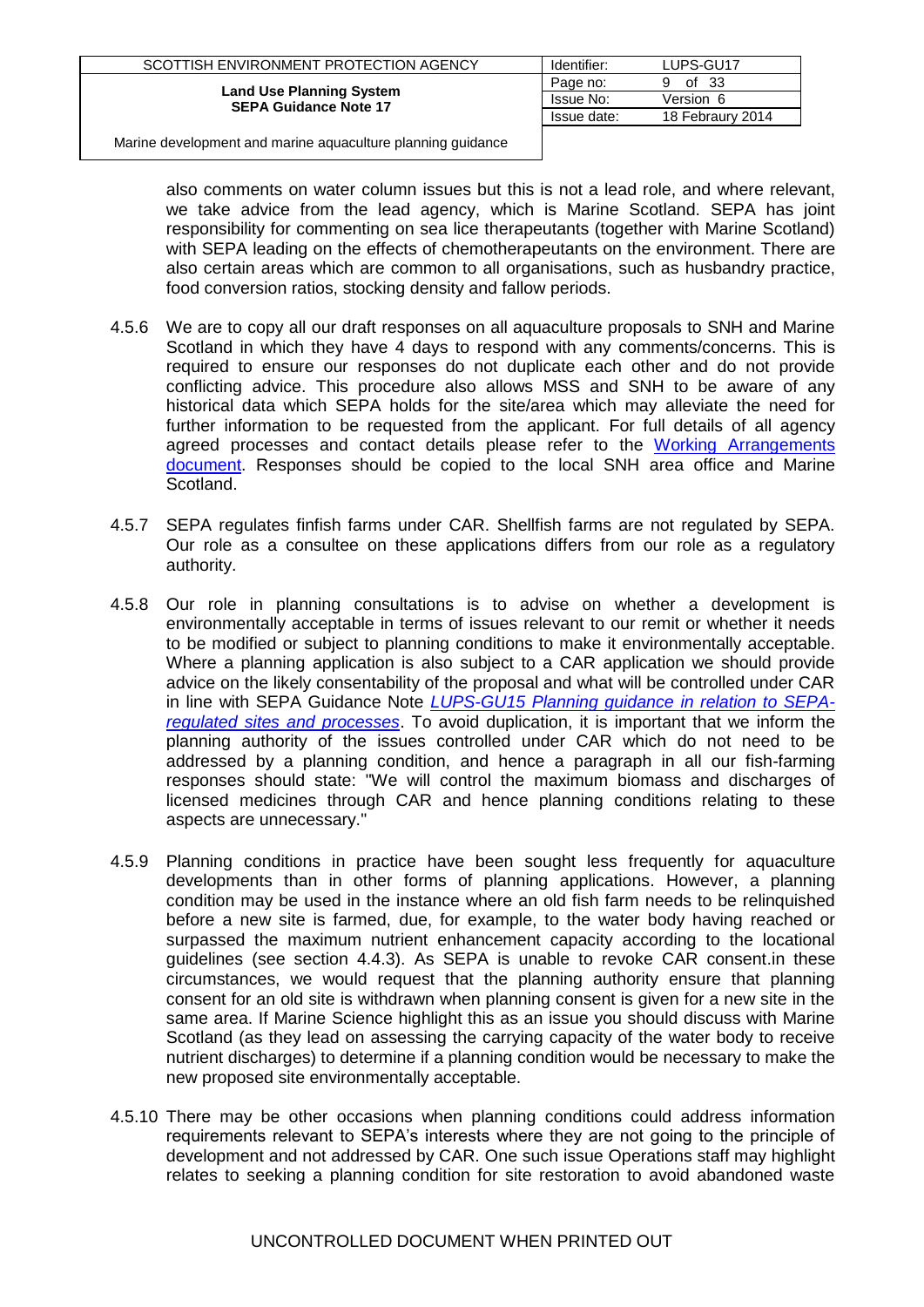| SCOTTISH ENVIRONMENT PROTECTION AGENCY                          | Identifier: | LUPS-GU17        |
|-----------------------------------------------------------------|-------------|------------------|
|                                                                 | Page no:    | of 33<br>10      |
| <b>Land Use Planning System</b><br><b>SEPA Guidance Note 17</b> | Issue No:   | Version 6        |
|                                                                 | Issue date: | 18 Febraury 2014 |
|                                                                 |             |                  |

equipment being left on disused sites. Such conditions have previously been put on consents but for navigational safety reasons. As fish farm planning consents are now permanent, planning authorities have expressed concern that such conditions would not meet the planning condition tests. Although we consider wording could be developed with local authorites that would meet these tests, as this is primarily an amenity/navigational issue, we are not pursuing at this time.

- 4.5.11 Planning staff should seek advice on all marine aquaculture consultations using the PCS from the local Operations team and the Marine Science Development Unit who draw together advice from Marine Ecology, Chemistry and Modelling and provide a coordinated response back to us. The extent to which Modelling input is included within the co-ordinated response is currently being resolved. Where required, local Operations staff may need to seek comments from SEPA's fishery scientists. A list of commonly used acronyms and terms used by the Marine Science Development Unit is given in Appendix 4. Applications for freshwater finfish farms do not occur very often. However if we are consulted on these we should consult Ecology and the local Operations team (who may need to seek further specialist advice themselves to provide a coordinated response) for advice. We then use this advice to formulate a response to the planning authority and applicant.
- 4.5.12 Where a development is likely to result in an unacceptable impact in relation to issues relevant to our remit, then we should submit representations (object) specifying what modifications or conditions are required to mitigate the impacts. For example, where an applicant is seeking to replace or amalgamate fish farms, and Marine Science has expressed concerns about the cumulative impact of the proposed fish farm and any old fish farms, then a condition to ensure decommissioning of the old/existing farm prior to the operation of any new developments may be appropriate in order to mitigate the cumulative impacts (as detailed in section 4.5.9). Further details on submitting representations can be found in section 8.5 of LUPS GU1 *[SEPA's role in development](http://www.sepa.org.uk/customer_information/idoc.ashx?docid=08dfead0-1928-40b3-9d93-cf2946ba8ff1&version=-1)  [management and similar consultations](http://www.sepa.org.uk/customer_information/idoc.ashx?docid=08dfead0-1928-40b3-9d93-cf2946ba8ff1&version=-1)*.
- 4.5.13 **Wellboat discharges**. We currently get consulted under the Marine (Scotland) Act 2010 on discharges of waste sea lice treatments from wellboats situated in close proximity to fish farm sites. Following discussions between our aquaculture specialists, legal and Marine Scotland we have now agreed an appropriate condition for these applications. As such there is no need to consult with Marine Science but you should still consult with the Operations team to ensure the type and amount of chemicals to be discharged (as listed within the Marine Licence application) are licensed under CAR. The condition wording agreed is:

*Where any of the chemical(s) or agent(s) listed in Condition XX, XX and XX are also authorised for discharge to the water environment following bath treatment at the fish holding cages at the site described in Part 1, section X under an authorisation granted by Scottish Environment Protection Agency, then the quantity of that chemical or agent discharged over the time period specified in the relevant condition by the method specified in Condition X and from the cages over the same time period shall not exceed the total quantity specified in the relevant condition.*

The reason we require such a condition is because the CAR licence only controls chemical discharges from within the fish cages (usually carried out as bath treatments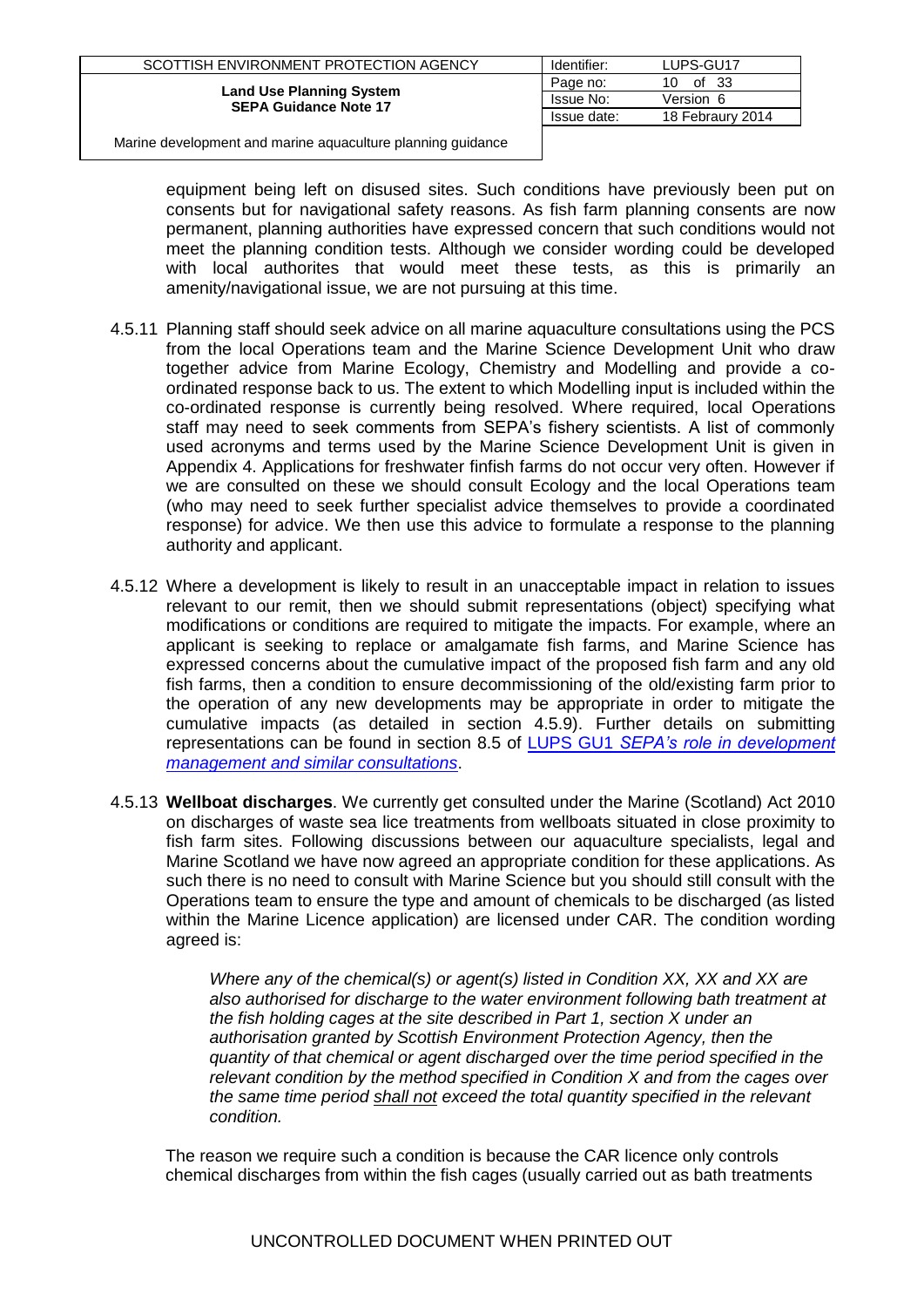| SCOTTISH ENVIRONMENT PROTECTION AGENCY                          | Identifier: | LUPS-GU17        |
|-----------------------------------------------------------------|-------------|------------------|
|                                                                 | Page no:    | of 33            |
| <b>Land Use Planning System</b><br><b>SEPA Guidance Note 17</b> | Issue No:   | Version 6        |
|                                                                 | Issue date: | 18 Febraury 2014 |
|                                                                 |             |                  |

using tarpaulins) and does not control discharges from wellboats outside the cages. This is therefore complementary regulation to prevent simultaneous discharges exceeding the permitted chemical quantities.

- 4.5.14 **Appropriate Assessment**. Where SEPA has identified that a fish farm proposal would have a likely significant effect on any SAC or SPA, then under The Conservation (Natural Habitats, &c.) Regulations 1994, as amended (Provision No.48) we are required to undertake an Appropriate Assessment (AA) before determining the CAR licence. Marine Science carry out the scientific appraisal of the impacts of the proposals on the qualifying interests, in consultation with SNH.
- 4.5.15 At the EIA screening/scoping consultation stage if Marine Science consider the proposals will likely have an effect on a SAC/SPA they will advise that an AA will be required as part of the CAR application process. You should inform the planning authority of this for their information. As a competent authority, the planning authority are likely to be required to undertake an AA for the planning application but SNH will advise them if this is required.
- 4.5.16 When consulted on the final planning application it is unlikely that we will already have carried out the AA for the CAR application (as generally operators send in the CAR licence at the same time as the final planning application). In these cases, we would not be able to provide advice as to whether the proposal is capable of being authorised under CAR. As this issue is likely to go to the principle of development, we should contact the planning authority advising that we are unable to provide comment on the planning application until the AA for the CAR application has been completed (we would also seek agreement from the planning authority to a deferral for our planning response for say two months). To assist the planning authortiy in undertaking their own AA we should offer to help and provide advice, if required. In the past, on their request, we have forwarded a copy of the completed CAR AA but joint meetings with the planning authority, SNH and SEPA may be requested. Once the CAR AA has been completed Marine Science should provide updated comments on the planning application so a final planning response can be provided.
- 4.5.17 **Shellfish**. Our experience is that most shellfish farms have little environmental impact. However, there are some cases where, because of their location, or because of the techniques being used, significant environmental impact can occur. Discharges from shellfish farms are not subject to the Environmental Impact Assessment (Scotland) Regulations 2011 (EIA) or controlled by CAR, so our only opportunity to influence these developments is at the pre-planning and planning application stage.
- 4.5.18 The Water Environment (Shellfish Water Protected Areas: Designation) (Scotland) Order 2013 identifies 84 shellfish water protected areas (SWPAs). Under The Water Environment (Shellfish Water Protected Areas: Environmental Objectives etc.) (Scotland) Regulations 2013 (which replaces the repealed EC Directive 2006/113/EC and subsidiary Scottish legislation) we have a duty to prevent deterioration of water quality in these designated SWPAs and, where necessary, aim to improve shellfish water quality status to good, as part of the River Basin Management Plan (RBMP) programmes. The new regulations mean that SEPA will continue to monitor these waters against the standards for sewage related bacteria set out in the Regulations, using our own and Food Standards Agency (Scotland) monitoring data to ensure that discharges to the water environment will not adversely impact on the SWPAs.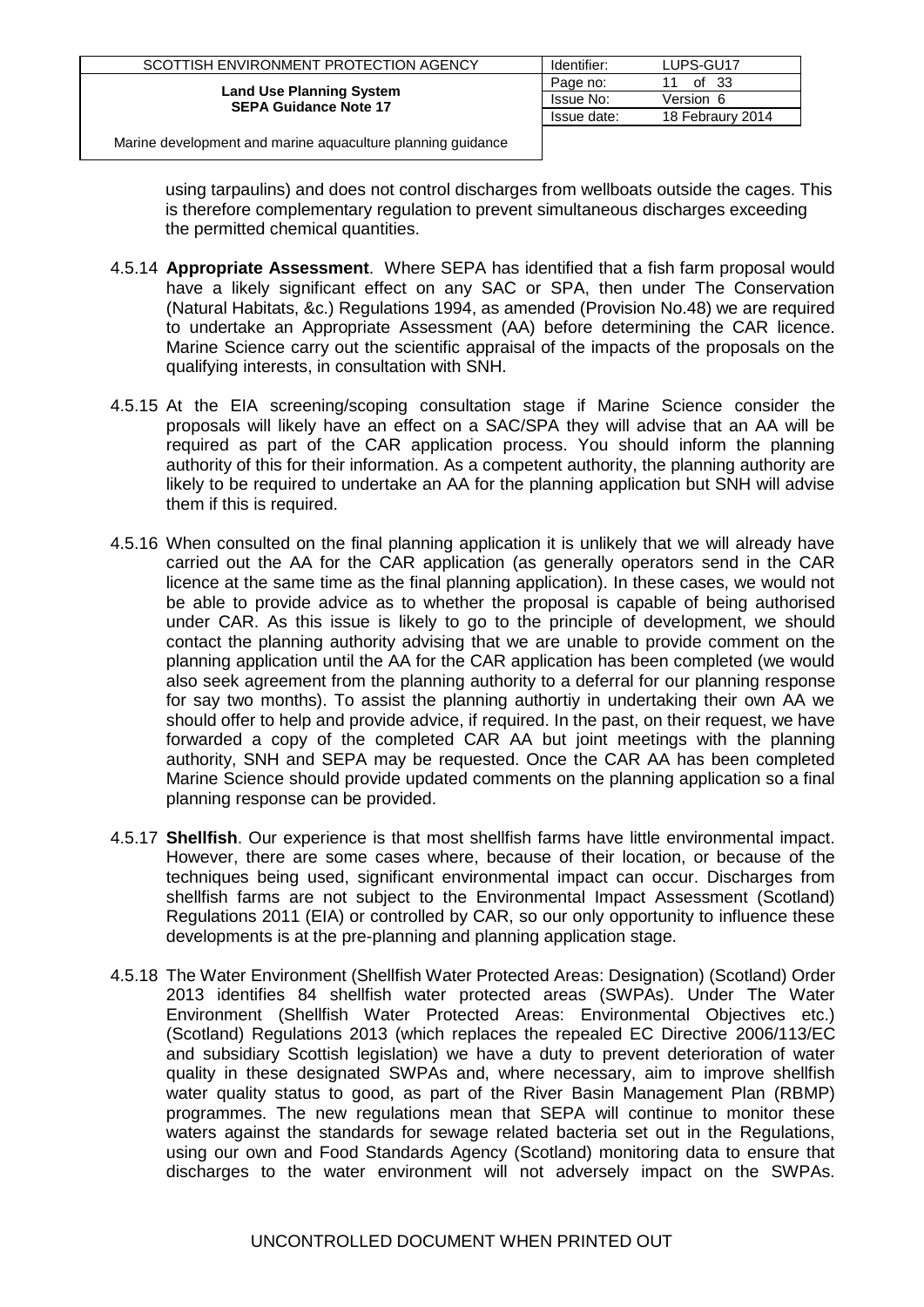| SCOTTISH ENVIRONMENT PROTECTION AGENCY                          | Identifier: | LUPS-GU17                |
|-----------------------------------------------------------------|-------------|--------------------------|
| <b>Land Use Planning System</b><br><b>SEPA Guidance Note 17</b> | Page no:    | of 33<br>12 <sup>1</sup> |
|                                                                 | Issue No:   | Version 6                |
|                                                                 | Issue date: | 18 Febraury 2014         |
|                                                                 |             |                          |

Monitoring for the wider objectives of water quality improvement under Water Framework Directive (2000/60/EC) driven programmes may also contribute to our assessment of water quality in SWPAs. SWPAs will be prioritised through the RBMP process and, if required, improvements made to the quality of these waters such as through the Scottish Water capital spending program to improve sewerage infrastructure.

4.5.19 Shellfish farms are dependent upon good water quality in order to produce shellfish which meet required food standards set by the Food Standards Agency (Scotland). Our role at the planning stage is to provide advice as to the likely suitability of waters and highlight when we think that there may be issues that would be an impediment to the site being designated as a SWPA. Whether or not shellfish are likely to be marketable is a commercial risk and hence we would not object on this basis. Moreover, for applications which propose farms outwith SWPAs we will advise the planning authority that it is generally our opinion that new farms should be located within designated areas, but we would not object on this basis. The Operations and/or Marine Ecology-Aquaculture teams will advise where a shellfish farm is proposed within a current SWPA which has water quality issue or failures (for example, against the standards for sewage related bacteria) and provide details of current licensed discharges which may impact the area. It is important that we highlight this information to the applicant and planning authority, as it will help them assess whether a shellfish farm would be commercially viable in the proposed location.

#### <span id="page-11-0"></span>**4.6 Aquaculture and environmental impact assessment (EIA)**

- 4.6.1 Marine and freshwater finfish farm applications were transposed into the Environmental [Impact Assessment \(Scotland\) Regulations 1999](http://www.opsi.gov.uk/legislation/scotland/ssi1999/19990001.htm) amended by [The Environmental](http://www.opsi.gov.uk/si/si1999/19990367.htm)  [Impact Assessment \(Fish Farming in Marine Waters\) Regulations 1999](http://www.opsi.gov.uk/si/si1999/19990367.htm) which sets aquaculture EIA thresholds. These thresholds are currently being revised by the Scottish Government so the requirements for EIA are likely to change. At present applications require an EIA where:
	- a) any part of the proposed development is to be carried out in a sensitive area eg Site of Special Scientific Interest, Special Areas of Conservation or Special Protection Areas;
	- b) the proposed development is designed to hold a biomass of 100 tonnes or greater; or
	- c) the proposed development will extend to 0.1 hectare or more of the surface area of the marine waters, including any proposed structures or excavations.
- 4.6.2 We currently receive combined screening and scoping consultations on most finfish farms. Shellfish farm applications are not currently subject to the EIA regulations so we receive planning application consultations but not screening, scoping or environmental statements for these.
- 4.6.3 New marine and freshwater finfish farm applications will likely require an EIA. Please refer to Appendix 3 for minimum information requirements. Marine Science will advise of any other information requirements. We may not require an EIA for applications to renew or modify existing finfish farms as we may already hold enough information to assess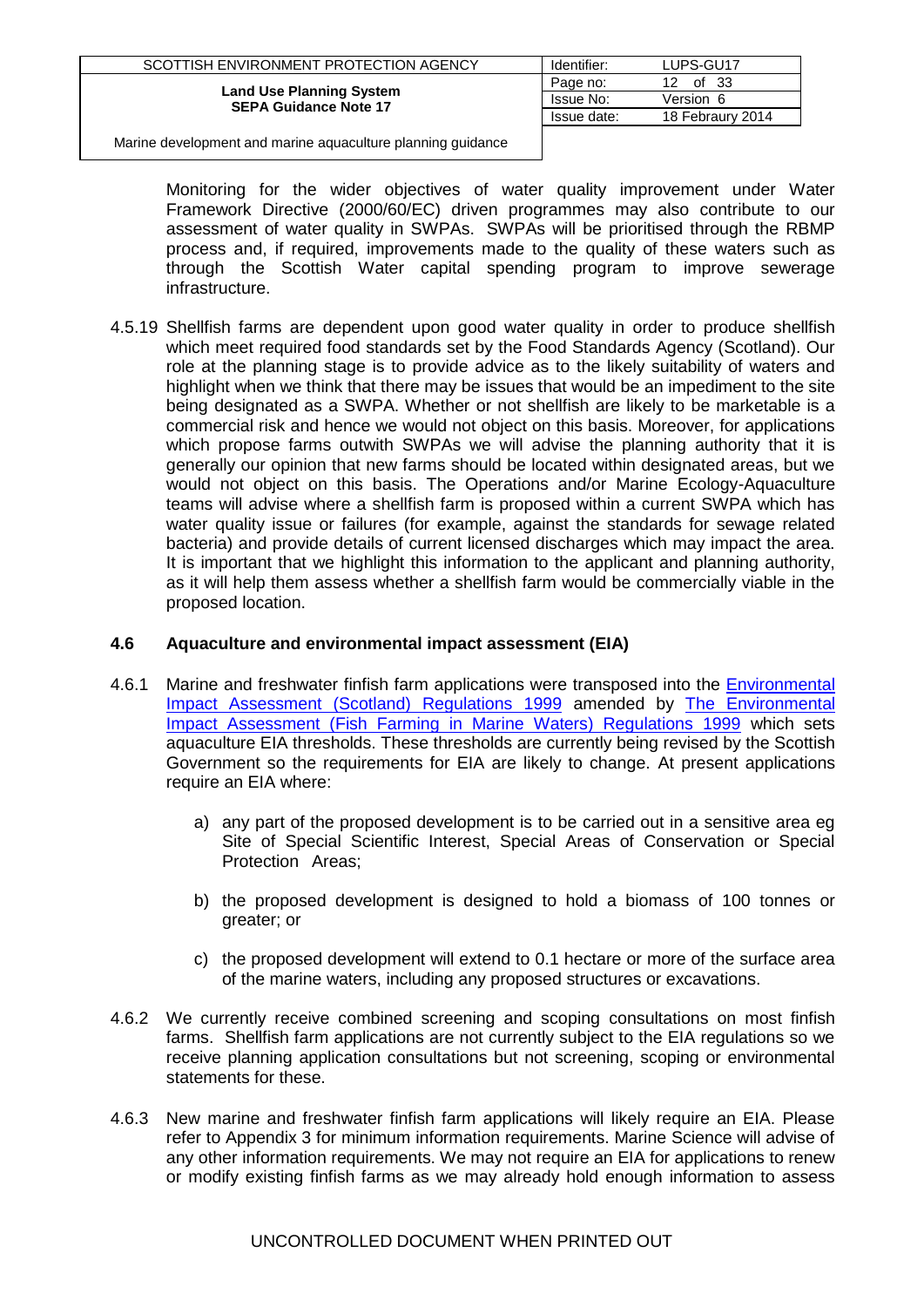| SCOTTISH ENVIRONMENT PROTECTION AGENCY                          | Identifier: | LUPS-GU17        |
|-----------------------------------------------------------------|-------------|------------------|
| <b>Land Use Planning System</b><br><b>SEPA Guidance Note 17</b> | Page no:    | of 33<br>13      |
|                                                                 | Issue No:   | Version 6        |
|                                                                 | Issue date: | 18 Febraury 2014 |
|                                                                 |             |                  |

the environmental impacts even where a site falls above the EIA thresholds. Marine Science and the local Operations team will be able to advise on if they hold enough information or if a full EIA is required. Where a modification breaches the size or tonnage thresholds, then the planning authority may require an EIA in any case.

- 4.6.4 Guidance on how to respond to screening and scoping consultations can be found in sections 8.3 and 8.4 of LUPS GU1 *[SEPA's role in development management and similar](http://www.sepa.org.uk/customer_information/idoc.ashx?docid=08dfead0-1928-40b3-9d93-cf2946ba8ff1&version=-1)  [consultations](http://www.sepa.org.uk/customer_information/idoc.ashx?docid=08dfead0-1928-40b3-9d93-cf2946ba8ff1&version=-1)*. Most planning authorities now utilise the Scottish Government fish farm screening/scoping templates and these should be used for our responses. The planning authority will supply us with the template (in MS Word format) at the time of consultation. These templates often result in large file sizes due to the volume of pictures and information within them. Therefore, you should copy the relevant tables from Section 5 (Screening & Scoping checklist) and 6 (Statutory Consultee Response) from the Scottish Government fish farm template and append this to the bottom of the normal fish farm screening and scoping template to minimise the size of file we would be sending to planning authorities. As detailed in the Working Arrangements, our comments would generally be limited to Bethnic Impacts (1), Water Column Impacts (2) and, where appropriate, Waste Management (10). Where a planning authority does not require us to use these templates, then the normal screening and scoping templates available in the Microsoft Word planning templates.
- 4.6.5 If we advise that, relevant to our remit, an EIA is not required (either due to the scale/type of modification or because we already hold data for an existing site), we may still request certain information be submitted by the applicant in support of their planning application to enable us to assess the environmental impact. You should always ensure that this further information request is actually needed to give our opinion of the principle of development and not something which should be obtained from the operator under SEPA's regulatory remit. If in doubt, seek further advice from the Marine Science Development Unit and the local Operations team. Appendix 3 provides a simple guide to the types of information we may require for different types of applications.
- 4.6.6 At present, the Scottish Government is considering permitted development rights (PDR) for fish farms. This guidance will be updated accordingly should these PDR be agreed.
- 4.6.7 If the Marine Science Development Unit or Operations team provide additional technical data/information you should ensure that all the information which would be useful for the planning authority is highlighted within your response. Any information or regulatory advice which is useful for the applicant should be inserted within the Advice for applicants section of the template.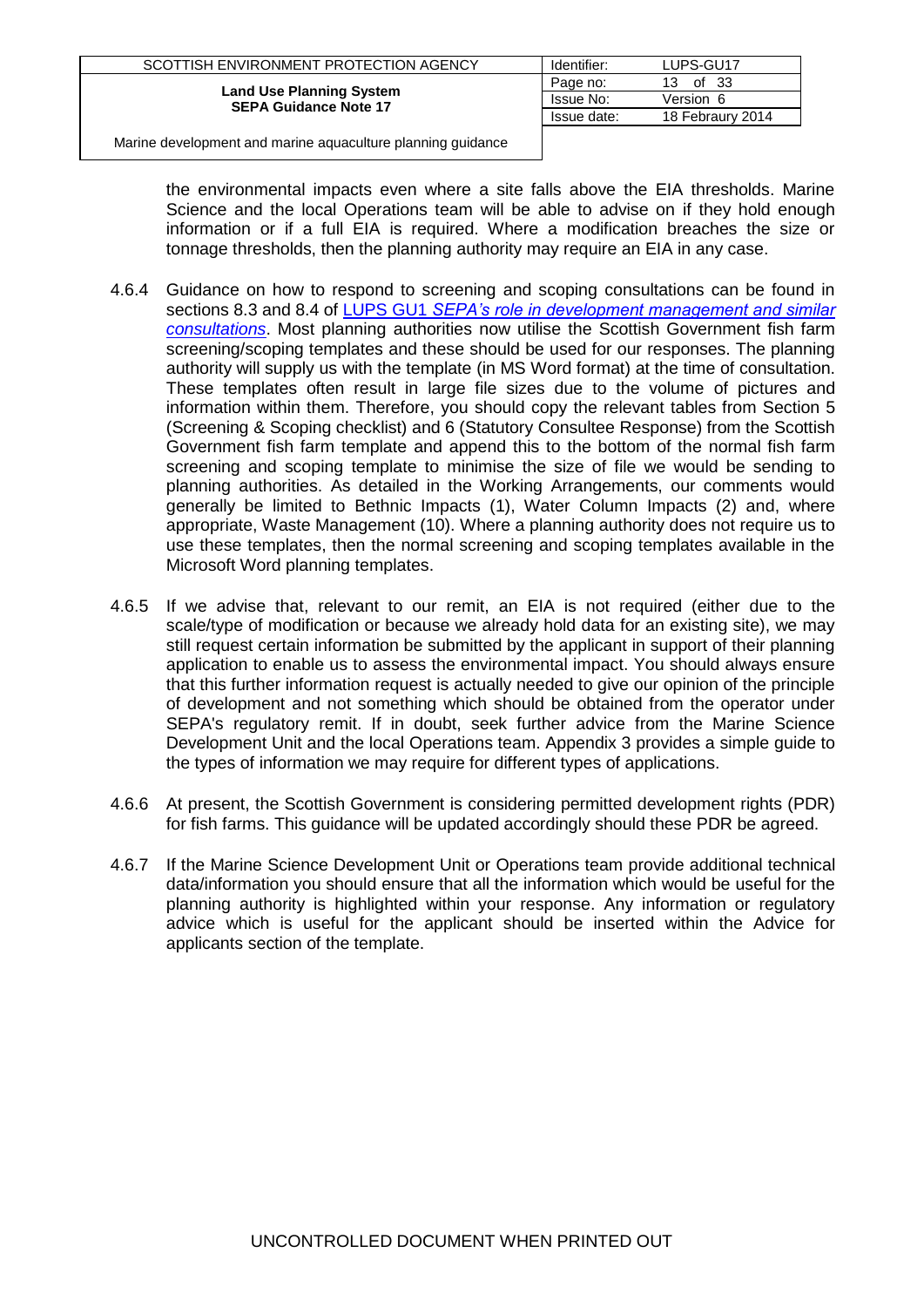| SCOTTISH ENVIRONMENT PROTECTION AGENCY                          | Identifier:    | LUPS-GU17        |
|-----------------------------------------------------------------|----------------|------------------|
| <b>Land Use Planning System</b><br><b>SEPA Guidance Note 17</b> | Page no:       | of<br>- 33<br>14 |
|                                                                 | Issue No:      | Version 5        |
|                                                                 | Issue date:    |                  |
|                                                                 | Originator:    | Jim Mackay       |
| Marine development and marine aquaculture planning quidance     | Authorised by: | Alan Farguhar    |

# **Appendix 1: Marine and aquaculture consultations received by the planning service**

<span id="page-13-0"></span>

| <b>Consultation type</b>                                                                                  | <b>Development types</b>                                                                                                                                                                                                                                                                                                                                                                                                                                                                | <b>Applicable Environmental Impact</b><br><b>Assessment Regulations</b>                                                     | <b>Consultation body</b>                                                                                            |
|-----------------------------------------------------------------------------------------------------------|-----------------------------------------------------------------------------------------------------------------------------------------------------------------------------------------------------------------------------------------------------------------------------------------------------------------------------------------------------------------------------------------------------------------------------------------------------------------------------------------|-----------------------------------------------------------------------------------------------------------------------------|---------------------------------------------------------------------------------------------------------------------|
| Planning applications under The<br><b>Town and Country Planning Act</b><br>1997 (as amended)              | Finfish and shellfish farms out to 3<br>nautical miles (nm) and in freshwater<br>lochs. Foreshore development down to<br>Mean Low Water Spring (MLWS).                                                                                                                                                                                                                                                                                                                                  | The Environmental Impact Assessment<br>(Scotland) Regulations 1999 (as amended)                                             | Planning authority                                                                                                  |
| Section 36 applications under<br>The Electricity Act 1989 (as<br>amended)                                 | Any offshore energy generation 1 mega<br>watt or greater out to 200 nm eg tidal or<br>wave energy generation.                                                                                                                                                                                                                                                                                                                                                                           | The Electricity Works (Environmental Impact<br>Assessment) (Scotland) Regulations 2000 (as<br>amended)                      | The Energy Consents and<br>Deployment Unit (ECDU)                                                                   |
| Section 37 applications under<br>The Electricity Act 1989 (as<br>amended)                                 | Any offshore electrical transmission<br>lines or large gas and oil pipelines out<br>to 200 nm eg inter island inter<br>connectors.                                                                                                                                                                                                                                                                                                                                                      | The Electricity Works (Environmental Impact<br>Assessment) (Scotland) Regulations 2000 (as<br>amended)                      | <b>ECDU</b>                                                                                                         |
| The Petroleum Act 1998                                                                                    | Oil field developments within the United<br>Kingdom Territorial Sea and on the<br>United Kingdom Continental Shelf<br>(UKCS) eg oil wells or pipelines.                                                                                                                                                                                                                                                                                                                                 | The Offshore Petroleum Production and Pipe-<br>Lines (Assessment of Environmental Effects)<br>Regulations 1999 (as amended) | Department of Energy and<br>Climate Change (DECC) UK<br>wide department as this is not<br>a devolved responsibility |
| <b>Food and Environment</b><br>Protection Act 1985, Part II<br>Deposits in the sea (As<br>Amended) (FEPA) | The deposit of substances or articles,<br>either in the sea or under the sea-bed<br>within the UKCS and below Mean High<br>Water Spring (MHWS) e.g. slipways,<br>sewage outfalls and sea disposal of<br>dredged material. Some activities are<br>exempt from FEPA control eg cable<br>laying is exempt from FEPA where a<br>Telecommunications Act approval has<br>been granted. However any deposit of<br>material in order to protect the cable<br>once it is laid is subject to FEPA | The Marine Works (Environmental Impact<br>Assessment) Regulations 2007                                                      | <b>Marine Scotland</b>                                                                                              |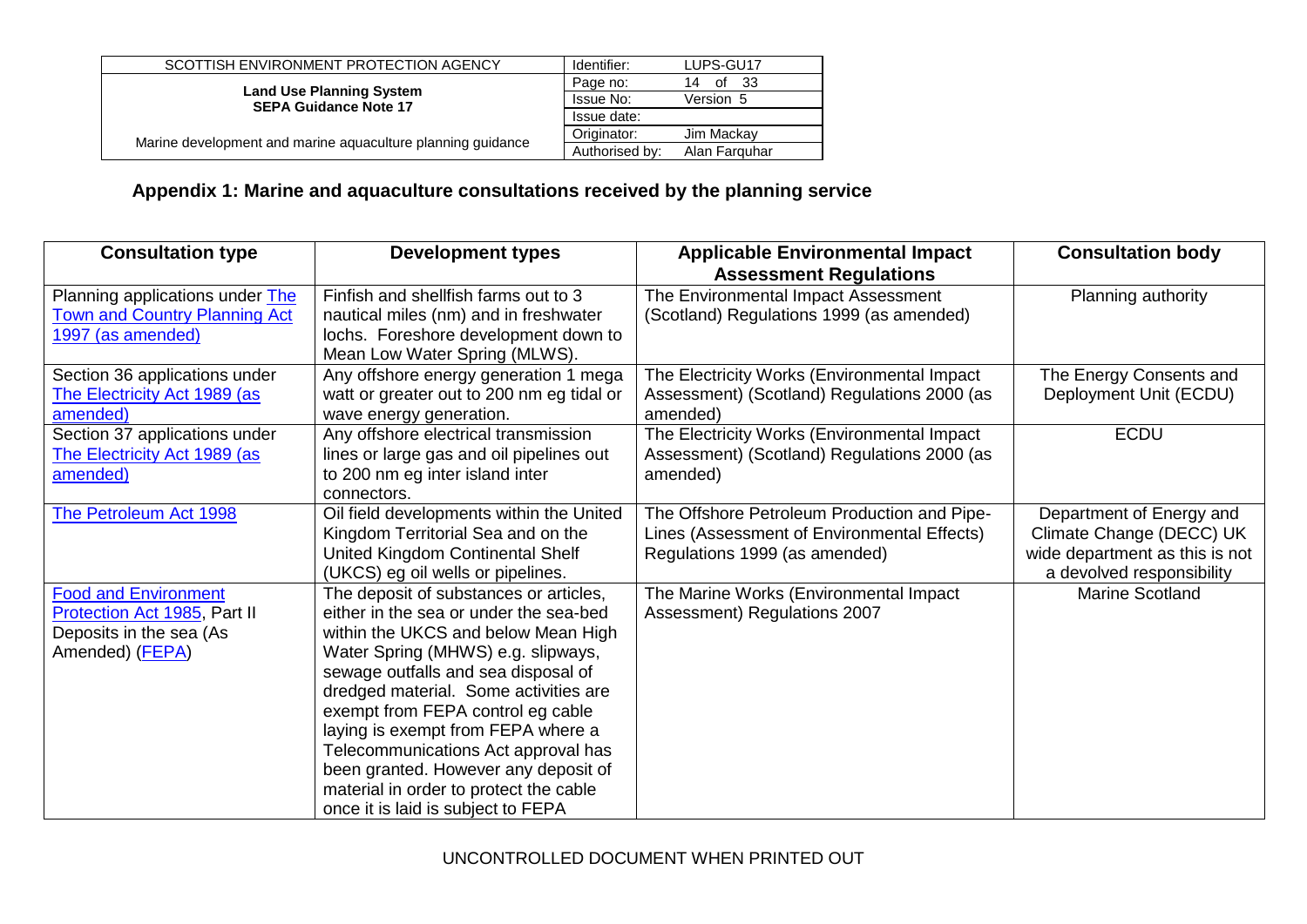| SCOTTISH ENVIRONMENT PROTECTION AGENCY                          | Identifier:    | LUPS-GU17        |
|-----------------------------------------------------------------|----------------|------------------|
| <b>Land Use Planning System</b><br><b>SEPA Guidance Note 17</b> | Page no:       | - 33<br>of<br>15 |
|                                                                 | Issue No:      | Version 5        |
|                                                                 | Issue date:    |                  |
| Marine development and marine aquaculture planning guidance     | Originator:    | Jim Mackay       |
|                                                                 | Authorised by: | Alan Farguhar    |

|                                                                                                                                                              | licensing.                                                                                                                     |                                                                                 |                                 |
|--------------------------------------------------------------------------------------------------------------------------------------------------------------|--------------------------------------------------------------------------------------------------------------------------------|---------------------------------------------------------------------------------|---------------------------------|
| <b>Harbour Revision Order</b>                                                                                                                                | Enables a port or harbour to extend<br>their duties/powers and/or allow new<br>works.                                          | The Harbour Works (Environmental Impact<br>Assessment) Regulations 1999         | <b>Scottish Government</b>      |
| Harbour Empowerment Order                                                                                                                                    | Establishes a new harbour authority<br>and permit initial works.                                                               | The Harbour Works (Environmental Impact<br>Assessment) Regulations 1999         | <b>Scottish Government</b>      |
| The Harbours Act 1964                                                                                                                                        | Main primary legislation which<br>considers powers to approve marine<br>works.                                                 | The Harbour Works (Environmental Impact<br>Assessment) Regulations 1999         | <b>Scottish Government</b>      |
| <b>Section 34 Coastal Protection</b><br>Act 1949 (Part 2 - Section 34as<br>amended) (CPA)                                                                    | Consent required (for new works, not<br>for maintenance) to consider safety of<br>navigation.                                  | The Marine Works (Environmental Impact<br>Assessment) Regulations 2007          | <b>Scottish Government</b>      |
| <b>Coastal Protection Act 1949</b><br>(Section 5)                                                                                                            | Local authority has power to undertake<br>coastal protection works but subject to<br>Government approval.                      | The Environmental Impact Assessment<br>(Scotland) Regulations 1999 (as amended) | <b>Scottish Government</b>      |
| <b>Coast Protection (Notices)</b><br>(Scotland) Regulations 1988 as<br>amended by the Coast Protection<br>(Notices) (Scotland) Amendment<br>Regulations 1996 | Requires that consultation be<br>undertaken with certain prescribed<br>bodies (e.g. SEPA, SNH) for any<br>proposed new scheme. | The Environmental Impact Assessment<br>(Scotland) Regulations 1999 (as amended) | <b>Scottish Government</b>      |
| Flood Prevention (Scotland) Act<br>(1961), as amended by the Flood<br>Prevention and Land Drainage<br>(Scotland) Act (1997)                                  | Gives local authorities the power to<br>protect non-agricultural land from<br>flooding.                                        | The Environmental Impact Assessment<br>(Scotland) Regulations 1999 (as amended) | <b>Scottish Government</b>      |
| Roads (Scotland) Act 1984                                                                                                                                    | Section 30 allows the roads authority to<br>protect public roads from hazards of<br>nature (eg coastal erosion or flooding).   | The Environmental Impact Assessment<br>(Scotland) Regulations 1999 (as amended) | <b>Scottish Government</b>      |
| <b>Works licence</b> applications under<br>The Zetland County Council Act<br>1974                                                                            | All marine developments, except<br>aquaculture. Covers all territorial<br>waters around Shetland.                              | The Environmental Impact Assessment<br>(Scotland) Regulations 1999 (as amended) | <b>Shetland Islands Council</b> |
| Work licence applications under<br>The Orkney County Council Act                                                                                             | All marine developments within the<br>Harbour Areas of Orkney (mainly Scapa                                                    | The Environmental Impact Assessment<br>(Scotland) Regulations 1999 (as amended) | <b>Orkney Islands Council</b>   |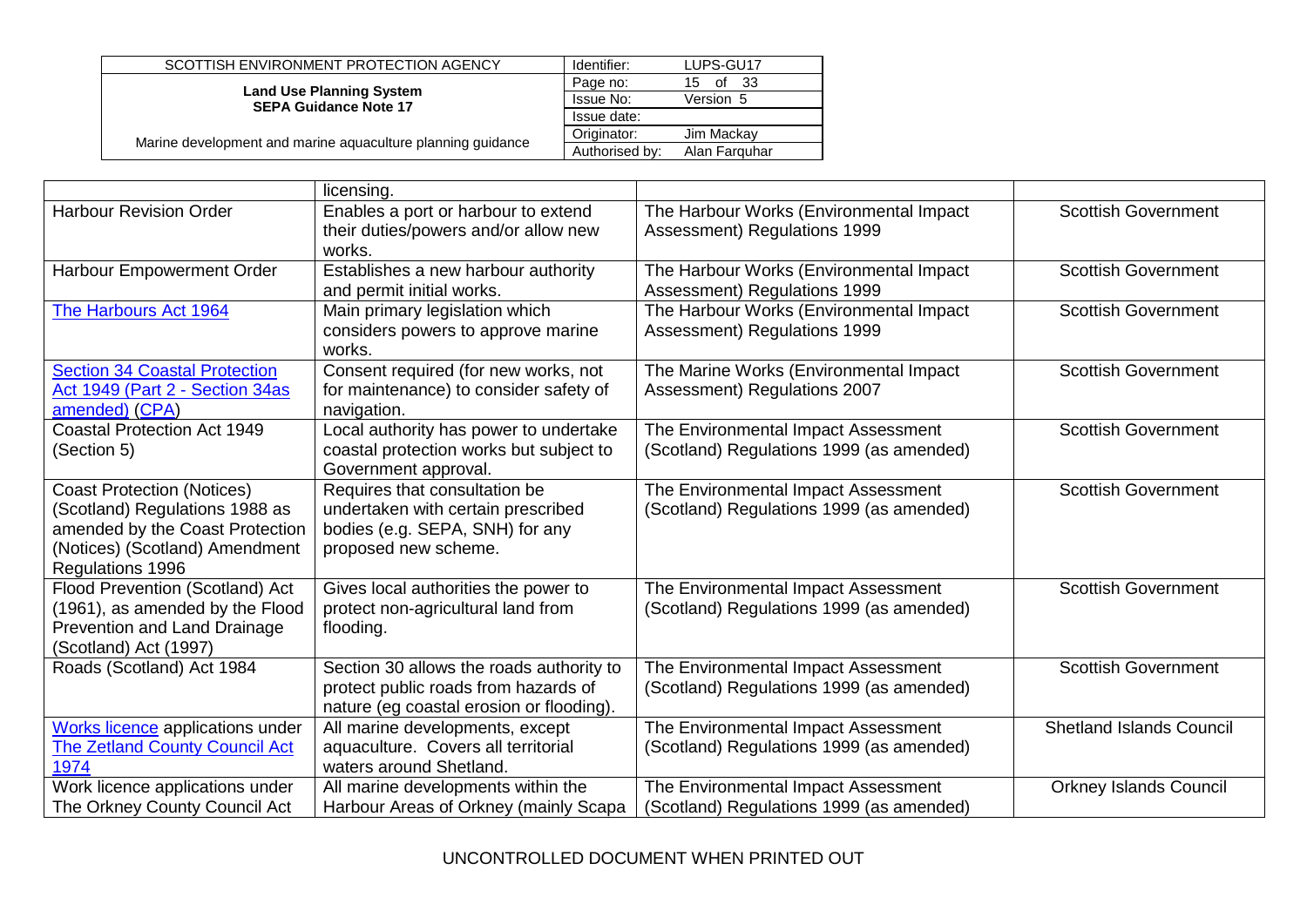| SCOTTISH ENVIRONMENT PROTECTION AGENCY                          | Identifier:    | LUPS-GU17        |
|-----------------------------------------------------------------|----------------|------------------|
|                                                                 | Page no:       | - 33<br>of<br>16 |
| <b>Land Use Planning System</b><br><b>SEPA Guidance Note 17</b> | Issue No:      | Version 5        |
|                                                                 | Issue date:    |                  |
|                                                                 | Originator:    | Jim Mackav       |
| Marine development and marine aquaculture planning quidance     | Authorised by: | Alan Farguhar    |

| 1974                                                                  | Flow and Wide Firth).                                                                                                           |                                                                                                                     |
|-----------------------------------------------------------------------|---------------------------------------------------------------------------------------------------------------------------------|---------------------------------------------------------------------------------------------------------------------|
| Energy Act 2004                                                       | Requires the submission of a<br>decommissioning programme for<br>renewable energy installations.                                | Department of Energy and<br>Climate Change (DECC) UK<br>wide department as this is not<br>a devolved responsibility |
| The Telecommunications Act<br>1984 and the Communications<br>Act 2003 | Laying submarine communications<br>cables, in general limited to the<br>maximum extent of the territorial sea<br>around the UK. |                                                                                                                     |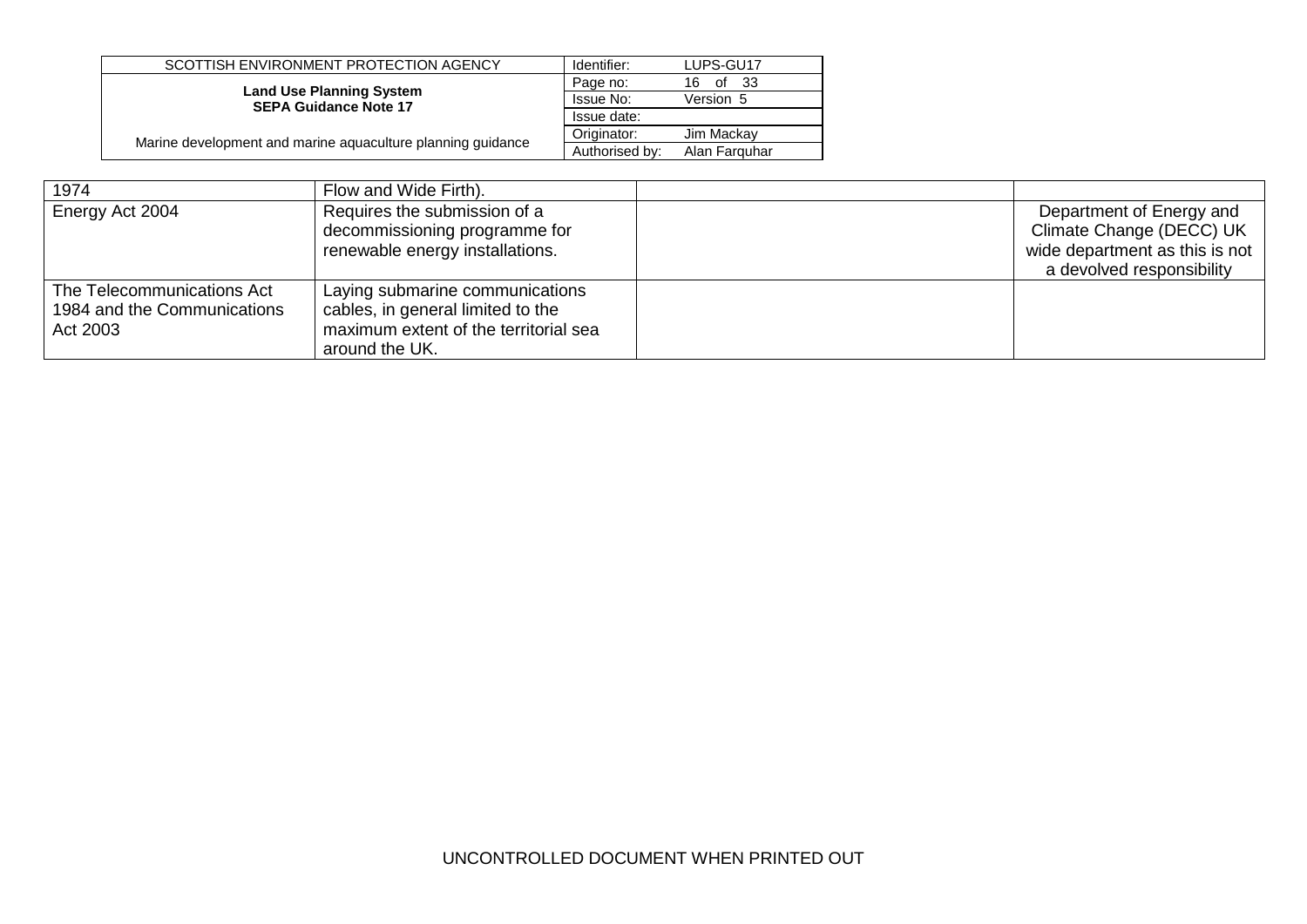| SCOTTISH ENVIRONMENT PROTECTION AGENCY                          | Identifier:    | LUPS-GU17     |
|-----------------------------------------------------------------|----------------|---------------|
|                                                                 | Page no:       | of<br>- 33    |
| <b>Land Use Planning System</b><br><b>SEPA Guidance Note 17</b> | Issue No:      | Version 5     |
|                                                                 | Issue date:    |               |
|                                                                 | Originator:    | Jim Mackav    |
| Marine development and marine aquaculture planning quidance     | Authorised by: | Alan Farguhar |

### **Appendix 2: Guide to issues that are likely to need assessment during marine development consultations**

The table below provides a general guide on issues that are likely to need assessment. It should be used as a general guide and site specific advice should be sought from the Marine Science Development Unit (MSDU) in each case to ensure we are only seeking information that is relevant to the development. MSDU will advise us whether all the potential impacts have been identified and suitable mitigation measures proposed. Recommended text for scoping, conditions and objections for these issues are available within LUPS-GU12 *[Guidance and templates](http://www.sepa.org.uk/customer_information/idoc.ashx?docid=ebbe3f72-dbf9-4000-940e-08fb6021935f&version=-1)  [for standard wording](http://www.sepa.org.uk/customer_information/idoc.ashx?docid=ebbe3f72-dbf9-4000-940e-08fb6021935f&version=-1)*. A dedicated webpage on marine developments is available on our website which includes best practice and regulatory advice for applicants.

This table deals solely with the marine issues that need to be considered as part of a planning application or ES. However, marine developments will often have a terrestrial element as well, such as access tracks or a construction compound. However, where a consultation also deals with terrestrial elements please refer to the relevant planning guidance note for advice on those terrestrial issues. For example SUDS or waste water.

<span id="page-16-0"></span>

| Issues to consider during screening, scoping and pre-application consultations                                                                                                                                                                                                                                                                                                                                                                                                                                                                                                                                                                                                         | Application/ES considerations and responses                                                                                                                                                                                                                                                                                                                                                                                                                |
|----------------------------------------------------------------------------------------------------------------------------------------------------------------------------------------------------------------------------------------------------------------------------------------------------------------------------------------------------------------------------------------------------------------------------------------------------------------------------------------------------------------------------------------------------------------------------------------------------------------------------------------------------------------------------------------|------------------------------------------------------------------------------------------------------------------------------------------------------------------------------------------------------------------------------------------------------------------------------------------------------------------------------------------------------------------------------------------------------------------------------------------------------------|
| Location of built elements and nature of construction                                                                                                                                                                                                                                                                                                                                                                                                                                                                                                                                                                                                                                  |                                                                                                                                                                                                                                                                                                                                                                                                                                                            |
| Each application should contain maps giving detailed information on the layout of the<br>development and reasons for the choice of site and design of the development.<br>Depending on the types and scale of construction the following further information may<br>be required:                                                                                                                                                                                                                                                                                                                                                                                                       | This information should be sent to the MSDU and local<br>Operations teams to assess whether suitable buffers or<br>mitigation measures are proposed.                                                                                                                                                                                                                                                                                                       |
| <i>i)</i> Land reclamation and construction. A site plan and cross sections showing the<br>location of all the engineering activities, including temporary works, in the marine<br>environment. Depending upon the scale and nature of the works there may be a need to<br>carry out hydrodynamic modelling to predict the impacts of construction activities on<br>water quality during construction and coastal processes in the longer term. Any<br>potential impacts from suspended sediment should be compared to natural background<br>levels and water quality standards e.g. Shellfish Waters Directive. Any proposed<br>mitigation should also be detailed in the submission. | In particular the MSDU will help identify any activities that<br>have the potential to cause deterioration on the ecological<br>status of coastal and transitional waters, principally<br>through effects on hydromorphological elements.<br>Where suitable buffer zones are proposed we should<br>secure this by way of a condition. Appropriate mitigation<br>and pollution measures should be secured by an<br>environmental management plan condition. |
| ii) Capital dredging for coastal development and maintenance dredging for navigation                                                                                                                                                                                                                                                                                                                                                                                                                                                                                                                                                                                                   |                                                                                                                                                                                                                                                                                                                                                                                                                                                            |
| (including aggregate extraction and novel techniques e.g. agitation dredging). The                                                                                                                                                                                                                                                                                                                                                                                                                                                                                                                                                                                                     |                                                                                                                                                                                                                                                                                                                                                                                                                                                            |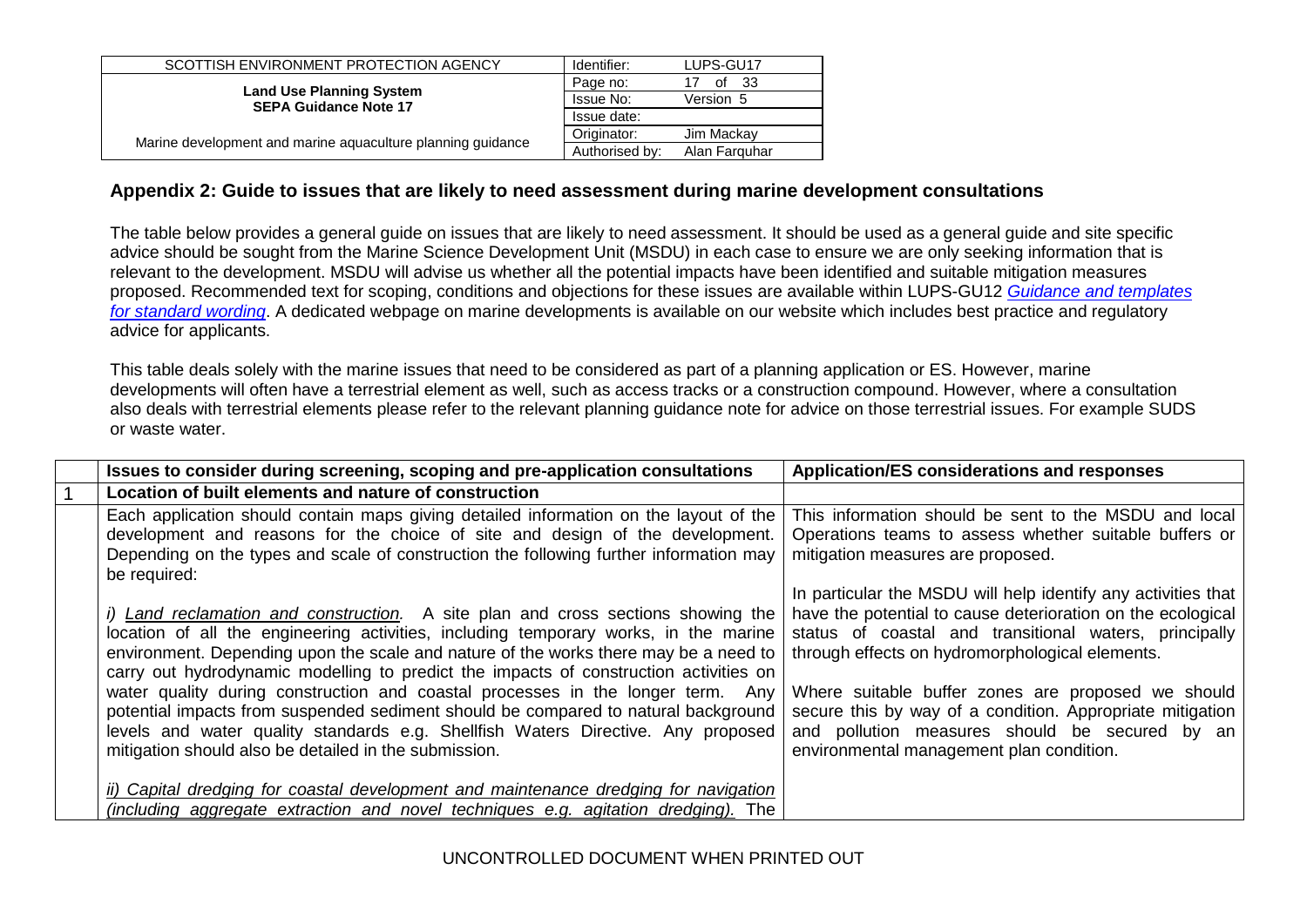| SCOTTISH ENVIRONMENT PROTECTION AGENCY                          | Identifier:    | LUPS-GU17        |
|-----------------------------------------------------------------|----------------|------------------|
| <b>Land Use Planning System</b><br><b>SEPA Guidance Note 17</b> | Page no:       | of<br>- 33<br>18 |
|                                                                 | Issue No:      | Version 5        |
|                                                                 | Issue date:    |                  |
|                                                                 | Originator:    | Jim Mackay       |
| Marine development and marine aquaculture planning guidance     | Authorised by: | Alan Farguhar    |

application should include information on the quantities of material to be dredged, a description of the substrate type/habitats and species and the dredging method. Although by its nature dredging is a destructive activity, adverse effects can be minimised eg timing, dredging technique. Any potential impacts from suspended sediment should be compared to natural background levels and water quality standards eg Shellfish Waters Directive.

Information describing measures to minimise impacts e.g. from suspended solids should also be provided. Depending upon the scale of the works and neighbouring sensitivities there may be a need to carry out hydrodynamic modelling to predict the impacts on water quality during construction and coastal processes in the longer term. Options for the subsequent disposal and beneficial reuse of the material should be submitted.

*iii) Coastal protection/flood defence.* The application should include site plans and cross sections showing the precise location, design, type (revetment, sea wall, gabion baskets) and size of material to be used in the project. Access routes and working areas for vehicles should be specified during construction. The application will also have to demonstrate that the works will not increase the risk of flooding in other locations. Depending upon the scale of the works and neighbouring sensitivities there may be a need to carry out hydrodynamic modelling to predict the impacts on water quality during construction and coastal processes in the longer term.

The application should include a section on the appraisal process and justification for the preferred defence option. The feasibility of soft engineering techniques should always be considered in the appraisal process. Any coastal defence scheme should be appropriate in scale and type for the area.

With all coastal defence initiatives there is an element of uncertainty with regard to how the shoreline will respond after implementation of the scheme. Depending upon the scale of the scheme and neighbouring sensitivities there may be a need to carry out hydrodynamic modelling to investigate potential impacts upon the local hydrodynamics and sediment transport patterns both in the vicinity of the proposed structure and along the neighbouring stretches of coastline in the longer term. Any proposed mitigation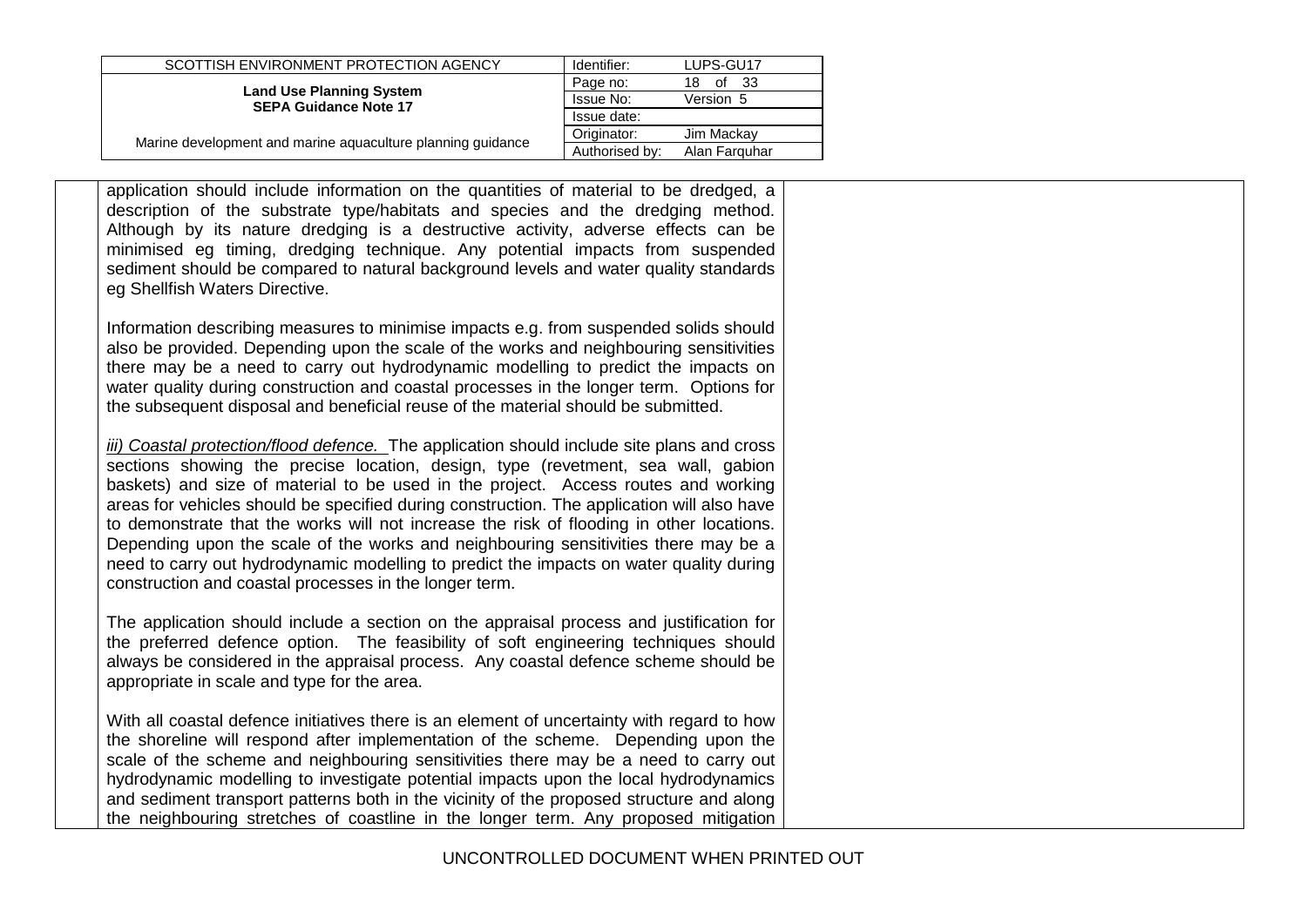| SCOTTISH ENVIRONMENT PROTECTION AGENCY                          | Identifier:    | LUPS-GU17       |
|-----------------------------------------------------------------|----------------|-----------------|
|                                                                 | Page no:       | -33<br>19<br>of |
| <b>Land Use Planning System</b><br><b>SEPA Guidance Note 17</b> | Issue No:      | Version 5       |
|                                                                 | Issue date:    |                 |
| Marine development and marine aquaculture planning guidance     | Originator:    | Jim Mackav      |
|                                                                 | Authorised by: | Alan Farguhar   |

should be detailed in the submission.

iv) *Marine renewables.* Maps should be included in the submission showing the array of the devices, cabling routes and associated onshore infrastructure.

Background information which will help inform the ES process is available from EMEC [\(www.emec.org.uk/index.asp\)](http://stir-app-qpl01/QPulse5Web/lorna.maclean/Local%20Settings/Temporary%20Internet%20Files/Local%20Settings/Temporary%20Internet%20Files/OLK10/www.emec.org.uk/index.asp). The purpose of these guidelines is to encourage and assist developers to consider as fully as possible the range and scale of impacts positive as well as negative - that might result from the testing of their device/s at EMEC. Generally if this standard industry guidance for scoping, preparing and undertaking an EA for marine renewables is followed then we are likely to be satisfied with the assessment.

There may be a need to address the cumulative effects of devices/arrays on coastal processes depending upon array density and location with respect to existing renewable and coastal developments.

Impoundments and tidal barrages are considered to have the potential to have the biggest impact upon coastal processes and hydromorphology and the habitats and species that these support. There is therefore likely to be a need to carry out hydrodynamic modelling to predict the impacts of the structure/s on water quality during construction and coastal processes in the longer term.

v) *Oil and Gas.* A site plan showing the location of all the engineering activities, including temporary works, in the marine environment, within 3 nm should be provided. Specific details reflecting the engineering footprint on the sea bed is required. A baseline survey of existing marine habitats should be provided and should include UK Biodiversity Action Plan habitats and species e.g. maerl, sea pens, eel grass, horse mussels [\(http://www.ukbap.org.uk/UKPlans.aspx?ID=35\)](http://www.ukbap.org.uk/UKPlans.aspx?ID=35). Advice on designated sites and protect species should be sought from SNH. Information on the potential pollution risks associated with the proposals and preventative measures and mitigation should be included in the application.

Should the proposals involve the disposal of radioactive waste the applicant will need to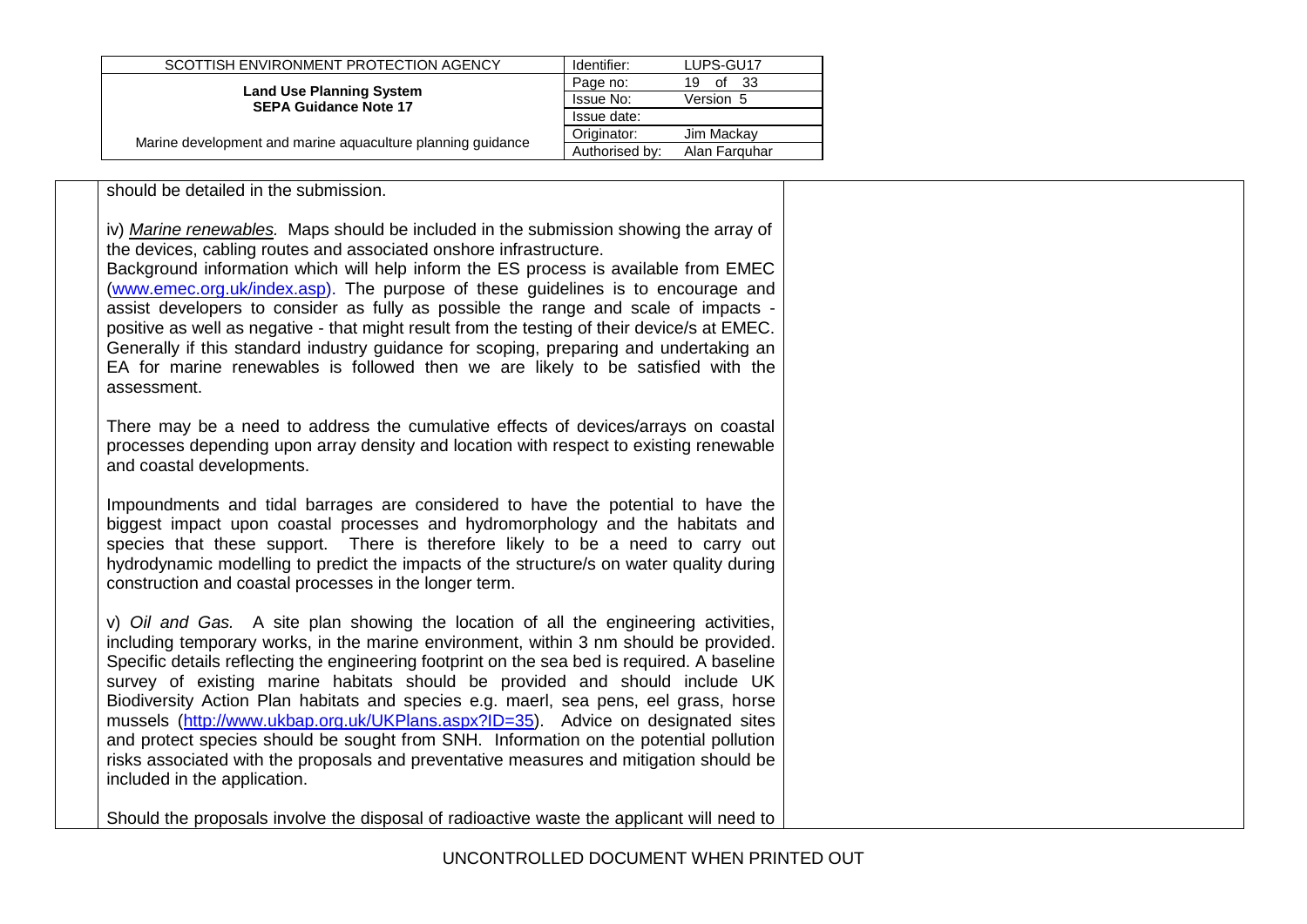|                | SCOTTISH ENVIRONMENT PROTECTION AGENCY                                                                                                                                                                                                                                                                                                      | Identifier:<br>LUPS-GU17              |                                                                                                                                                                                                         |
|----------------|---------------------------------------------------------------------------------------------------------------------------------------------------------------------------------------------------------------------------------------------------------------------------------------------------------------------------------------------|---------------------------------------|---------------------------------------------------------------------------------------------------------------------------------------------------------------------------------------------------------|
|                | <b>Land Use Planning System</b>                                                                                                                                                                                                                                                                                                             | 20 of 33<br>Page no:                  |                                                                                                                                                                                                         |
|                | <b>SEPA Guidance Note 17</b>                                                                                                                                                                                                                                                                                                                | Issue No:<br>Version 5<br>Issue date: |                                                                                                                                                                                                         |
|                |                                                                                                                                                                                                                                                                                                                                             | Originator:<br>Jim Mackay             |                                                                                                                                                                                                         |
|                | Marine development and marine aquaculture planning guidance                                                                                                                                                                                                                                                                                 | Authorised by:<br>Alan Farquhar       |                                                                                                                                                                                                         |
|                |                                                                                                                                                                                                                                                                                                                                             |                                       |                                                                                                                                                                                                         |
|                | give further consideration to how these wastes will be managed and details of the<br>proposed methods will need to be submitted to SEPA under the Radioactive Substances<br>Act 1993.<br>Please note that Oil Spill Contingency Plans should be sent directly to SEPA's                                                                     |                                       |                                                                                                                                                                                                         |
|                | Emergency Planning Unit to coordinate a response.                                                                                                                                                                                                                                                                                           |                                       |                                                                                                                                                                                                         |
| $\overline{2}$ | <b>Timing and duration</b>                                                                                                                                                                                                                                                                                                                  |                                       |                                                                                                                                                                                                         |
|                |                                                                                                                                                                                                                                                                                                                                             |                                       |                                                                                                                                                                                                         |
|                | The submission should include information on likely timing and duration of the project,<br>possible long-term locational and/or operational impacts and short-term construction<br>impacts.                                                                                                                                                 |                                       | This information should be sent to the local Operations<br>team and MSDU to identify whether the proposed<br>mitigation will minimise any impacts from construction and<br>longer term impacts.         |
|                |                                                                                                                                                                                                                                                                                                                                             |                                       | Appropriate mitigation should be secured by a<br>environmental management plan condition.                                                                                                               |
| 3              | Coastal and estuarine water quality and pollution prevention                                                                                                                                                                                                                                                                                |                                       |                                                                                                                                                                                                         |
|                | A baseline survey of existing transitional and/or coastal water quality in the vicinity of the<br>proposals should be included in the application. Information can be found on the SEPA<br>website at www.sepa.org.uk/water/river_basin_planning.aspx.<br>Information on the potential pollution risks associated with the proposals and    |                                       | This information should be sent to the local Operations<br>team who can assess whether all the potential pollution<br>risks have been identified and suitable mitigation<br>measures proposed.          |
|                | preventative measures and mitigation should be included in the application. The<br>included<br>Pollution<br>principles<br>the<br>in<br>(www.sepa.org.uk/customer_information/construction.aspx) and CIRIA C584 entitled<br>"Coastal and marine environmental site guide" should be considered during the<br>formulation of the application. | Prevention<br><b>Guidelines</b>       | Appropriate mitigation and pollution measures should be<br>secured by an environmental management plan<br>condition.                                                                                    |
| $\overline{4}$ | <b>Abstractions and discharges</b>                                                                                                                                                                                                                                                                                                          |                                       |                                                                                                                                                                                                         |
|                | Sensitive water uses, such as bathing waters and shellfish growing waters, and<br>associated potential impacts should be assessed. Proximity to existing discharges and<br>designated areas i.e. estuarine abstractions and cooling water discharges, should also<br>be assessed.                                                           |                                       | This information should be sent to the local Operations<br>team who can assess whether proposals are likely to be<br>consentable under CAR and assess whether suitable<br>mitigation measures proposed. |
|                | Where a proposal involves shipping or port developments it may be necessary to submit   Advice on what will be regulated by SEPA should be                                                                                                                                                                                                  |                                       |                                                                                                                                                                                                         |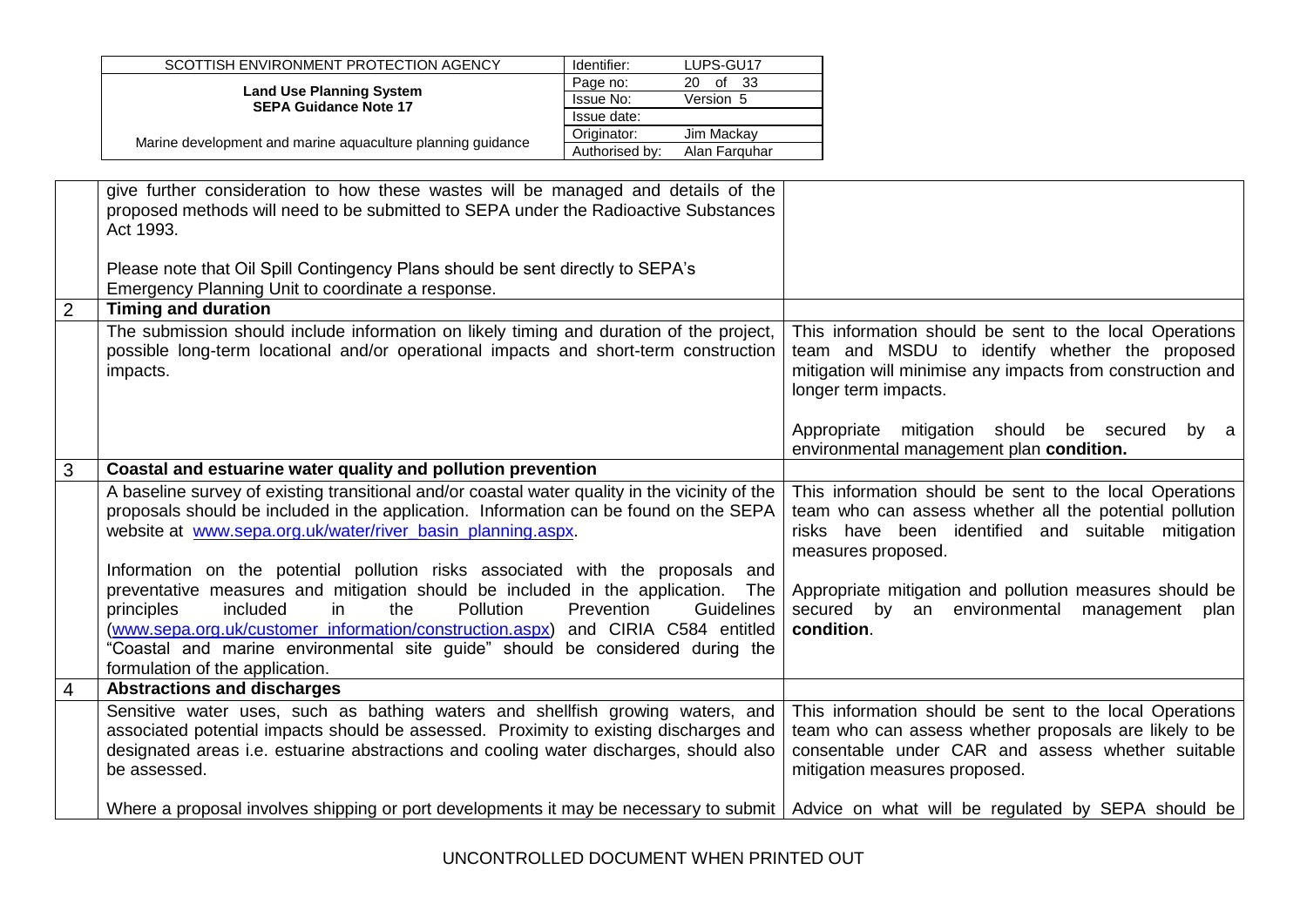| SCOTTISH ENVIRONMENT PROTECTION AGENCY                          | Identifier:    | LUPS-GU17     |
|-----------------------------------------------------------------|----------------|---------------|
|                                                                 | Page no:       | οf<br>- 33    |
| <b>Land Use Planning System</b><br><b>SEPA Guidance Note 17</b> | Issue No:      | Version 5     |
|                                                                 | Issue date:    |               |
| Marine development and marine aquaculture planning quidance     | Originator:    | Jim Mackav    |
|                                                                 | Authorised by: | Alan Farguhar |

| a detailed description of the actions to be taken to prevent the introduction of non-native<br>marine species from ballast water transfers or hull-fouling which can result in a<br>deterioration of a water body under The Water Framework Directive. Ships should carry<br>and implement a ballast water management plan. Further guidance that is based on<br>(www.imo.org/index.htm)<br><b>IMO</b><br>and<br><b>OSPAR</b><br>guidance<br>is<br>available<br>at<br>www.mcga.gov.uk/c4mca/mgn_363.pdf. | provided to the consulting body. Any mitigation proposals<br>we will not regulate should be secured by of a condition.                                                                                                               |
|----------------------------------------------------------------------------------------------------------------------------------------------------------------------------------------------------------------------------------------------------------------------------------------------------------------------------------------------------------------------------------------------------------------------------------------------------------------------------------------------------------|--------------------------------------------------------------------------------------------------------------------------------------------------------------------------------------------------------------------------------------|
| It might be useful for the developer to refer to the joint SOAEFD, DoT/MSA and SNH<br>collaborative project which sampled ballast water docking at Scottish Ports (Macdonald,<br>E. and Davidson, R. 1997. Ballast water project - final report, spring 1997. Fisheries<br>Research Services Report No. 3/97. Aberdeen: MLA).                                                                                                                                                                            |                                                                                                                                                                                                                                      |
| Further guidance can be found at<br>www.thegreenblue.org.uk/youandyourboat/alienspecies.asp with regard to leisure craft<br>and www.mcga.gov.uk/c4mca/bw_newsletter_september_2005_final.doc with regard to<br>vessels arriving in Scottish ports in north west European waters.                                                                                                                                                                                                                         |                                                                                                                                                                                                                                      |
| <b>Marine ecological interests</b>                                                                                                                                                                                                                                                                                                                                                                                                                                                                       |                                                                                                                                                                                                                                      |
| A baseline assessment of existing intertidal and subtidal habitats and species. This<br>should include any UK Biodiversity Action Plan habitats and species e.g. maerl, sea<br>pens, eel grass, horse mussels (www.ukbap.org.uk/UKPlans.aspx?ID=35). Developers<br>will then be able to ascertain if they are required to supplement or quantify the available<br>data with in-field surveys.                                                                                                            | Advice should be sought from the MSDU on any<br>ecological interests of relevance to us. Applicants should<br>be directed to SNH for comments on designated sites,<br>European protected species or noise and disturbance<br>issues. |
| We also recommend information on how the development will contribute to sustainable<br>development. Opportunities to enhance marine habitats in line with Water Framework                                                                                                                                                                                                                                                                                                                                | Where we are required to provide comments on ecological<br>interests relevant to us. We should verify these comments                                                                                                                 |
| Directive and The Nature Conservation (Scotland) Act 2004 objectives and Scottish<br>Planning Policy guidance should be explored. Examples might include coastal<br>realignment, the incorporation of naturalistic features in the design of shoreline works or<br>planting with salt tolerant species. These could be used as examples of best practice<br>and demonstration sites under SEPA's Habitat Enhancement Initiative (HEI).                                                                   | with the local SNH team prior to submitting them to the<br>consulting body.                                                                                                                                                          |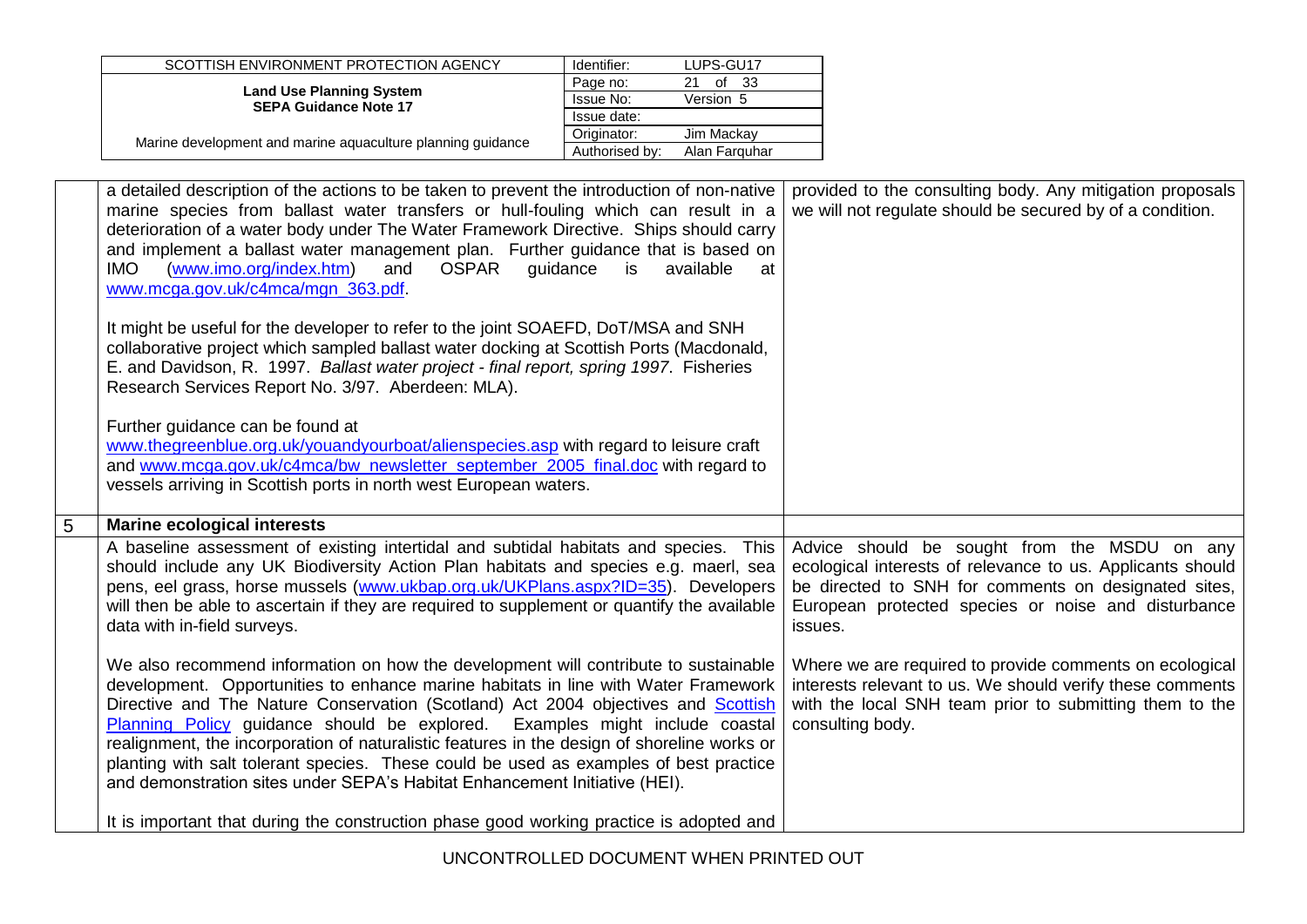|   | SCOTTISH ENVIRONMENT PROTECTION AGENCY                                                   | Identifier:    | LUPS-GU17     |                                                           |
|---|------------------------------------------------------------------------------------------|----------------|---------------|-----------------------------------------------------------|
|   | <b>Land Use Planning System</b>                                                          | Page no:       | 22 of 33      |                                                           |
|   | <b>SEPA Guidance Note 17</b>                                                             | Issue No:      | Version 5     |                                                           |
|   |                                                                                          | Issue date:    |               |                                                           |
|   | Marine development and marine aquaculture planning guidance                              | Originator:    | Jim Mackay    |                                                           |
|   |                                                                                          | Authorised by: | Alan Farquhar |                                                           |
|   | that habitat damage is kept to a minimum and within defined acceptable parameters and    |                |               |                                                           |
|   |                                                                                          |                |               |                                                           |
|   | controlled through an environmental management plan.                                     |                |               |                                                           |
|   |                                                                                          |                |               |                                                           |
|   | Advice on designated sites and European Protected Species should be sought from          |                |               |                                                           |
|   | SNH. For marine and transitional Special Areas of Conservation (SAC) and Special         |                |               |                                                           |
|   | Protected Areas (SPA), these are WFD Protected Areas. Therefore, their objectives are    |                |               |                                                           |
|   | also RBMP objectives. In this case, SNH may contact us for input on the consultation.    |                |               |                                                           |
| 6 | <b>Coastal processes</b>                                                                 |                |               |                                                           |
|   | This should include a baseline assessment to identify the coastal and sedimentary        |                |               | This information should be sent to MSDU to ascertain      |
|   | processes operating in the area. The baseline assessment should identify the following   |                |               | whether the proposed mitigation will minimise any impacts |
|   | features and processes in the environment:                                               |                |               | from construction and longer term impacts.                |
|   | Sediments (e.g. composition, contaminants and particle size);                            |                |               |                                                           |
|   | Hydrodynamics (waves and tidal flows);                                                   |                |               | Appropriate mitigation should be secured by way of a      |
|   | Sedimentary environment (e.g. sediment re-suspension, sediment transport                 |                |               | condition.                                                |
|   | pathways, patterns and rates and sediment deposition);                                   |                |               |                                                           |
|   | Sedimentary structures (e.g. protected banks);                                           |                |               |                                                           |
|   | Typical suspended sediment concentrations.                                               |                |               |                                                           |
|   | Developers will then be able to ascertain if they are required to supplement or quantify |                |               |                                                           |
|   | the available data with in-field surveys and what mitigation measures are required.      |                |               |                                                           |
|   | <b>Cumulative impacts</b>                                                                |                |               |                                                           |
|   |                                                                                          |                |               |                                                           |
|   | Where an EIA is required it is a requirement that a cumulative impact assessment is      |                |               | This information should be shared with all relevant       |
|   | included in the ES. EC guidance defines cumulative impacts as "impacts that result       |                |               | consultees as it may inform the principle of development. |
|   | from incremental changes caused by other past, present or reasonably foreseeable         |                |               |                                                           |
|   | actions together with the project" (http://ec.europa.eu/environment/eia/eia-studies-and- |                |               |                                                           |
|   | reports/guidel.pdf). As part of this assessment the ES should demonstrate that the       |                |               |                                                           |
|   | proposed development will not result in a deterioration in hydromorphological status in  |                |               |                                                           |
|   | line with Water Framework Directive objectives. A methodology using a concept of         |                |               |                                                           |
|   | 'system capacity' to assess cumulative impacts in transitional and coastal waters has    |                |               |                                                           |
|   | been developed. The RBMP Mapping Application available on SEPA's website                 |                |               |                                                           |
|   | (http://gis.sepa.org.uk/rbmp/) shows the Water Framework Directive water body            |                |               |                                                           |
|   | boundaries for transitional and coastal waters. Specific comments should be sought       |                |               |                                                           |
|   | from MSDU to ascertain what level of details is required for each site.                  |                |               |                                                           |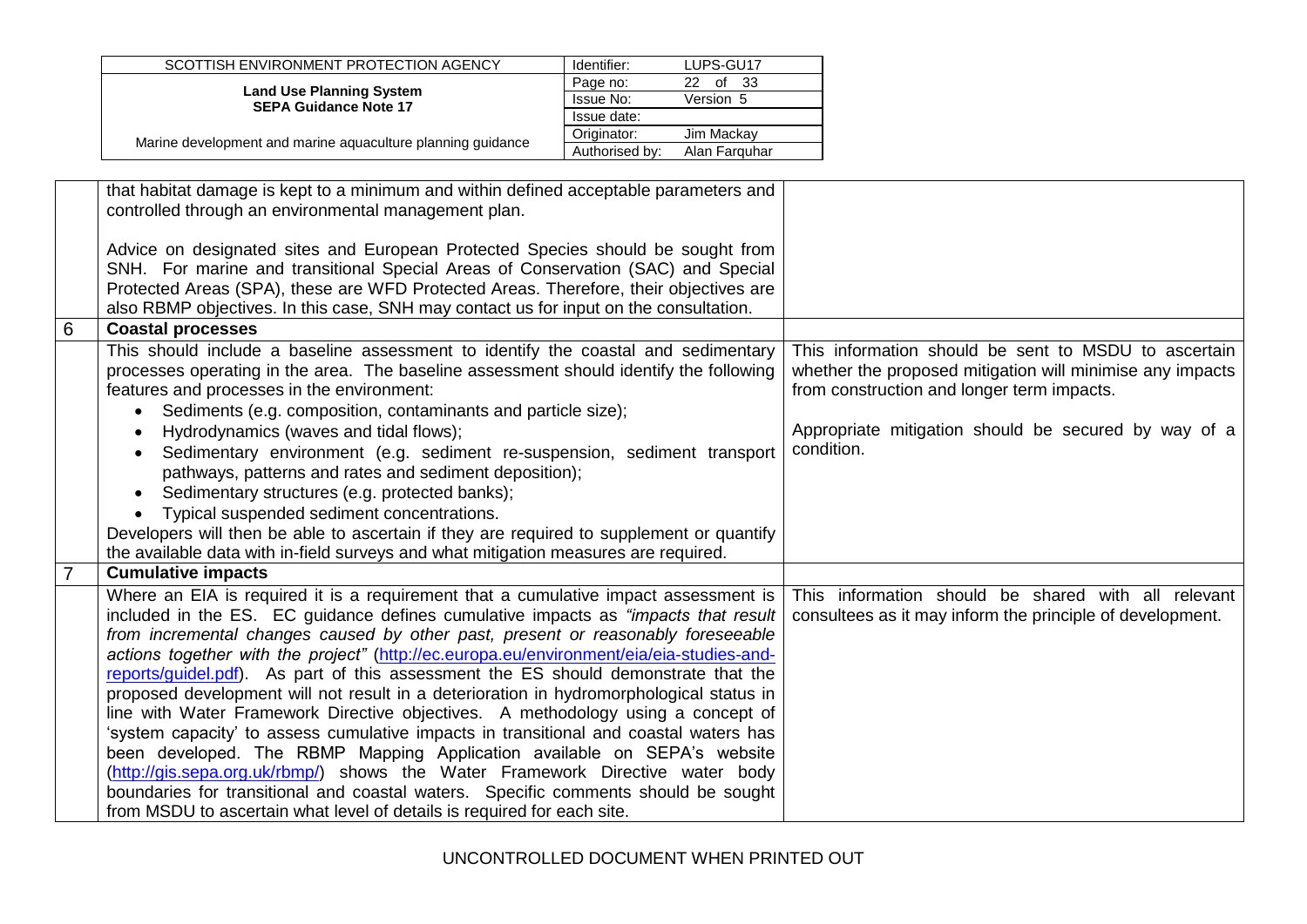| SCOTTISH ENVIRONMENT PROTECTION AGENCY                          | Identifier:    | LUPS-GU17        |
|-----------------------------------------------------------------|----------------|------------------|
|                                                                 | Page no:       | - 33<br>of<br>23 |
| <b>Land Use Planning System</b><br><b>SEPA Guidance Note 17</b> | Issue No:      | Version 5        |
|                                                                 | Issue date:    |                  |
| Marine development and marine aquaculture planning guidance     | Originator:    | Jim Mackav       |
|                                                                 | Authorised by: | Alan Farguhar    |

#### **Appendix 3: Guide to issues that are likely to be assessed during aquaculture development consultations**

The following table gives the likely minimum information requirements we would expect to be submitted in support of a planning application, either as part of an Environmental Statement or as supporting information for marine finfish applications. This information is required to enable us to advise the planning authority on whether the site is likely to be consentable in the proposed location under [CAR](http://www.sepa.org.uk/water/water_regulation.aspx) in accordance with *[LUPS](http://www.sepa.org.uk/idoc.ashx?docid=246cf3f6-4bc0-4de2-bd36-8f3b83b05160&version=-1)  [GU15 Planning guidance in relation to SEPA-regulated sites and processes](http://www.sepa.org.uk/idoc.ashx?docid=246cf3f6-4bc0-4de2-bd36-8f3b83b05160&version=-1)*. Additional information may be required depending on the proposal and site location and we will advise on the specific information requirements for each application during the planning application process. We would welcome pre-application discussions to enable developers to ascertain the site specific information requirements.

These information requirements are in addition to the standard information required as part of the planning application form and EIA screening/scoping template supplied by the planning authority. Please refer to the [Working Arrangements](http://www.sepa.org.uk/planning/fish_farming.aspx) document on our website which has been developed between all the aquaculture statutory consultees and sets out areas of interest, as well as the information that each consultee requires.

<span id="page-22-0"></span>

| <b>Minimum information requirement</b>                                                                                                                                                             | <b>New Site</b>                                                                                                                                                                                                                              | <b>Modification</b>                                                                                                                                                                                                                                                                                        |
|----------------------------------------------------------------------------------------------------------------------------------------------------------------------------------------------------|----------------------------------------------------------------------------------------------------------------------------------------------------------------------------------------------------------------------------------------------|------------------------------------------------------------------------------------------------------------------------------------------------------------------------------------------------------------------------------------------------------------------------------------------------------------|
| <b>Marine Cage fish farm sites</b>                                                                                                                                                                 |                                                                                                                                                                                                                                              |                                                                                                                                                                                                                                                                                                            |
| Visual Survey in accordance with <b>SEPA's Fish</b><br>Farm Manual, Annex F.                                                                                                                       | Required for all                                                                                                                                                                                                                             | Required for significant expansion, where there<br>is no previous data or where survey data is<br>over 6 years old.                                                                                                                                                                                        |
|                                                                                                                                                                                                    |                                                                                                                                                                                                                                              | Generally not required for minor expansions or<br>where existing surveys show no habitats or<br>species of specific interest.                                                                                                                                                                              |
| <b>Benthic Survey demonstrating the existing</b><br>condition of the seabed. To include the biological,<br>chemical & physical parameters as specified<br>within SEPA's Fish Farm Manual, Annex F. | Standard baseline benthic survey required<br>where biomass <1000t and not within or<br>affecting conservation site. Extended<br>baseline benthic survey required where<br>biomass >1000t and sites within or affecting<br>conservation site. | Required for increases in biomass or change in<br>equipment likely to result in increase in level of<br>near-field benthic effects from carbon<br>deposition. Routine CAR compliance<br>monitoring surveys may be acceptable<br>dependant upon timing, quality of information<br>and location of the site. |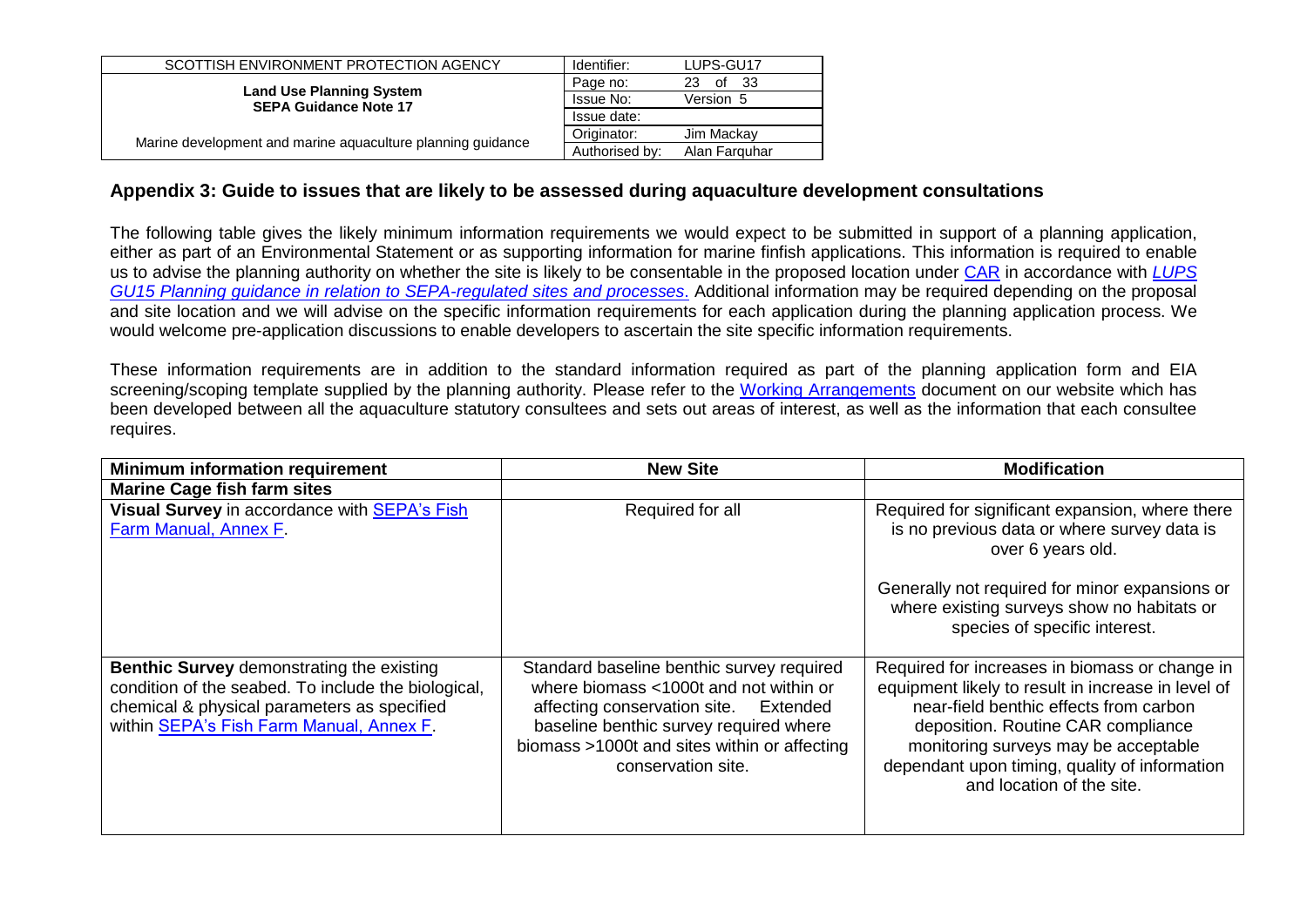| SCOTTISH ENVIRONMENT PROTECTION AGENCY                          | Identifier:      | LUPS-GU17        |
|-----------------------------------------------------------------|------------------|------------------|
|                                                                 | Page no:         | -33<br>of<br>24. |
| <b>Land Use Planning System</b><br><b>SEPA Guidance Note 17</b> | <b>Issue No:</b> | Version 5        |
|                                                                 | Issue date:      |                  |
| Marine development and marine aquaculture planning guidance     | Originator:      | Jim Mackav       |
|                                                                 | Authorised by:   | Alan Farguhar    |

| Required for all | Required where proposals include an increase<br>in biomass or changes to Allowable Zone of<br>Effects/benthic footprint. |
|------------------|--------------------------------------------------------------------------------------------------------------------------|
|                  |                                                                                                                          |
| Required for all | Required where increases in biomass within a<br>waterbody are proposed.                                                  |
| Required for all | Required for all showing all changes to<br>production plan from original proposals.                                      |
| Required for all | Required for all showing all changes to<br>production plan from original proposals.                                      |
|                  |                                                                                                                          |

## UNCONTROLLED DOCUMENT WHEN PRINTED OUT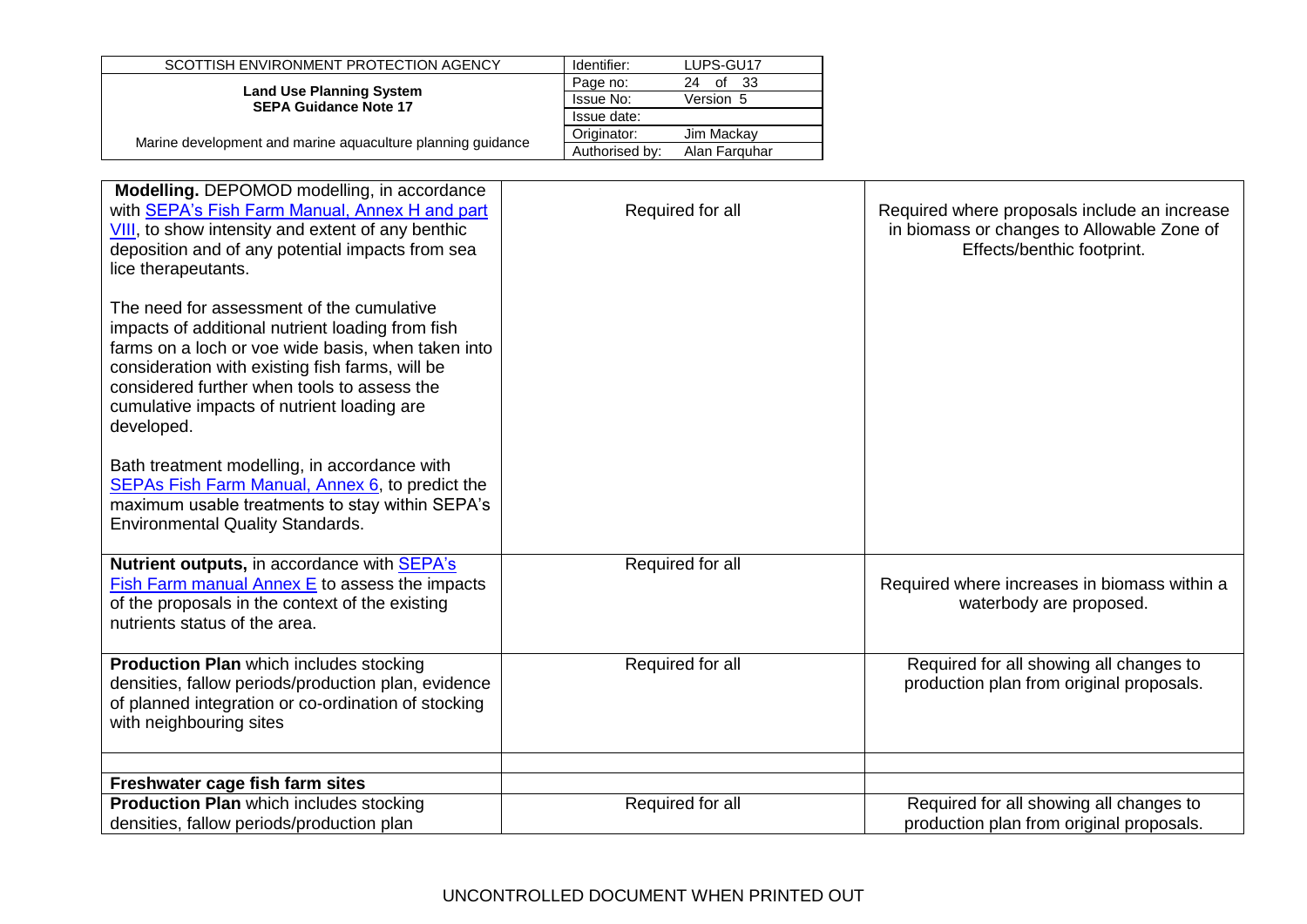| SCOTTISH ENVIRONMENT PROTECTION AGENCY                          | Identifier:    | LUPS-GU17        |
|-----------------------------------------------------------------|----------------|------------------|
|                                                                 | Page no:       | - 33<br>0f<br>25 |
| <b>Land Use Planning System</b><br><b>SEPA Guidance Note 17</b> | Issue No:      | Version 5        |
|                                                                 | Issue date:    |                  |
| Marine development and marine aquaculture planning quidance     | Originator:    | Jim Mackav       |
|                                                                 | Authorised by: | Alan Farguhar    |

| Feed inputs, including details of nitrogen and<br>phosphorus content of diets to be fed to stock                                                                                                                                                                                                 | Required for all                | Required for all showing all changes to<br>production plan from original proposals. |
|--------------------------------------------------------------------------------------------------------------------------------------------------------------------------------------------------------------------------------------------------------------------------------------------------|---------------------------------|-------------------------------------------------------------------------------------|
|                                                                                                                                                                                                                                                                                                  |                                 |                                                                                     |
| <b>Shellfish farm sites</b>                                                                                                                                                                                                                                                                      |                                 |                                                                                     |
| <b>Status of waters.</b> Information on whether the<br>proposed development is to be located within<br>classified waters under Shellfish Harvesting<br>Directive or Shellfish Growing Waters Directive.                                                                                          | Required for all                | Required for all                                                                    |
| Presence of other users, advice to be provided<br>on suitability of waters, and identify where there<br>may be issues (e.g. existing sewage disposal<br>discharges, existing trade discharges) that would<br>be an impediment to the site being designated as<br>a protected area for shellfish. | Required to be provided for all | Required to be provided for all                                                     |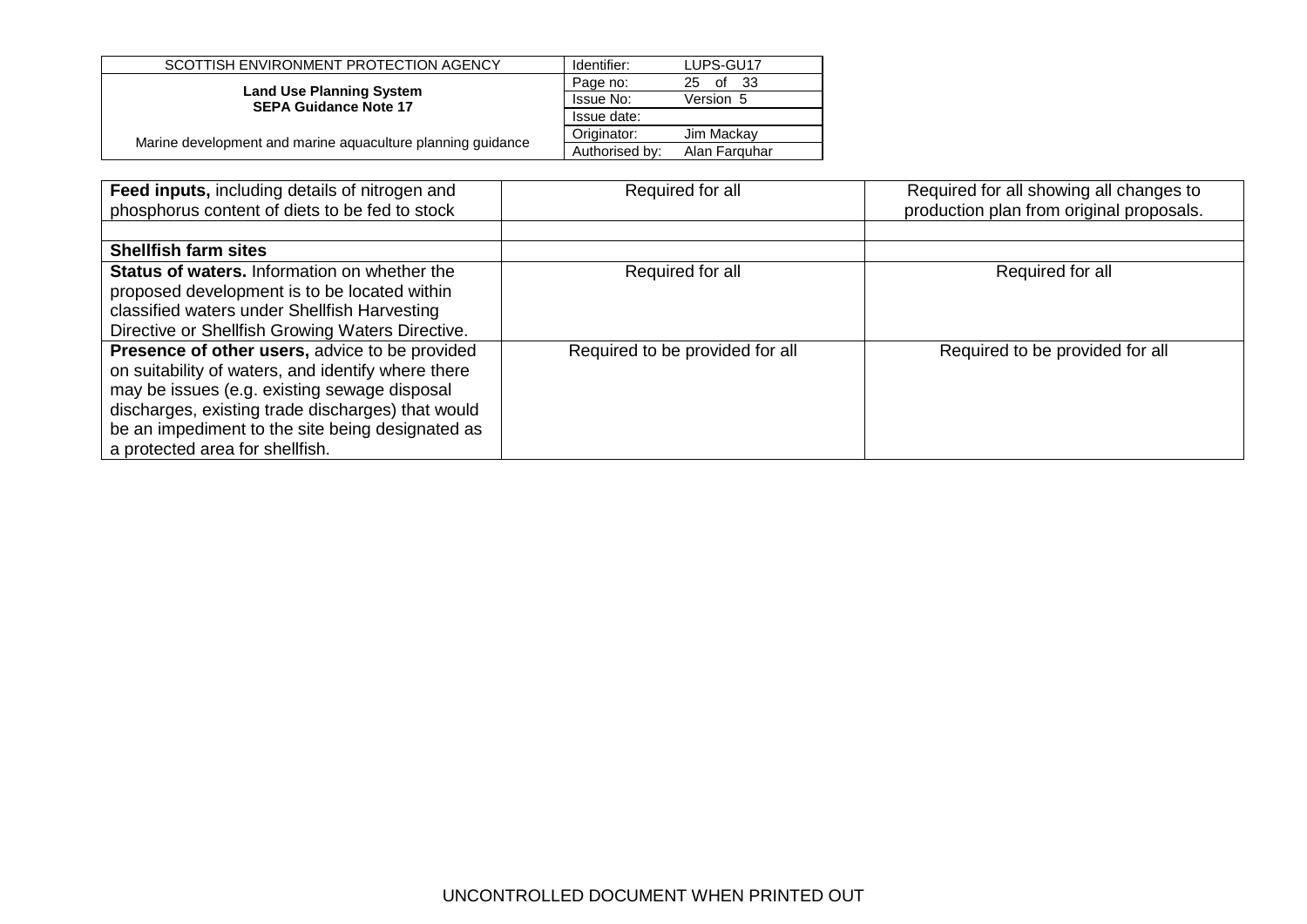| SCOTTISH ENVIRONMENT PROTECTION AGENCY                          | Identifier:    | LUPS-GU17        |
|-----------------------------------------------------------------|----------------|------------------|
|                                                                 | Page no:       | of<br>- 33<br>26 |
| <b>Land Use Planning System</b><br><b>SEPA Guidance Note 17</b> | Issue No:      | Version 5        |
|                                                                 | Issue date:    |                  |
| Marine development and marine aquaculture planning guidance     | Originator:    | Jim Mackay       |
|                                                                 | Authorised by: | Alan Farguhar    |
|                                                                 |                |                  |

# **Appendix 4: Commonly used acronyms and terms in aquaculture developments**

<span id="page-25-0"></span>

| Acronym     | <b>Term</b>                            | <b>Meaning</b>                                                                                                                                                                                                                               |
|-------------|----------------------------------------|----------------------------------------------------------------------------------------------------------------------------------------------------------------------------------------------------------------------------------------------|
| AMA         | Area Management Agreement              | Agreement by all operators in a discrete sea area to treat their fish for sea lice at the same time. Also to use                                                                                                                             |
|             |                                        | the same year class in their cages in order to allow a loch-wide fallow period at the end of each production<br>cycle.                                                                                                                       |
|             | Antifoulants                           | Used on fish farm cage nets to keep them clean from fouling organisms such as seaweeds and bivalve                                                                                                                                           |
|             |                                        | molluscs. These chemicals can affect the marine environment.                                                                                                                                                                                 |
|             | (Auto)DEPOMOD                          | Particle tracking model that determines the carbon deposition of feed and faecal matter from fish cages to<br>the sediments (seabed). Also used to predict amount of 'in-feed' sea lice treatments (Slice and Calicide) that<br>may be used. |
| <b>AZE</b>  | Allowable Zone of Effects              | The impact zone around a fish farm; the edge of which must adhere to SEPA's sediment quality standards.<br>Was fixed at 25m but is now modelled (DEPOMOD).                                                                                   |
|             | <b>Benthic</b>                         | Seabed.                                                                                                                                                                                                                                      |
|             | Crustaceans                            | Shellfish such as lobsters and crabs.                                                                                                                                                                                                        |
| <b>DAIN</b> | Dissolved Available Inorganic          | The portion of released nitrogen that is available for biological uptake.                                                                                                                                                                    |
|             | Nitrogen                               |                                                                                                                                                                                                                                              |
|             | Depuration                             | Purification of shellfish, under controlled conditions. The process generally involves holding the shellfish in                                                                                                                              |
|             |                                        | tanks of flowing seawater for periods of forty-eight to seventy-two hours to ensure any impurities the                                                                                                                                       |
|             |                                        | shellfish may have ingested is removed prior to marketing.                                                                                                                                                                                   |
| ECE         | <b>Equilibrium Concentration</b>       | The amount of additional nutrient load from a cage site which may then place the receiving water into a                                                                                                                                      |
|             | Enhancement                            | different Locational Guidelines category.                                                                                                                                                                                                    |
| EQS         | <b>Environmental Quality Standards</b> | Standards set by SEPA within which the operator has to work. For example, sea lice treatments can be                                                                                                                                         |
|             |                                        | toxic to marine invertebrates. Quantities of chemicals are regulated by SEPA to ensure levels in the marine<br>environment are safe.                                                                                                         |
|             | Eutrophication                         | Can occur in water bodies that have received excessive inputs of nutrients. The symptoms include changes                                                                                                                                     |
|             |                                        | in the nutrient balance in the water, undesirable increases in the growth of algae, deterioration of water                                                                                                                                   |
|             |                                        | quality, deoxygenation and, in severe examples, death of fish and benthic animals.                                                                                                                                                           |
|             | <b>Fallow Period</b>                   | The length of break at a site between successive production cycles. Generally done to interrupt the life cycle                                                                                                                               |
|             |                                        | of sea lice. The normal time is 2 months.                                                                                                                                                                                                    |
|             | Feed back loops                        | Regulate the amount of feed that is fed automatically to each cage. Usually in place when large barge-                                                                                                                                       |
|             |                                        | based systems of feeding are employed.                                                                                                                                                                                                       |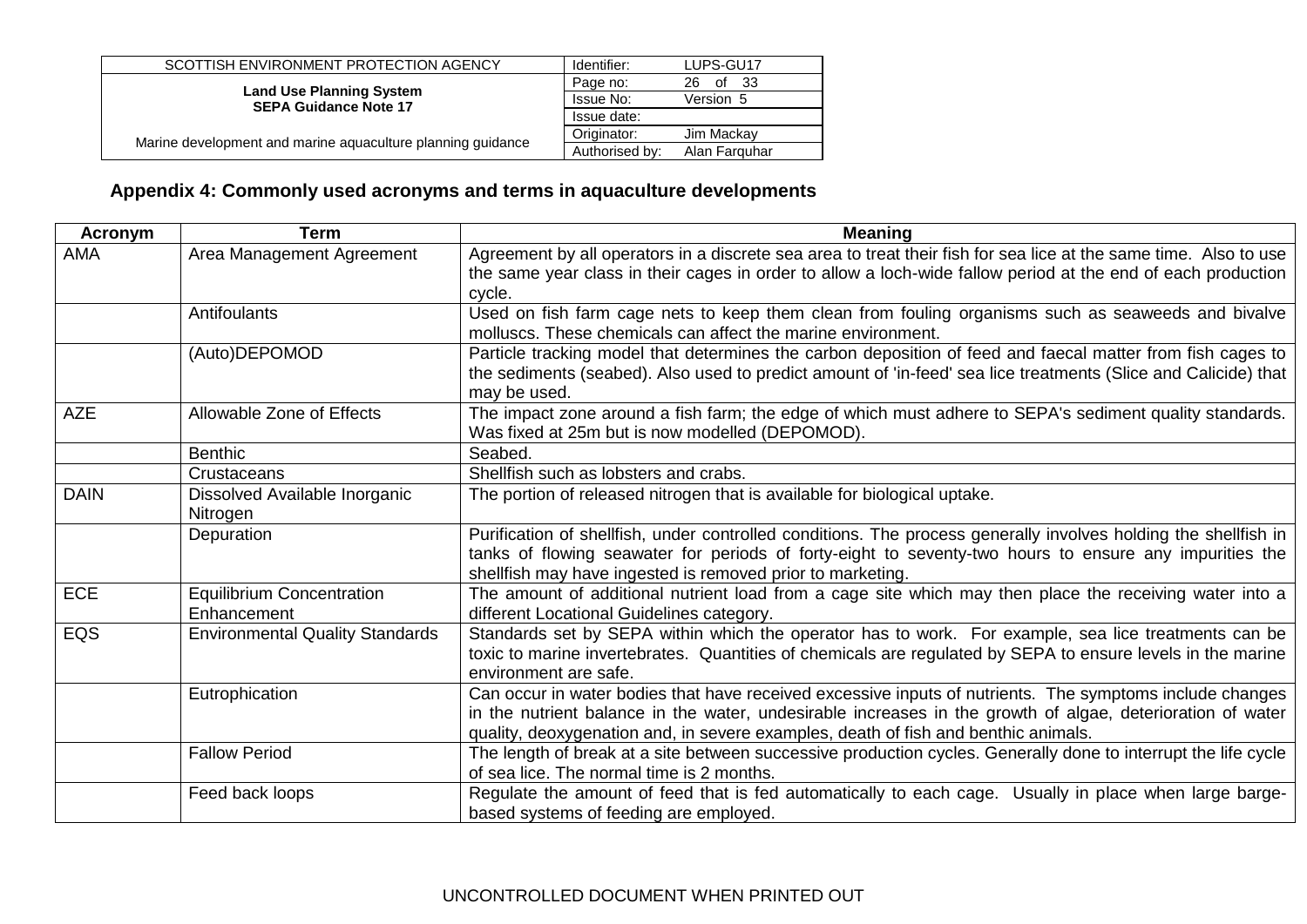| SCOTTISH ENVIRONMENT PROTECTION AGENCY                      | Identifier:    | LUPS-GU17       |
|-------------------------------------------------------------|----------------|-----------------|
| <b>Land Use Planning System</b>                             | Page no:       | -33<br>0f<br>27 |
| <b>SEPA Guidance Note 17</b>                                | Issue No:      | Version 5       |
|                                                             | Issue date:    |                 |
|                                                             | Originator:    | Jim Mackav      |
| Marine development and marine aquaculture planning guidance | Authorised by: | Alan Farguhar   |
|                                                             |                |                 |

| <b>FCR</b>   | <b>Food Conversion Ratio</b>                    | The ratio of the amount of feed fed to the fish, to the biomass of fish produced. This is typically 1.2:1 i.e. 1.2 $ $<br>tonnes of feed 'produce' 1 tonne of fish.                                                                                                                                                                                                                                                                                                                                                |
|--------------|-------------------------------------------------|--------------------------------------------------------------------------------------------------------------------------------------------------------------------------------------------------------------------------------------------------------------------------------------------------------------------------------------------------------------------------------------------------------------------------------------------------------------------------------------------------------------------|
|              | <b>Locational Guidelines</b>                    | Established by the Scottish Executive, Marine Scotland carry out modelling to analyse the relative sensitivity<br>of sea loch systems to additional nutrient loading and benthic impact by fish farm development, taking into<br>account of data on the location, size of existing marine fish farms and natural heritage issues. Lochs are<br>assigned a category of 1, 2 or 3.                                                                                                                                   |
| LOI          | Loss of Ignition                                | A measure of carbon enrichment.                                                                                                                                                                                                                                                                                                                                                                                                                                                                                    |
|              | <b>Maximum Biomass</b>                          | Maximum consented tonnage of fish any operator is allowed to hold in a site at any one time (authorised by<br>SEPA).                                                                                                                                                                                                                                                                                                                                                                                               |
|              | <b>Molluscs</b>                                 | Bivalve shellfish such as mussels and oysters.                                                                                                                                                                                                                                                                                                                                                                                                                                                                     |
| <b>MPS</b>   | <b>Monitoring Protocol Specification</b>        | An annex to the CAR licence for a fish farm that details the monitoring which the fish farm operator must<br>undertake to demonstrate the degree of impact the fish farm has had on the seabed environment.                                                                                                                                                                                                                                                                                                        |
|              | <b>Nutrient Enhancement</b>                     | The process of fish farming releases nutrients such as nitrogen and phosphorus from fish feed into the<br>marine environment. These nutrients can enhance the growth of marine plants and algae. Waste feed and<br>faeces can collect on the seabed under fish cages and this increase in organic matter has an impact on the<br>benthic environment, affecting the nature and chemistry of sediments, and can reduce the diversity of<br>animals living there.                                                    |
| <b>OSPAR</b> | <b>Oslo Paris Commission</b>                    | EU agreement on discharges to the sea.                                                                                                                                                                                                                                                                                                                                                                                                                                                                             |
| <b>PSA</b>   | Particle Size Analysis                          | Analysis of the sizes of the particles in sediment samples. Gives indication of energy of the site.                                                                                                                                                                                                                                                                                                                                                                                                                |
|              | <b>Polar Circles</b>                            | Fish cages formed by suspending the net below a floating ring of plastic pipe. The ring can flex so the cage<br>can withstand more exposed sea conditions.                                                                                                                                                                                                                                                                                                                                                         |
|              | <b>Production Biomass</b>                       | The tonnage of fish produced over a growth cycle.                                                                                                                                                                                                                                                                                                                                                                                                                                                                  |
|              | <b>Production Cycle</b>                         | Time it takes for one generation of fish to be on-grown in the sea. For salmon and cod this is 22 months, for<br>halibut it is 56 months.                                                                                                                                                                                                                                                                                                                                                                          |
|              | Redox potential                                 | A measure of the oxygen content of sediment. The more highly positive the reading the higher the $02$<br>content (showing a well-oxidised, aerobic, sediment).<br>Sediment quality is particularly important for benthic shellfish and bottom-feeding fish. Sediment quality will<br>be largely determined by stocking density and the intensity of feeding. It can also be influenced by sediment<br>characteristics such as grain size distribution (porosity) and the exchange rate of water over the sediment. |
|              | <b>Shellfish Growing Waters</b><br>(79/923/EEC) | Area of sea that is designated as one which must have water of sufficient quality to enable shellfish growth<br>to occur. These are EU directive designated sites that SEPA monitors.                                                                                                                                                                                                                                                                                                                              |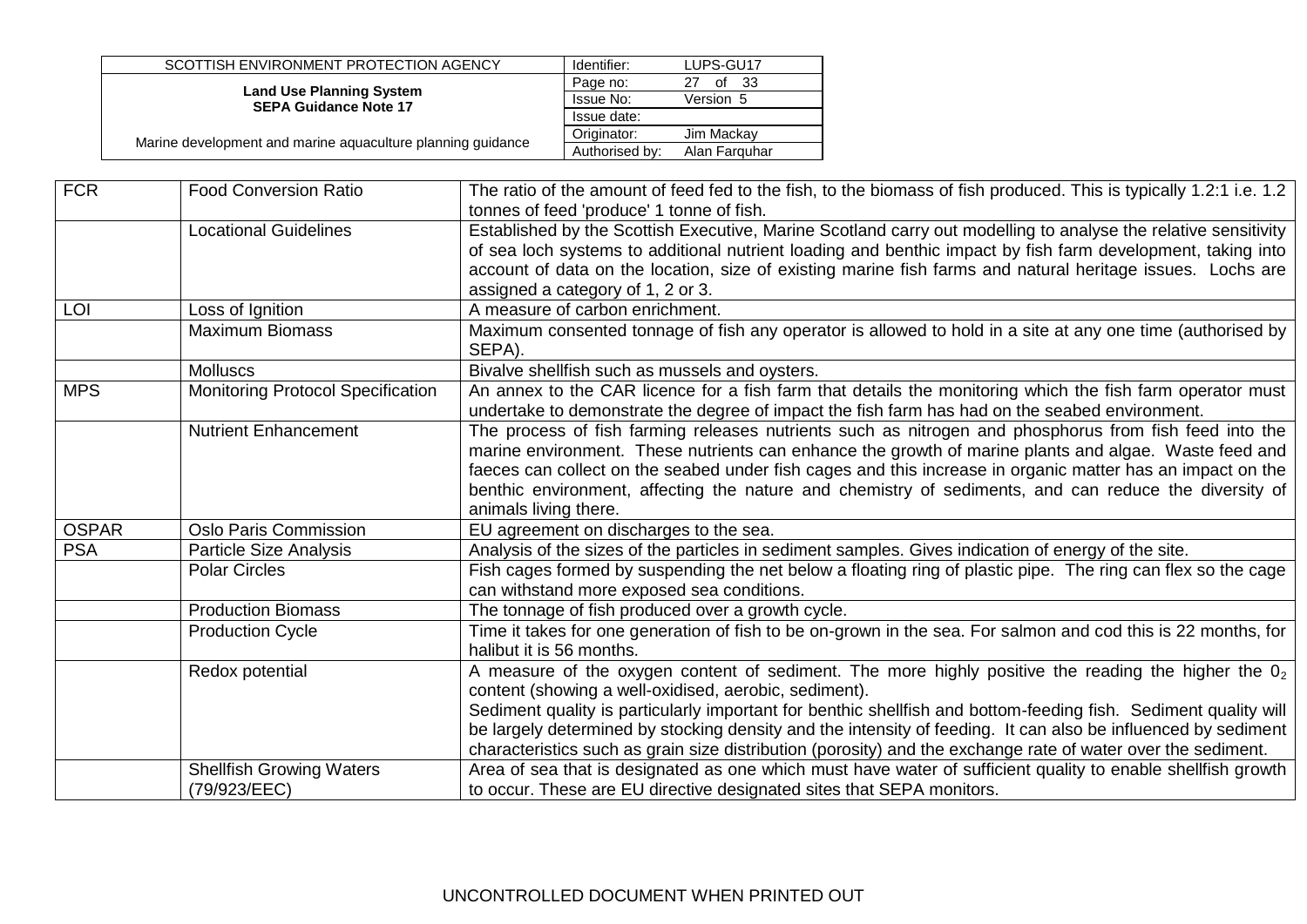| SCOTTISH ENVIRONMENT PROTECTION AGENCY                          | Identifier:    | LUPS-GU17        |
|-----------------------------------------------------------------|----------------|------------------|
|                                                                 | Page no:       | - 33<br>of<br>28 |
| <b>Land Use Planning System</b><br><b>SEPA Guidance Note 17</b> | Issue No:      | Version 5        |
|                                                                 | Issue date:    |                  |
|                                                                 | Originator:    | Jim Mackav       |
| Marine development and marine aquaculture planning quidance     | Authorised by: | Alan Farguhar    |

<span id="page-27-0"></span>

|            | <b>Shellfish Harvesting Area</b><br>(91/492/EEC) |                                   | Under the Directive the Food Standards Agency must establish the location and fix the boundaries of<br>production areas of shellfish harvesting.<br>Classification of shellfish harvesting areas is dependent on the degree of bacterial contamination in mollusc<br>flesh. Monitored by Marine Scotland. |  |
|------------|--------------------------------------------------|-----------------------------------|-----------------------------------------------------------------------------------------------------------------------------------------------------------------------------------------------------------------------------------------------------------------------------------------------------------|--|
|            |                                                  | Category A<br>Category B          | Shellfish may go direct for human consumption<br>Shellfish must be appropriately treated to ensure they meet Category A<br>standards before being marketed                                                                                                                                                |  |
|            |                                                  | Category C                        | Shellfish must be re-laid for at least two months in cleaner waters and<br>then only marketed when they meet category A or B requirements                                                                                                                                                                 |  |
|            | Smolt                                            | Juvenile salmon in its sea phase. |                                                                                                                                                                                                                                                                                                           |  |
|            | <b>Stocking Density</b>                          | of 20 is the norm.                | The density of fish contained within the cages expressed as kg/m3. Normally around 15-17 but a maximum                                                                                                                                                                                                    |  |
| <b>TOC</b> | <b>Total Organic Carbon</b>                      | A measure of carbon enrichment.   |                                                                                                                                                                                                                                                                                                           |  |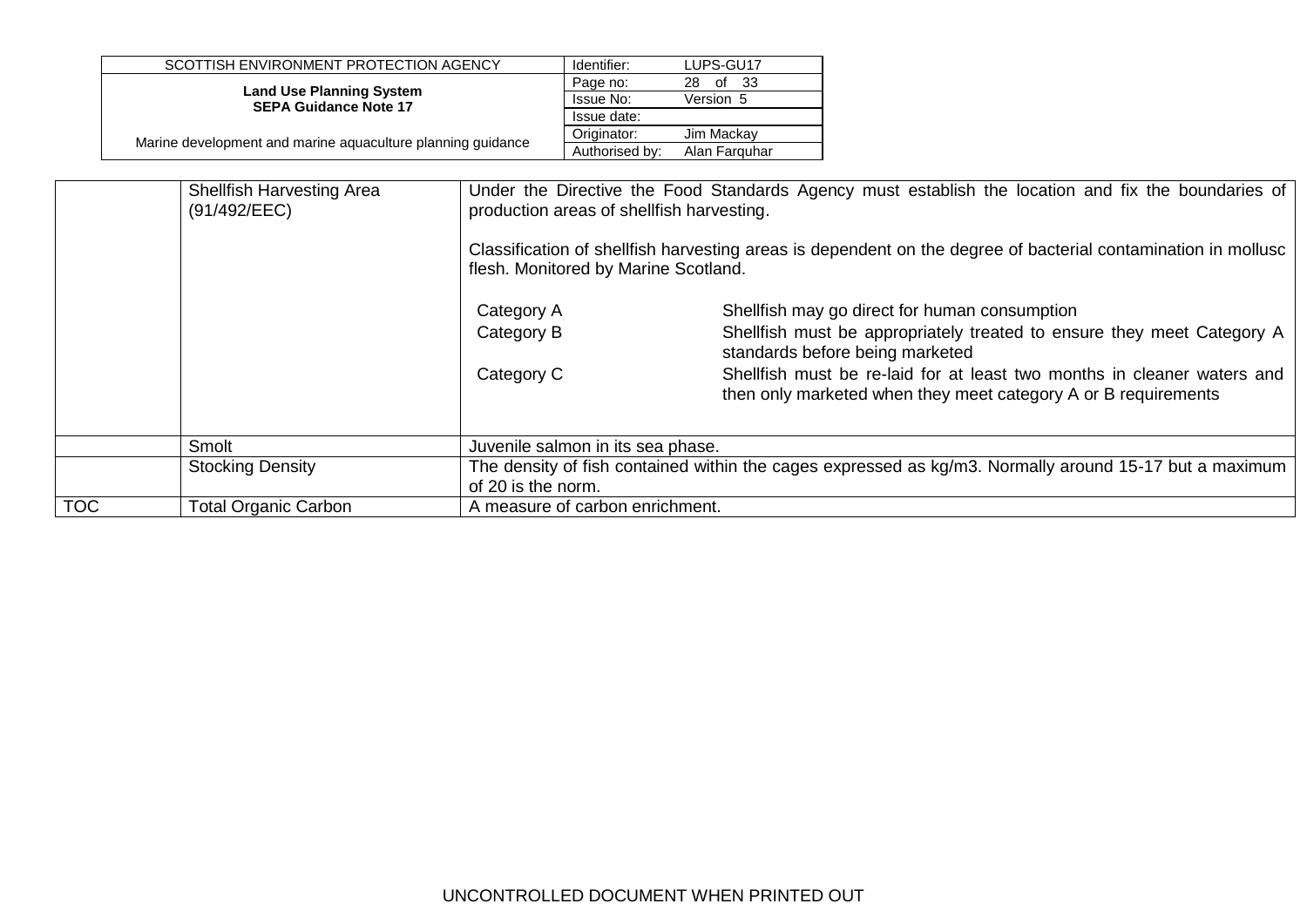| SCOTTISH ENVIRONMENT PROTECTION AGENCY                          | Identifier:    | LUPS-GU17         |
|-----------------------------------------------------------------|----------------|-------------------|
|                                                                 | Page no:       | - 33<br>of<br>29. |
| <b>Land Use Planning System</b><br><b>SEPA Guidance Note 17</b> | Issue No:      | Version 5         |
|                                                                 | Issue date:    |                   |
|                                                                 | Originator:    | Jim Mackay        |
| Marine development and marine aquaculture planning guidance     | Authorised by: | Alan Farguhar     |
|                                                                 |                |                   |

# **Appendix 5: Commonly used acronyms and terms in marine development consultations**

| Acronym      | <b>Term</b>                                                          | <b>Meaning</b>                                                                                                                                                                                                                                                                                                                                                                                                       |
|--------------|----------------------------------------------------------------------|----------------------------------------------------------------------------------------------------------------------------------------------------------------------------------------------------------------------------------------------------------------------------------------------------------------------------------------------------------------------------------------------------------------------|
|              | Agitation dredging                                                   | A method of dredging which operates by injecting water into certain fine-grained sea bed materials, reducing<br>their density to the point where they act as a fluid and flow over the bed through the action of gravity to lower<br>levels.                                                                                                                                                                         |
|              | Bathing waters (2006/7/EC)                                           | Areas of nearshore coastal water (or freshwater) that are designated by Scottish Government under the EU<br>Bathing Waters Directive as bathing water management areas where large numbers of people bathe and<br>which must be of sufficient water quality to protect the public health of bathers. SEPA monitors and reports<br>on EU bathing water quality to Scottish Government.                                |
|              | Capital dredging                                                     | Capital dredging for navigation purposes is the excavation of sediments to increase depths in an area<br>usually but not always for the first time, to accommodate the draft of vessels. This also includes dredging to<br>widen channels and create turning circles and berths. This category can also be used to represent<br>aggregate extraction where material is removed for use by the construction industry. |
| <b>CAR</b>   | <b>Controlled Activities Regulations</b>                             | The Water Environment and Water Services (Scotland) Act 2003 gave Scottish Ministers powers to<br>introduce regulatory controls over activities in order to protect and improve Scotland's water environment.<br>These regulatory controls are the Water Environment (Controlled Activities) (Scotland) Regulations 2011.                                                                                            |
| <b>CIRIA</b> | <b>Construction Industry Research</b><br>and Information Association | Delivers business improvement services and research activities for our members and those engaged with<br>the delivery and operation of the built environment.                                                                                                                                                                                                                                                        |
| <b>DECC</b>  | Department for Energy and<br>Climate Change                          | The Department of Energy and Climate Change is responsible for all aspects of UK energy policy, and for<br>tackling global climate change on behalf of the UK.                                                                                                                                                                                                                                                       |
| <b>DoT</b>   | Department of Transport                                              |                                                                                                                                                                                                                                                                                                                                                                                                                      |
| <b>ECU</b>   | <b>Energy Consents Unit</b>                                          | The Scottish Government's ECU has entered into an agreement with the Scottish FEPA and CPA regulatory<br>authorities enabling applicants to access a single point of application and initial inquiry for Section 36, FEPA<br>and CPA applications.                                                                                                                                                                   |
| <b>EMEC</b>  | <b>European Marine Energy Centre</b>                                 | This centre based in Orkney is at the forefront of the development of marine based renewable technologies<br>and allows the testing of full scale grid connected prototype devices. The wave test site is located at Billia<br>Croo, Stromness and the tidal test site is located at the Fall of Warness to the west of the Island of Eday.                                                                          |
| <b>EPS</b>   | <b>European Protected Species</b>                                    | Species given additional legal protection under the Habitats Directive, through the Conservation (Natural<br>Habitats, etc.) Regulations 1994 as amended. Includes all cetacean species and European otter.                                                                                                                                                                                                          |
|              | <b>Gabion Baskets</b>                                                | Wire mesh baskets filled with rock.                                                                                                                                                                                                                                                                                                                                                                                  |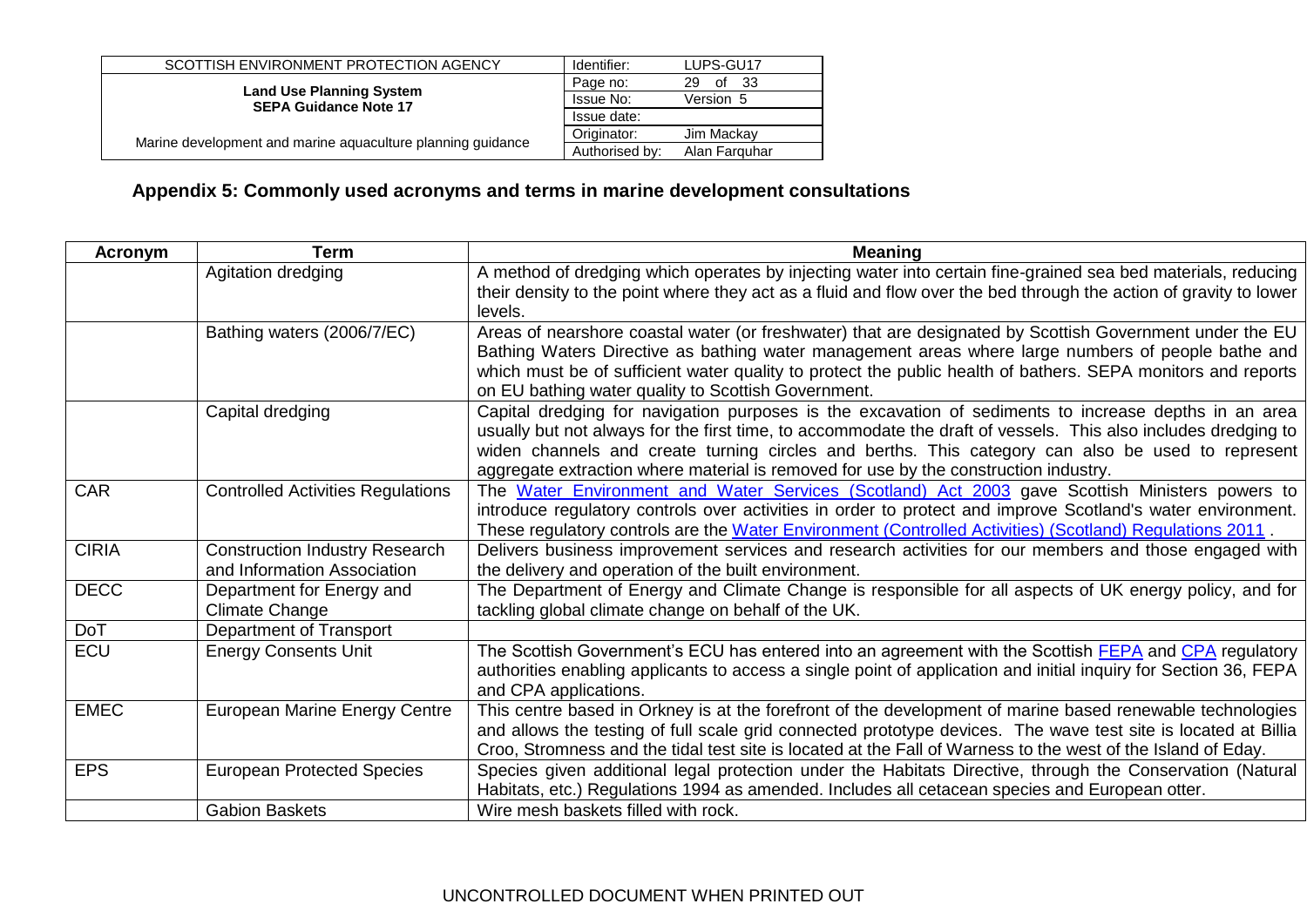| SCOTTISH ENVIRONMENT PROTECTION AGENCY                          | Identifier:    | LUPS-GU17        |
|-----------------------------------------------------------------|----------------|------------------|
|                                                                 | Page no:       | of<br>- 33<br>30 |
| <b>Land Use Planning System</b><br><b>SEPA Guidance Note 17</b> | Issue No:      | Version 5        |
|                                                                 | Issue date:    |                  |
|                                                                 | Originator:    | Jim Mackav       |
| Marine development and marine aquaculture planning quidance     | Authorised by: | Alan Farguhar    |

| <b>HEI</b>         | <b>Habitat Enhancement Initiative</b> | Developed to focus on SEPA's aims and duties regarding conservation, biodiversity and sustainable                |
|--------------------|---------------------------------------|------------------------------------------------------------------------------------------------------------------|
|                    |                                       | development.                                                                                                     |
| <b>HEO</b>         | Harbour Empowerment Order             | Required to construct and operate a new port.                                                                    |
| <b>HRO</b>         | <b>Harbour Revision Order</b>         | Required for major revision to port infrastructure.                                                              |
|                    | Hydrodynamic Modelling                | Refers to the analysis or prediction of coastal processes using computational modelling.                         |
| <b>JNCC</b>        | <b>Joint Nature Conservation</b>      | Has responsibility for the provision of nature conservation advice in the offshore area beyond 12nm offshore.    |
|                    | Committee                             |                                                                                                                  |
| <b>IMO</b>         | <b>International Maritime</b>         | The United Nations specialized agency that develops and                                                          |
|                    | Organisation                          | adopts global regulations on safety, security and the prevention and control of marine pollution from ships.     |
|                    | Maintenance dredging                  | Maintenance dredging is the routine periodic removal of material in approach channels to port and harbour        |
|                    |                                       | basins to maintain widths and depths in previously dredged areas to ensure the safe access for vessels.          |
|                    |                                       | Maintenance dredgings are removed in order to keep a channel or berth open for navigation at the defined         |
|                    |                                       | design profile.                                                                                                  |
| <b>MCGA</b>        | Maritime and Coastguard Agency        |                                                                                                                  |
| <b>MSDU</b>        | Marine Science Development            | The Marine Science Development Unit leads on the co-ordination of responses to marine development                |
|                    | Unit                                  | planning<br>applications<br>SEPA's<br>(http://stir-ser-<br>Planning<br>function<br>to                            |
|                    |                                       | net01/cms/marine_science/index.asp?id=1616).                                                                     |
| <b>MSA</b>         | <b>Marine Safety Agency</b>           |                                                                                                                  |
| <b>MSFD</b>        | Marine Strategy Framework             | The aim of this is to achieve good environmental status of the EU's marine waters by 2021 and to protect the     |
|                    | <b>Directive</b>                      | resource base upon which marine-related economic and social activities depend.                                   |
| <b>NC(S)A 2004</b> | <b>Nature Conservation (Scotland)</b> | Places a duty on all public bodies to further conservation.                                                      |
|                    | Act 2004                              |                                                                                                                  |
| nm                 | nautical mile                         | It is the unit of length used to define the knot (speed of one nautical mile per hour) used by ships. A nautical |
|                    |                                       | mile is (1.85 km). A statute or 'normal' mile is (1.61 km).                                                      |
| <b>OSPAR</b>       | EU agreement on discharges to         | EU agreement on discharges to the sea.                                                                           |
|                    | the sea.                              |                                                                                                                  |
|                    | Revetment                             | A sloping surface of stone, concrete or other material, used to protect the shoreline against the sea.           |
| <b>RBMP</b>        | River Basin Management Plan           | River basin management plans will set out how the water environment within each district will be managed         |
|                    |                                       | over the next six years. The first plan will cover the period from 2009 to 2015 and subsequent plans will be     |
| <b>SMP</b>         |                                       | published every six years.                                                                                       |
|                    | Shoreline Management Plan             | Provide a large-scale assessment of the risks associated with coastal processes and present a long term          |
|                    |                                       | policy framework to reduce these risks to people and the developed, historic and natural environment in a        |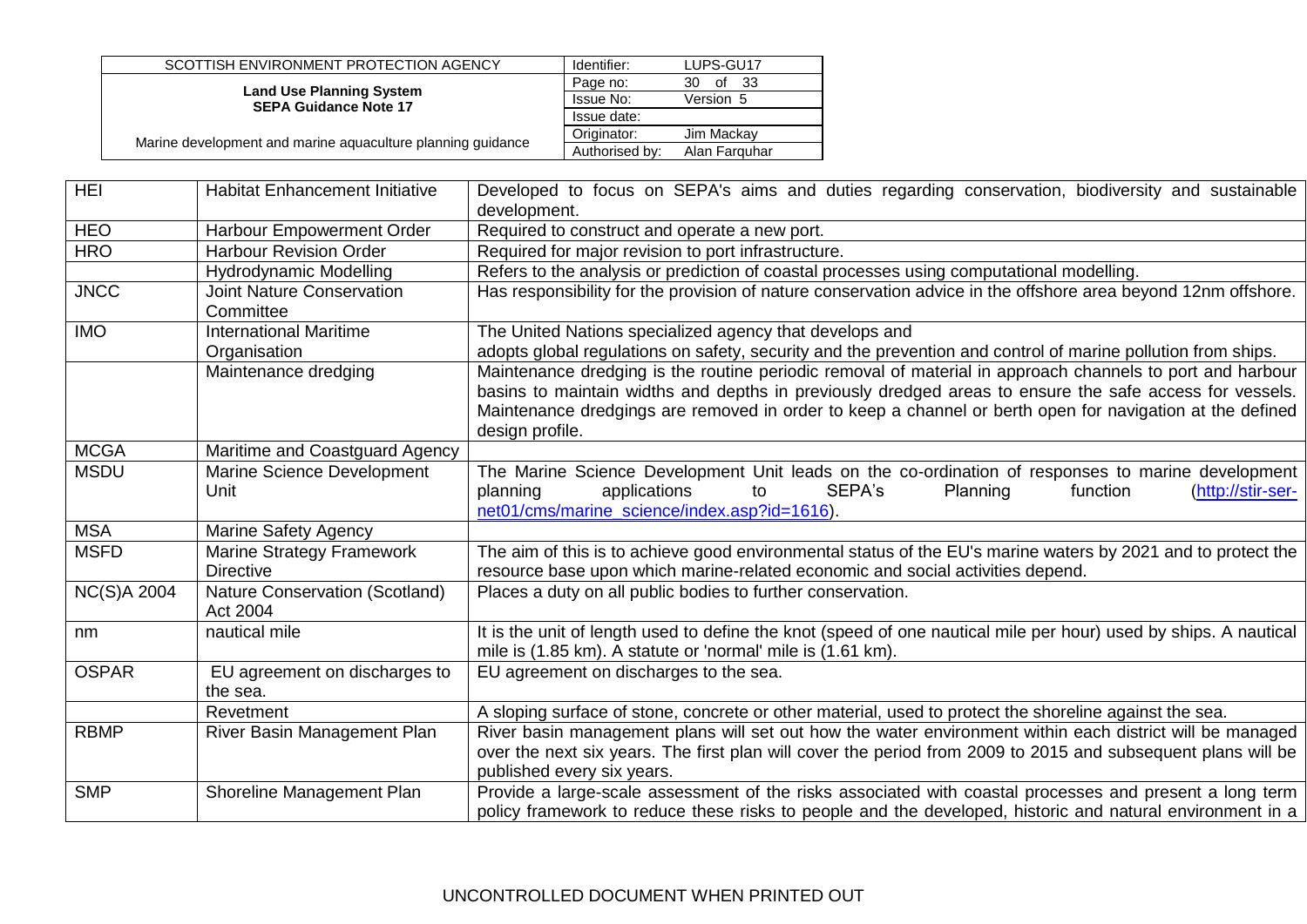| SCOTTISH ENVIRONMENT PROTECTION AGENCY                          | Identifier:    | LUPS-GU17     |
|-----------------------------------------------------------------|----------------|---------------|
|                                                                 | Page no:       | of 33<br>31   |
| <b>Land Use Planning System</b><br><b>SEPA Guidance Note 17</b> | Issue No:      | Version 5     |
|                                                                 | Issue date:    |               |
|                                                                 | Originator:    | Jim Mackay    |
| Marine development and marine aquaculture planning guidance     | Authorised by: | Alan Farguhar |

|               |                                                                                 | sustainable manner.                                                                                                                                                                                                                                                                                                                                                                                                                         |
|---------------|---------------------------------------------------------------------------------|---------------------------------------------------------------------------------------------------------------------------------------------------------------------------------------------------------------------------------------------------------------------------------------------------------------------------------------------------------------------------------------------------------------------------------------------|
| <b>SOAEFD</b> | Scottish Office, Agriculture,<br><b>Environment and Fisheries</b><br>Department | Now Scottish Government.                                                                                                                                                                                                                                                                                                                                                                                                                    |
| <b>SNH</b>    | Scottish Natural Heritage                                                       | Has responsibility for the provision of nature conservation advice out to 12nm offshore.                                                                                                                                                                                                                                                                                                                                                    |
|               | <b>Soft Engineering Techniques</b>                                              | A term usually applied to coastal defence measures which dissipate wave energy rather than just reflecting it<br>and that work in sympathy with natural coastal processes. Examples include managed realignment, beach<br>nourishment and dune restoration. These provide a more environmentally acceptable and sustainable<br>method of coastal protection better able to respond to external forcing factors such as storms and flooding. |
| <b>UKCS</b>   | United Kingdom Continental<br>Shelf                                             | Comprises those areas of the sea bed and subsoil beyond the territorial sea over which the UK exercises<br>sovereign rights of exploration and exploitation of natural resources. The exact limits of the UKCS are set<br>out in orders made under section 1(7) of the Continental Shelf Act 1964.                                                                                                                                          |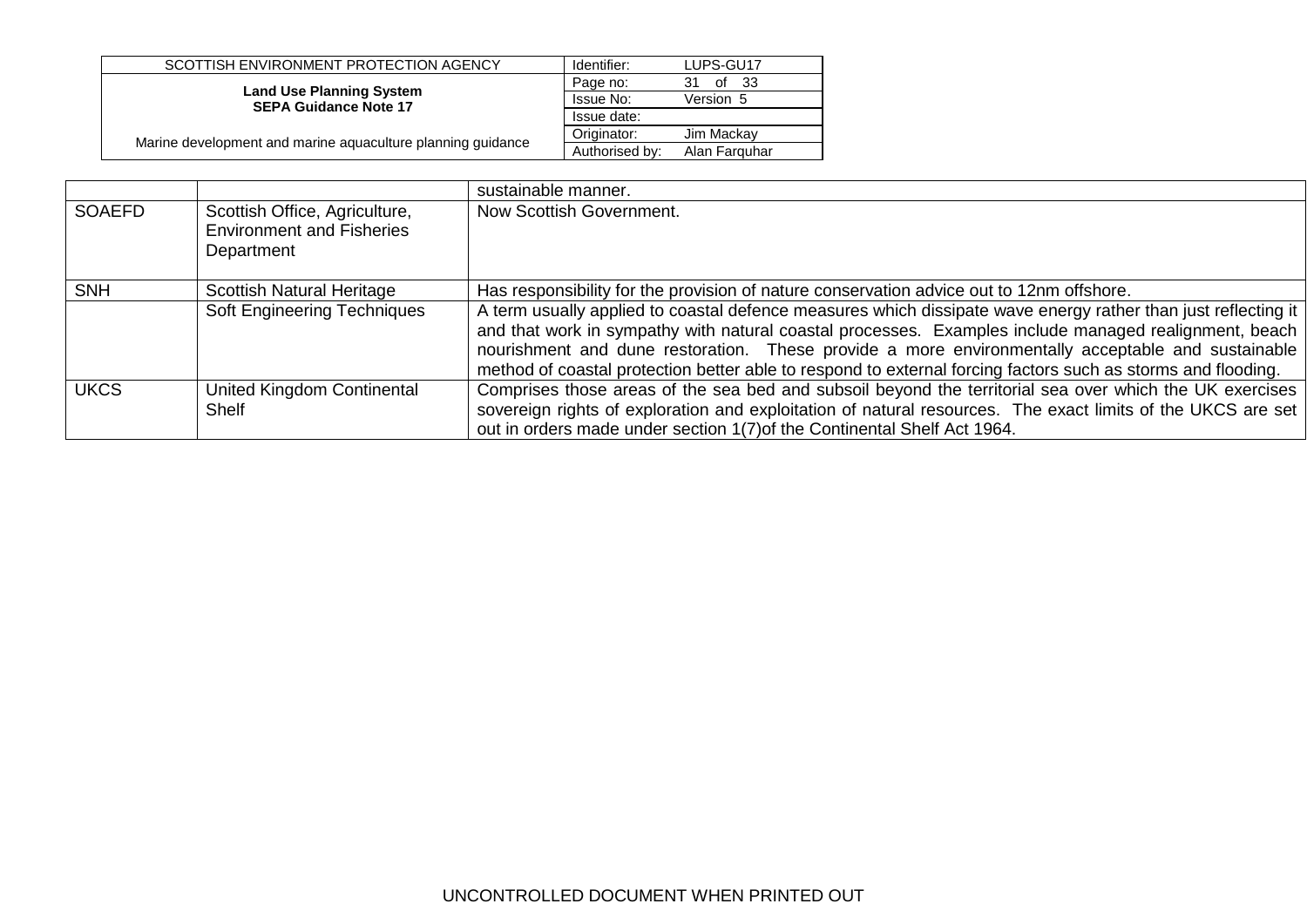| SCOTTISH ENVIRONMENT PROTECTION AGENCY                      | Identifier:    | LUPS-GU17        |
|-------------------------------------------------------------|----------------|------------------|
| <b>Land Use Planning System</b>                             | Page no:       | of<br>- 33<br>32 |
| <b>SEPA Guidance Note 17</b>                                | Issue No:      | Version 5        |
|                                                             | Issue date:    |                  |
|                                                             | Originator:    | Jim Mackav       |
| Marine development and marine aquaculture planning guidance | Authorised by: | Alan Farguhar    |

## **Appendix 6: Sources of further guidance**

There are a wide range of policy and guidance on marine developments and aquaculture available:

- [Scottish Planning Policy](http://www.scotland.gov.uk/Resource/Doc/300760/0093908.pdf) paragraphs 98 to 109 sets out their marine, coastal and aquaculture policy.
- Circular 1 2007 *[Planning Controls for Marine Fish Farming.](http://www.scotland.gov.uk/Publications/2007/03/29102026/0)*
- [SEPA's Fish Farm Manual](http://www.sepa.org.uk/water/water_regulation/regimes/aquaculture/marine_aquaculture/fish_farm_manual.aspx) is a useful source of information on the CAR licensing process (the manual is currently being updated and links have been supplied for revised documents only).
- Scottish Government Energy Consents Unit [www.scotland.gov.uk/Topics/Business-Industry/Energy/Infrastructure/Energy-](http://stir-app-qpl01/QPulse5Web/lorna.maclean/Local%20Settings/Temporary%20Internet%20Files/Local%20Settings/Temporary%20Internet%20Files/OLK10/www.scotland.gov.uk/Topics/Business-Industry/Energy/Infrastructure/Energy-Consents/Marine-Development-Guid)[Consents/Marine-Development-Guid](http://stir-app-qpl01/QPulse5Web/lorna.maclean/Local%20Settings/Temporary%20Internet%20Files/Local%20Settings/Temporary%20Internet%20Files/OLK10/www.scotland.gov.uk/Topics/Business-Industry/Energy/Infrastructure/Energy-Consents/Marine-Development-Guid)
- FEPA Legislation [www.marlab.ac.uk/Delivery/standalone.aspx?contentid=2184](http://www.marlab.ac.uk/Delivery/standalone.aspx?contentid=2184) [www.mfa.gov.uk/environment/works/process.htm](http://www.mfa.gov.uk/environment/works/process.htm)
- Joint Nature Conservation Committee (JNCC) [www.jncc.gov.uk](http://www.jncc.gov.uk/)
- <span id="page-31-0"></span>Marine Fisheries Agency (MFA) [www.mfa.gov.uk/environment/works/exemptions.htm](http://www.mfa.gov.uk/environment/works/exemptions.htm)
- Marine Scotland [www.scotland.gov.uk/About/Directorates/Wealthier-and-Fairer/marine-scotland](http://www.scotland.gov.uk/About/Directorates/Wealthier-and-Fairer/marine-scotland)
- Marine (Scotland) Act 2010 [http://www.oqps.gov.uk/legislation/acts/acts2010/pdf/asp\\_20100005\\_en.pdf](http://www.oqps.gov.uk/legislation/acts/acts2010/pdf/asp_20100005_en.pdf)
- Marine Strategy Framework Directive [www.scotland.gov.uk/Topics/Environment/16440/msfd](http://www.scotland.gov.uk/Topics/Environment/16440/msfd)
- Pollution Prevention Guidelines (PPGs) [\(http://www.sepa.org.uk/customer\\_information/construction.aspx\)](http://www.sepa.org.uk/customer_information/construction.aspx)
- SeaSearch [www.seasearch.co.uk/](http://www.seasearch.co.uk/)
- SEPA River Basin Management Planning [www.sepa.org.uk/water/river\\_basin\\_planning.aspx](http://www.sepa.org.uk/water/river_basin_planning.aspx)

## UNCONTROLLED DOCUMENT WHEN PRINTED OUT